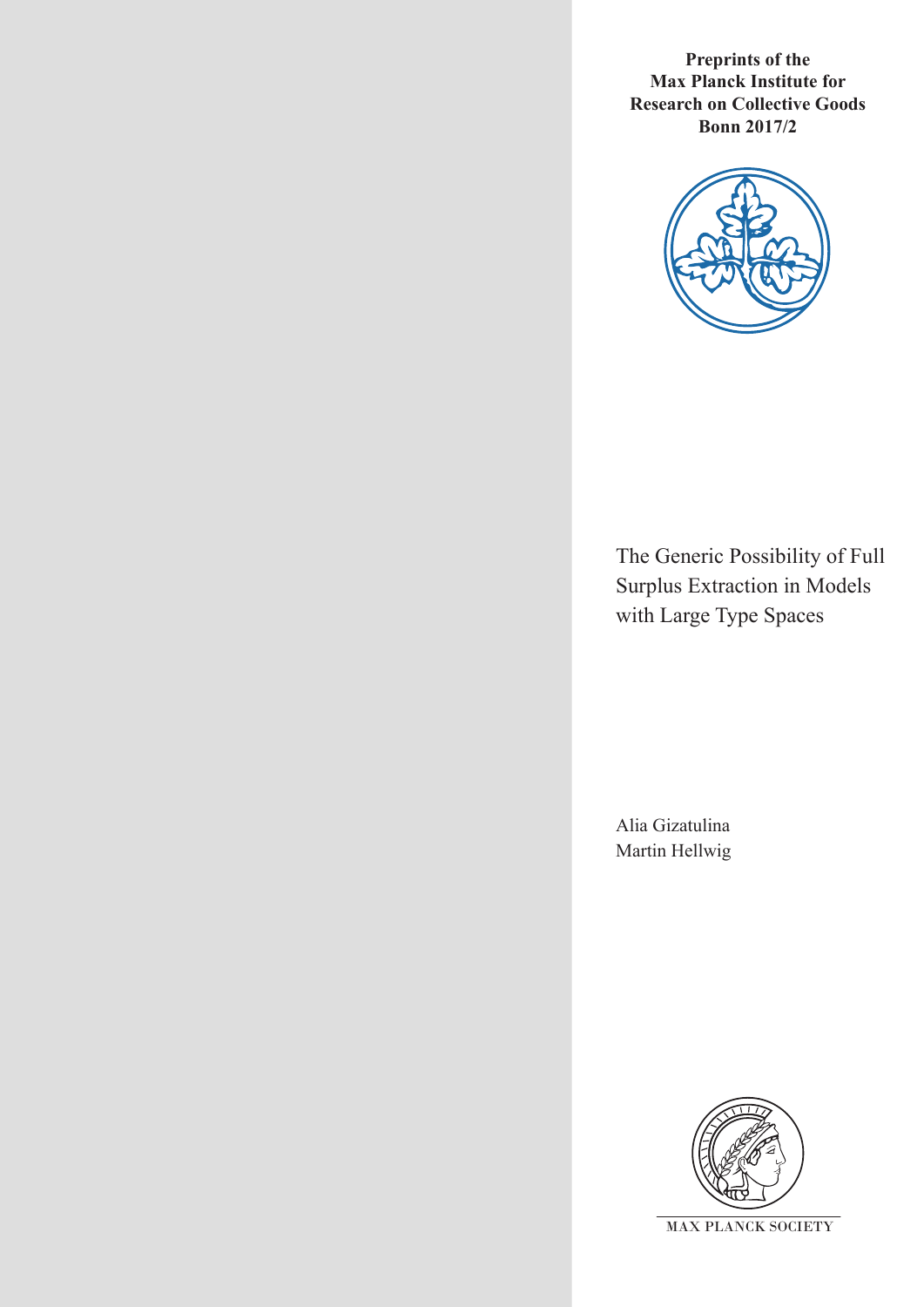

# **The Generic Possibility of Full Surplus Extraction in Models with Large Type Spaces**

Alia Gizatulina / Martin Hellwig

February 2017 This version: May 25, 2017

Max Planck Institute for Research on Collective Goods, Kurt-Schumacher-Str. 10, D-53113 Bonn http://www.coll.mpg.de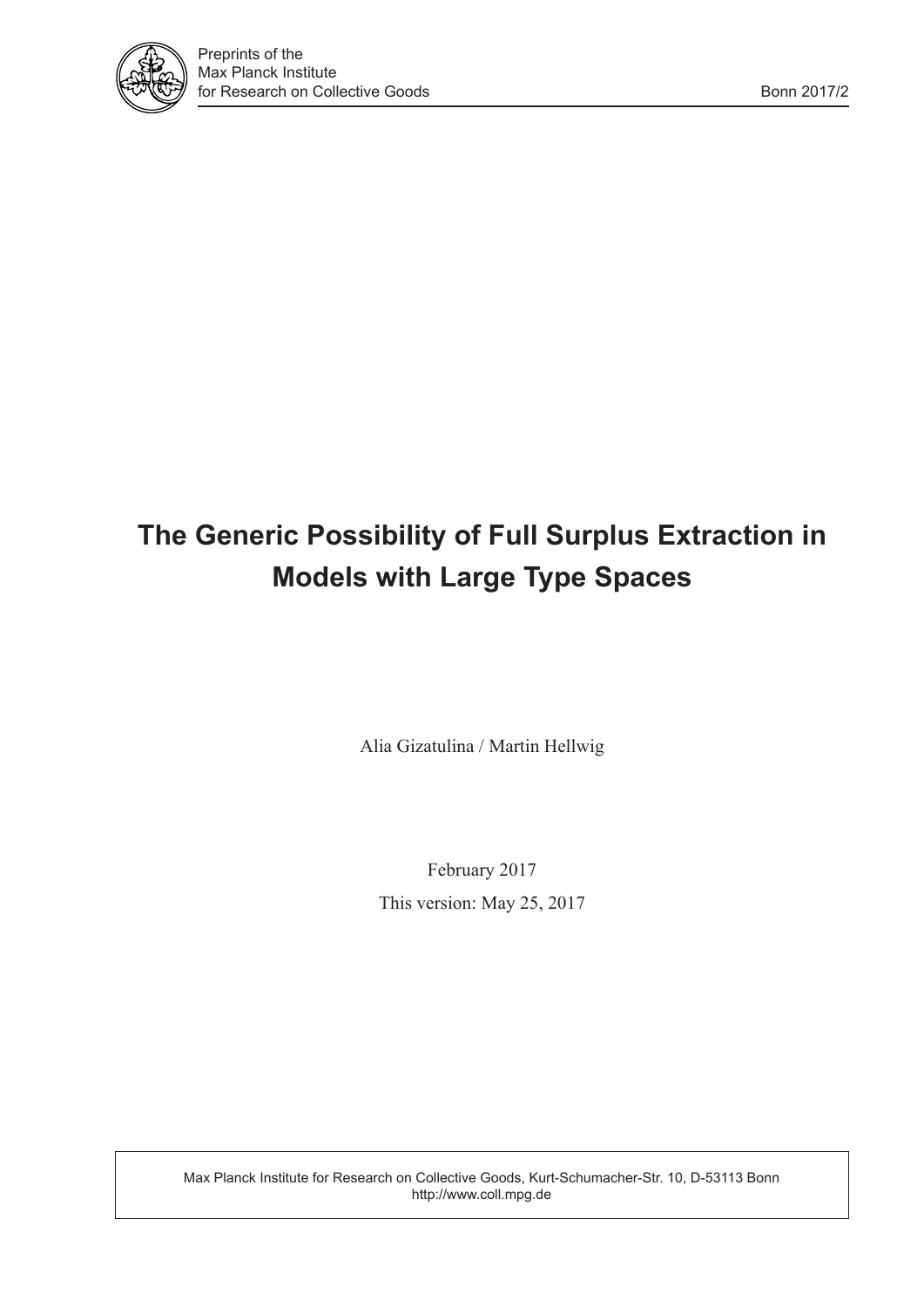# The Generic Possibility of Full Surplus Extraction in Models with Large Type Spaces<sup>∗</sup>

Alia Gizatulina† and Martin Hellwig‡

This version: May 25, 2017

#### **Abstract**

McAfee and Reny (1992) have given a necessary and sufficient condition for full surplus extraction in naive type spaces with a continuum of payoff types. We generalize their characterization to arbitrary abstract type spaces and to the universal type space and show that in each setting, full surplus extraction is generically possible. We interpret the McAfee-Reny condition as a much stronger version of injectiveness of belief functions and prove genericity by arguments similar to those used to prove the classical embedding theorem for continuous functions. Our results can be used to also establish the genericity of common priors that admit full surplus extraction.

*JEL Classification*: D40, D44, D80, D82

*Keywords*: mechanism design, surplus extraction,abstract type spaces, universal type space, genericity, correlated values, correlated information, strategic continuity.

 $^{\dagger}$ alia.gizatulina@unisg.ch, University of St. Gallen, Varnbüelstr. 19, 9000 St. Gallen, Switzerland

<sup>∗</sup>This paper supersedes our earlier paper "On the Genericity of the McAfee-Reny Condition for Full Surplus Extraction in Models with a Continuum of Types", Preprint 08/2015, Max Planck Institute for Research on Collective Goods, Bonn. For helpful discussions, comments, and suggestions, we are grateful to an associate editor and two referees as well as Dirk Bergemann, Yi-Chun Chen, Olga Gorelkina, Alfredo di Tillio and the participants of the 2013 EEA-ESEM conference and of the 2013 Bonn Workshop on Advances in Mechanism Design.

<sup>‡</sup>hellwig@coll.mpg.de, Max Planck Institute for Research on Collective Goods, Kurt-Schumacher-Str. 10, 53113 Bonn, Germany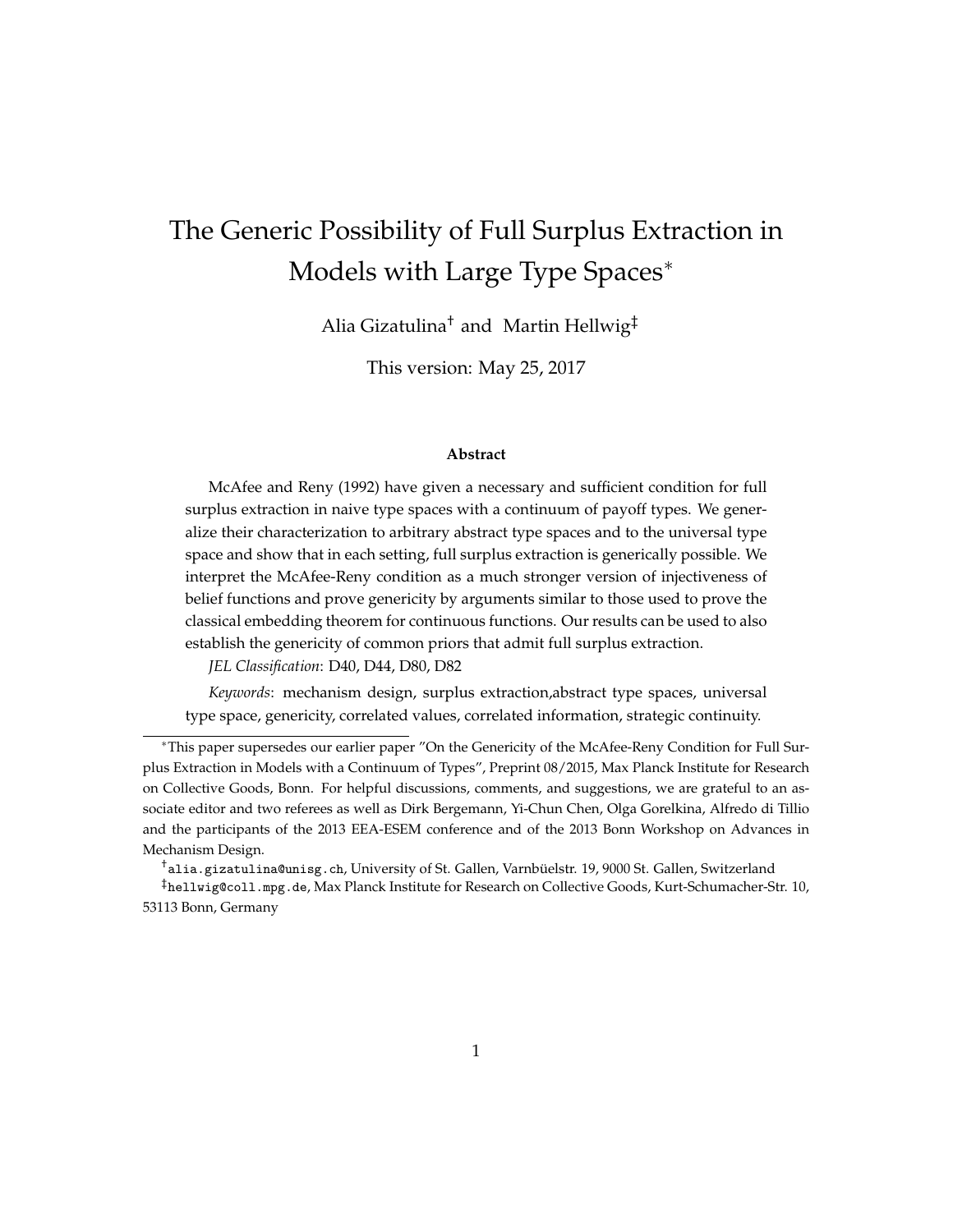# **1 Introduction**

A central theme in the economics of information concerns the ability of agents to earn rents because they have private information. For example, the buyer of a good may be able to obtain a surplus because the seller does not know how much the good is worth to the buyer.

However, Crémer and McLean [\(1988\)](#page-45-0) have shown that, when there are multiple potential buyers for a good and these buyers have quasilinear utility functions with correlated private values, then, under certain conditions, in a Bayesian setting, a seller can extract all the surplus from the sale of his good, i.e. all information rents can be made to disappear. Specifically, if the potential buyers have only finitely many types, a Bayesian incentive mechanism that extracts all the potentially available surplus from buyers can be designed if and only if, for each agent *i* and each type *t<sup>i</sup>* of this agent, the vector of probabilities that agent *i* assigns to different constellations of the other agents' types when his own type is *t<sup>i</sup>* cannot be represented as a convex combination of the vectors of beliefs that he has at types other than *t<sup>i</sup>* .

[McAfee and Reny](#page-46-0) [\(1992\)](#page-46-0) extended the analysis of Crémer and McLean [\(1988\)](#page-45-0) to the case where each agent's type set is the unit interval and where each agent's beliefs about other agents' types are given by a probability distribution with a continuous density function. They showed that (approximately) full surplus extraction can be obtained if and only if the density functions that represent agents' beliefs satisfy a function space version of the Crémer-McLean condition.

Our paper makes three contributions to this literature. First, we extend the analysis of [McAfee and Reny](#page-46-0) [\(1992\)](#page-46-0) to allow for arbitrary abstract (Harsanyi) type spaces, rather than naive type spaces in which "types" and payoff parameters are the same so that beliefs depend only on payoff parameters. We give a necessary and sufficient condition for full surplus extraction in an arbitrary abstract type space (with arbitrary beliefs) and call it the generalized McAfee-Reny condition. This condition coincides with the McAfee-Reny condition if the mapping from abstract types to payoff parameters and beliefs is injective, but otherwise it is slightly weaker.

Second, we show that full surplus extraction is generic in the sense that, for a given type space *T<sup>i</sup>* of agent *i*, the generalized McAfee-Reny condition holds for a residual set, i.e., for a countable intersection of open and dense sets, of continuous functions mapping types into payoff parameters and beliefs. For models with a continuum of types, generic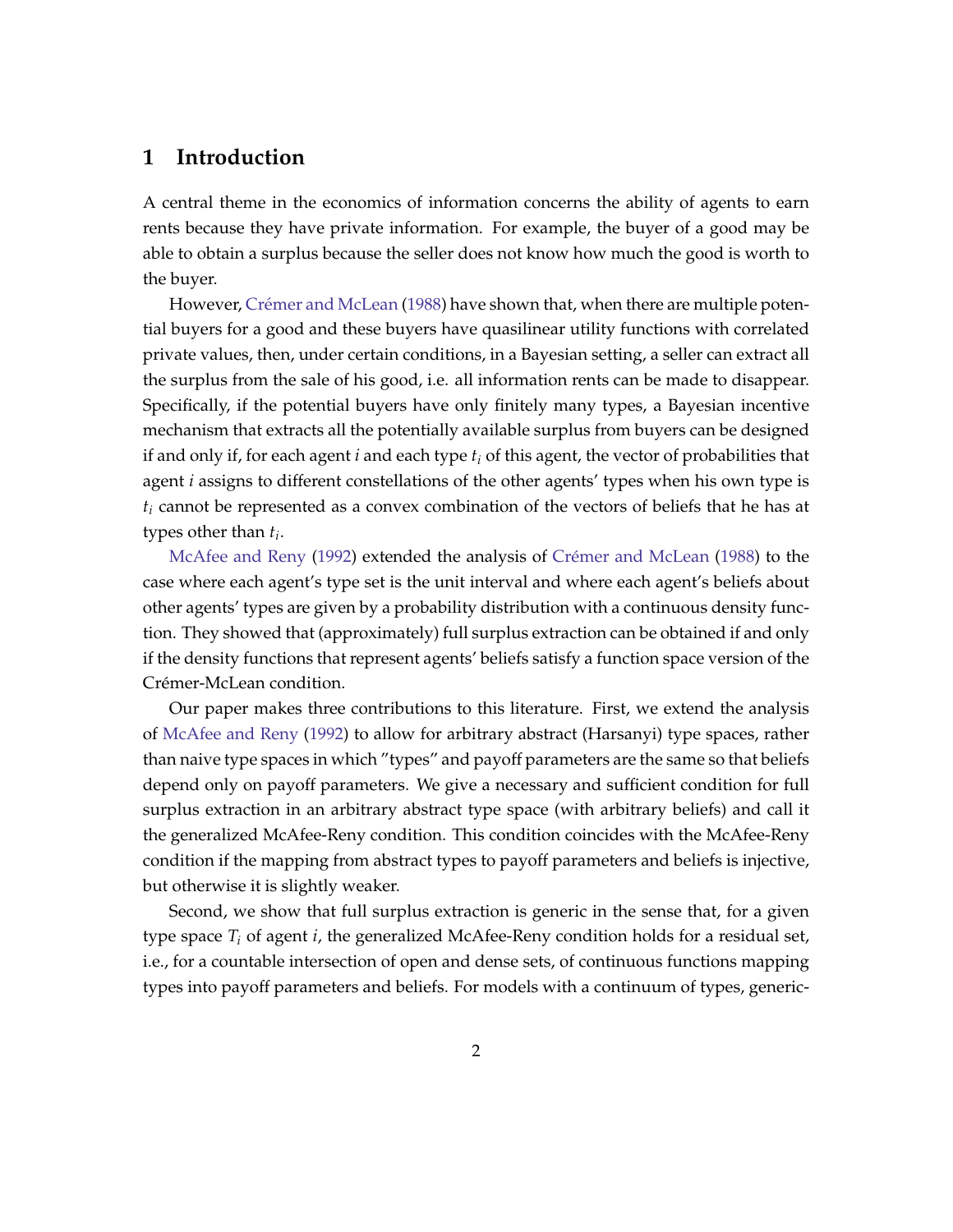ity of full surplus extraction has been a matter of dispute.<sup>[1](#page-4-0)</sup> On the one hand, [Heifetz and](#page-46-1) [Neeman](#page-46-1) [\(2006\)](#page-46-1) have suggested that full surplus extraction is generically impossible.<sup>[2](#page-4-1)</sup> On the other hand, [Chen and Xiong](#page-45-1) [\(2013\)](#page-45-1) have shown that in a particular class of models, approximately full surplus extraction is generically possible. Our result is both stronger and more general than that of [Chen and Xiong](#page-45-1) [\(2013\)](#page-45-1). It is also "topology-free" in the sense that we do not specify a topology on beliefs but only require the topology on beliefs to by induced by a metric that is a convex function.

We use ideas from embedding theory. An embedding is a continuous injective function from a space *X* to a space *Y*. The classical embedding theorem asserts that, if *X* is a compact finite-dimensional metric space and *Y* is a metric space with a sufficiently high dimension, the set of embeddings is residual in the space of continuous functions from *X* to *Y*, endowed with the uniform topology.[3](#page-4-2) The McAfee-Reny condition for surplus extraction is similar to, but substantially stronger than injectiveness. Therefore we cannot use the embedding theorem itself but need a new mathematical result. The proof of this result is similar to the proof of the embedding theorem but makes essential use of the fact that, in a model with a continuum of types, the space of beliefs, i.e. probability measures over constellations of the other agents' types, is infinite-dimensional.

The third contribution of this paper extends our analysis to the universal type space, i.e. the space that is obtained if agents' "types" are defined by their payoff parameters and their hierarchies of beliefs about other agents' payoff parameters, beliefs about other agents' payoffs and first-order beliefs, beliefs about other agents' payoffs, first-order and second-order beliefs... etc. In this setting, an agent's belief hierarchy determines a probability measure over the possible constellations of the other agents' payoff parameters and belief hierarchies. The induced mapping from "types" of agent *i* to beliefs over the other agent's "types" violates the generalized McAfee-Reny condition if the domain is taken to be the universal types space as a whole, but the restriction of this mapping to a sub-

<span id="page-4-0"></span><sup>&</sup>lt;sup>1</sup>For models with finitely many types, as in Crémer and McLean [\(1988\)](#page-45-0), genericity of full surplus extraction is automatically obtained if the set of other agents' types is sufficiently large.

<span id="page-4-2"></span><span id="page-4-1"></span> ${}^{2}$ [Barelli](#page-45-2) [\(2009\)](#page-45-2) also makes this claim, but [Chen and Xiong](#page-45-3) [\(2011\)](#page-45-3) show that his analysis involves an error.  ${}^{3}$ In [Gizatulina and Hellwig](#page-46-2) [\(2014\)](#page-46-2), we used this theorem to show that injective belief functions are generic in the space of continuous functions from agents' types to their beliefs. If a belief function is injective, then, regardless of how the agent's payoff parameters depend on his type, his payoff parameters can be inferred from his beliefs. As was shown by [Neeman](#page-46-3) [\(2004\)](#page-46-3) and [Heifetz and Neeman](#page-46-1) [\(2006\)](#page-46-1), this so-called BDP property ("beliefs determine preferences") is necessary for full surplus extraction; see also Section [2.1](#page-6-0) below. The relation between [Heifetz and Neeman](#page-46-1) [\(2006\)](#page-46-1) and our work is further discussed in Section [4.1](#page-35-0) below.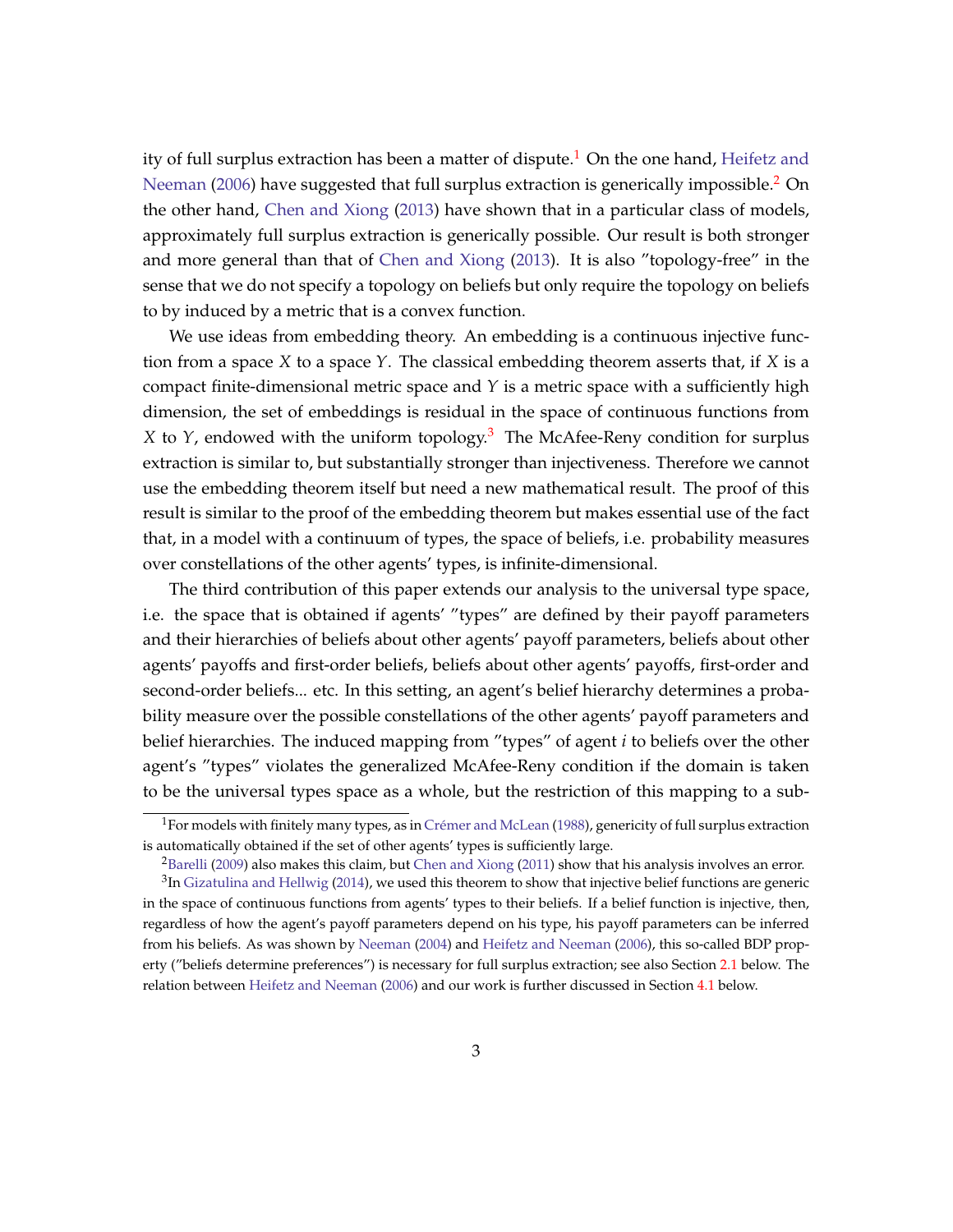set of the universal type space may satisfy this condition. We show that the generalized McAfee-Reny condition holds on a given subset of the universal type space if and only if it holds for all abstract type spaces that generate constellations of payoff parameters and belief hierarchies in the given subset of the universal type space. We also show that the set of compact subsets of the universal type space that satisfy the generalized McAfee-Reny condition is a residual subset of the set of all compact subsets of the universal type space.

Genericity results are highly sensitive to the topologies that are used. As indicated above, we do not actually specify any particular topologies but give qualitative conditions on the topologies. These conditions are met by all the topologies that have been proposed in the recent literature.<sup>[4](#page-5-0)</sup> For example, our genericity result for full surplus extraction in the universal type space holds regardless of whether the universal type space is given the product topology, as in [Mertens and Zamir](#page-46-4) [\(1985\)](#page-46-4), or the uniform strategic topology, as in [Dekel, Fudenberg, and Morris](#page-45-4) [\(2006\)](#page-45-4).

Our results contrast with the suggestion of [Heifetz and Neeman](#page-46-1) [\(2006\)](#page-46-1) that in arbitrary infinite type spaces full surplus extraction will only be possible in exceptional cases. The difference between their analysis and ours is explained in detail in Section [4.1](#page-35-0) below. Despite the difference between their assessment of genericity and ours, we do not disagree with their assessment that full surplus extraction is unlikely in the real world. However, in our view, the inability to extract surplus is due to the mechanism designer's lack of information about the participants' belief mappings, rather than the exceptional nature of belief mappings supporting full surplus extraction. In any given situation, it seems quite unlikely that a mechanism designer should know the participants' belief functions as precisely as he must in order to fully exploit the dependence of beliefs on types for surplus extraction. This lack of information about the participants' belief functions should be dealt with on its own terms, for example by a robustness requirement along the lines of [Bergemann and Morris](#page-45-5) [\(2005\)](#page-45-5).

As we already mentioned, [Chen and Xiong](#page-45-1) [\(2013\)](#page-45-1) also have a result showing that full surplus extraction is generically possible. They use a very different approach, defining the FSE property as a property of priors and relying on approximations by finite type spaces, in which the Crémer-McLean result applies. Their approach works for allocation problems and payment functions that allow for the exclusion of individuals but cannot be used if exclusion is not feasible, for example if the allocation problem involves the

<span id="page-5-0"></span> $4$ For abstract type spaces, see [Engl](#page-45-6) [\(1995\)](#page-45-6), for the universal type space, see, in particular, [Dekel, Fudenberg,](#page-45-4) [and Morris](#page-45-4) [\(2006\)](#page-45-4), and [Chen, DiTillio, Faingold, and Xiong](#page-45-7) [\(2010\)](#page-45-7).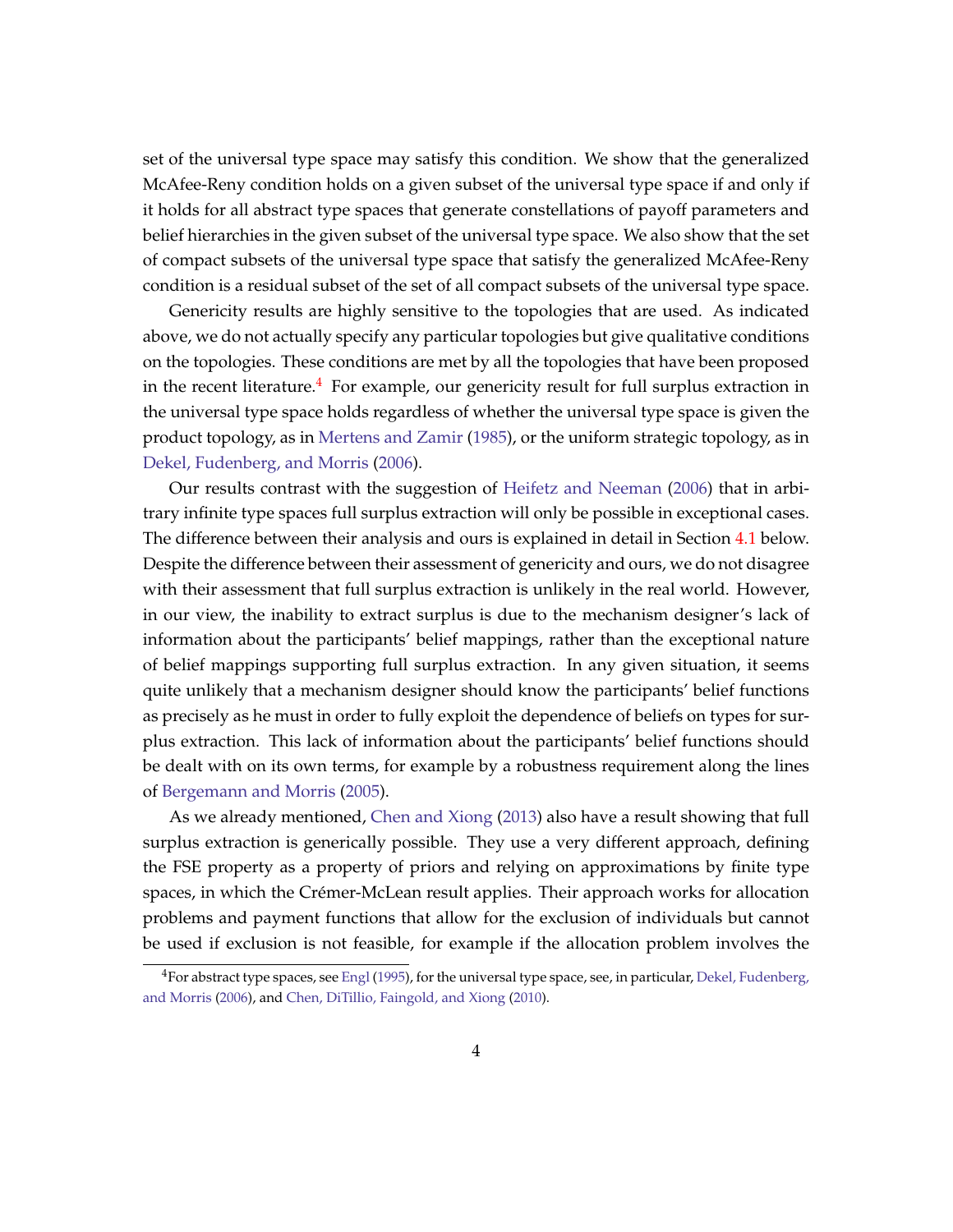provision of a non-excludable public good. Their approach also cannot be used if the space of beliefs over constellations of other agents' types has a topology under which the measures with finite supports are not dense, such as the topology of weak convergence that is induced if the spaces of the other agents' types have the uniform strategic topology of [Dekel, Fudenberg, and Morris](#page-45-4) [\(2006\)](#page-45-4) and [Chen, DiTillio, Faingold, and Xiong](#page-45-7) [\(2010\)](#page-45-7).

In the following, Section [2](#page-6-1) presents our results for abstract type space. Sections [2.1](#page-6-0) and [2.2](#page-9-0) introduce the McAfee-Reny condition and the generalized McAfee-Reny condition for full surplus extraction in naive type spaces and in arbitrary abstract type spaces. Section [2.3](#page-13-0) presents the basic genericity results for these conditions. Section [2.4](#page-16-0) provides a genericity result for common priors generating belief functions that admit full surplus extraction. Section [2.5](#page-19-0) proves the main genericity theorem.

Section [3](#page-24-0) presents our results for the universal type space. Following an introduction of the universal type space in Section [3.1,](#page-24-1) Section [3.2](#page-26-0) discusses the feasibility of full surplus extraction as a property of compact subsets of the universal type space. Section [3.3](#page-29-0) gives a genericity result for compact subsets that admit full surplus extraction, Section [3.4](#page-34-0) a genericity result for common priors on the universal type space.

Section [4](#page-35-1) relates our analysis to that of [Heifetz and Neeman](#page-46-1) [\(2006\)](#page-46-1), and [Chen and](#page-45-1) [Xiong](#page-45-1) [\(2013\)](#page-45-1). Section [5](#page-38-0) contains some concluding remarks.

# <span id="page-6-1"></span>**2 Full Surplus Extraction in Abstract-Type-Space Models**

#### <span id="page-6-0"></span>**2.1 The McAfee-Reny Condition**

[McAfee and Reny](#page-46-0) [\(1992\)](#page-46-0) consider the following problem: Suppose that a game of incomplete information between agents  $i = 1, ..., I$  has a Bayes-Nash equilibrium in which agent *i* obtains the payoff

<span id="page-6-3"></span>
$$
\pi_i(t_1,...,t_I),\tag{1}
$$

where *t*1, ..., *t<sup>I</sup>* are different agents' types. Is it possible to design incentive-compatible systems of participation fees that extract this surplus from each agent?<sup>[5](#page-6-2)</sup>

<span id="page-6-2"></span><sup>&</sup>lt;sup>5</sup>In Crémer and McLean [\(1988\)](#page-45-0) and [McAfee and Reny](#page-46-0) [\(1992\)](#page-46-0), the function  $\pi_i$  indicates the equilibrium payoff from the truth-telling equilibrium of a second-price auction. As was pointed out to us by a referee, there is no need to restrict the analysis to payoff functions resulting from dominant-strategy equilibria. It is however necessary to assume that  $\pi_i$  is continuous.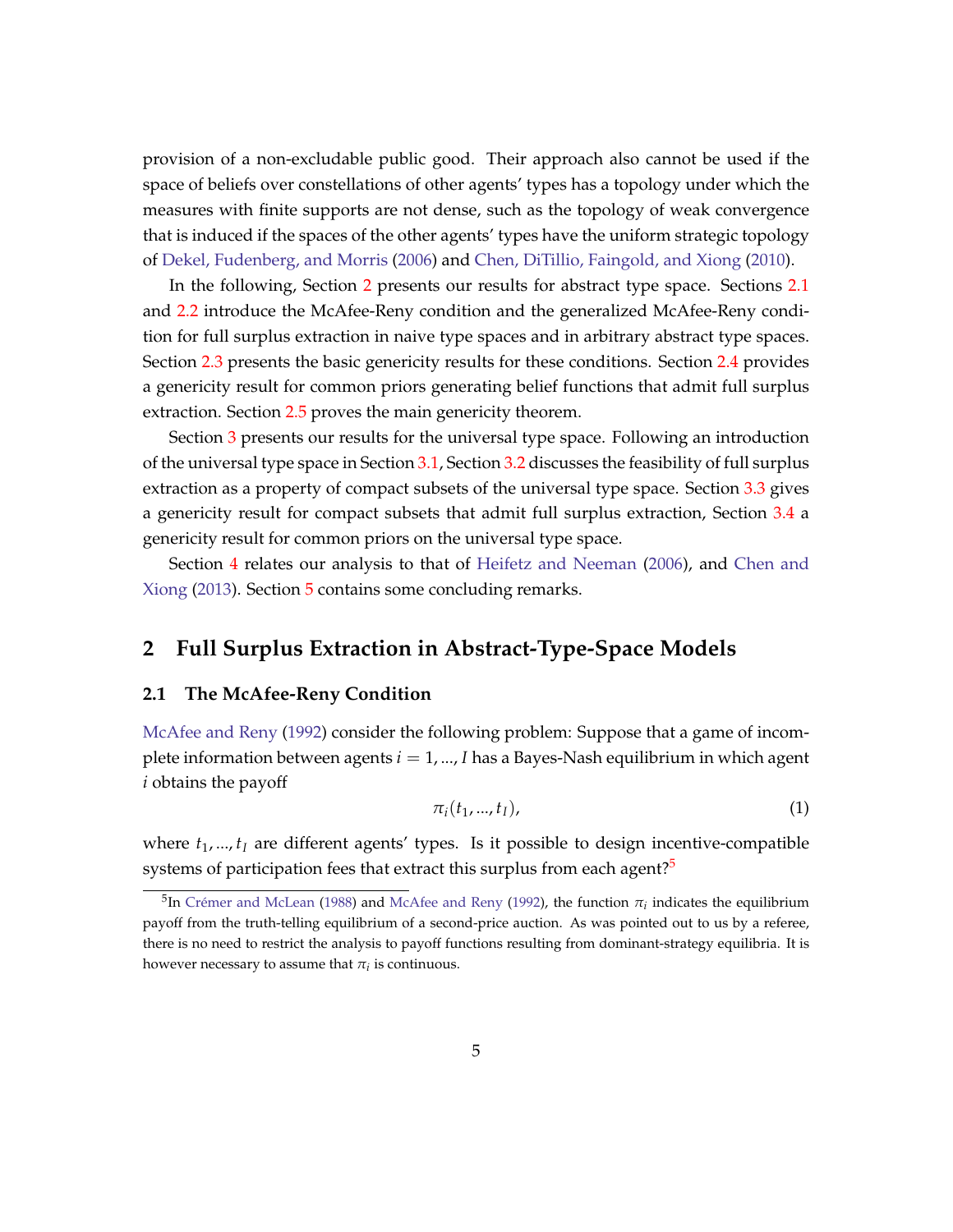For any *i*, the type *t<sup>i</sup>* of agent *i* is an element of a metric space *T<sup>i</sup>* . Given the type *t<sup>i</sup>* , the belief of agent *i* if given by a probability measure  $b_i(t_i)$  about the other agents' types. The belief  $b_i(t_i)$  is an element of the space  $\mathcal{M}(T_{-i})$  of probability measures on the product space  $T_{-i} := \prod$  $\prod_{j \neq i} T_j$ . Given  $b_i(t_i)$ , the agent's expected payoff from participating in the game with the equilibrium payoff function  $\pi_i$  is given as

<span id="page-7-4"></span>
$$
\bar{\pi}_i(t_i) := \int_{T_{-i}} \pi_i(t_1, ..., t_I) \ b_i(dt_{-i}|t_i).
$$
 (2)

[McAfee and Reny](#page-46-0) [\(1992\)](#page-46-0) consider a system of participation fees with the following structure. Each agent *i* can choose one out of  $N_i$  fee schedules  $z_1^i, ..., z_{N_i}^i$ , which make the fee he has to pay depend on the other agents' types. Thus, if agent *i* chooses the schedule  $z_n^i$ , his payment will be  $z_n^i(t_{-i})$ . Given his type  $t_i$  and his belief  $b_i(t_i)$ , his expected payment under the fee schedule  $z_n$  is

<span id="page-7-0"></span>
$$
\bar{z}_n^i(b_i(t_i)) := \int_{T_{-i}} z_n^i(t_{-i}) b_i(dt_{-i}|t_i).
$$
\n(3)

and the agent may be presumed to choose the schedule with the smallest expected payment  $\bar{z}_n(t_i)$ . His actual expected payment is thus equal to

<span id="page-7-1"></span>
$$
\bar{Z}_i(b_i(t_i)) := \min(\bar{z}_1^i(b_i(t_i)), ..., \bar{z}_{N_i}^i(b_i(t_i))).
$$
\n(4)

The belief function  $b_i: T_i \to \mathcal{M}(T_{-i})$  is said to *admit full surplus extraction in the sense*  $of$  *McAfee and Reny (1992)* if and only if, for every continuous function  $\bar{\pi}_i: T_i \to \mathbb{R}_+$  and every  $\varepsilon > 0$ , there exists a system  $z_1^i, ..., z_{N_i}^i$  of participation fee schedules for agent *i* such that the induced expected payment  $\bar{Z}_i(b_i(t_i))$  as given by [\(3\)](#page-7-0) and [\(4\)](#page-7-1) satisfies

<span id="page-7-3"></span>
$$
\bar{\pi}_i(t_i) - \varepsilon \leq \bar{Z}_i(b_i(t_i)) \leq \bar{\pi}_i(t_i)
$$
\n
$$
(5)
$$

for all  $t_i \in T_i$ <sup>[6](#page-7-2)</sup> Whereas the surplus that can be extracted from agent *i* depends on the

<span id="page-7-2"></span><sup>6</sup>Condition [\(5\)](#page-7-3) provides for approximate rather than full surplus extraction. As explained by McAfee and Reny, exact surplus extraction is not to be expected. For example, if the belief function *b<sup>i</sup>* has a continuous density, one can find an expected-payoff function  $\pi_i$  for which exact surplus extraction is not possible, i.e. there is no system of fee schedules  $z_1^i,...,z_{N_i}^i$  such that  $\min(\bar{z}_1^i(t_i),..., \bar{z}_{N_i}^i(t_i)) = \bar{\pi}_i(t_i)$  for all  $t_i$ . However, since the choice of  $\varepsilon$  in [\(5\)](#page-7-3) is arbitrary, the divergence from full surplus extractions can be made arbitrarily small. [Chen and Xiong](#page-45-1) [\(2013\)](#page-45-1) have a different and somewhat weaker notion of approximate, rather than full surplus extraction. Whereas [McAfee and Reny](#page-46-0) [\(1992\)](#page-46-0) define the FSE property type by type, [Chen and Xiong](#page-45-1) [\(2013\)](#page-45-1) define the FSE property in terms of ex ante expected surplus, as a property of priors assigning small probabilities to the set of types for which the unrealized or unextracted surplus is significant.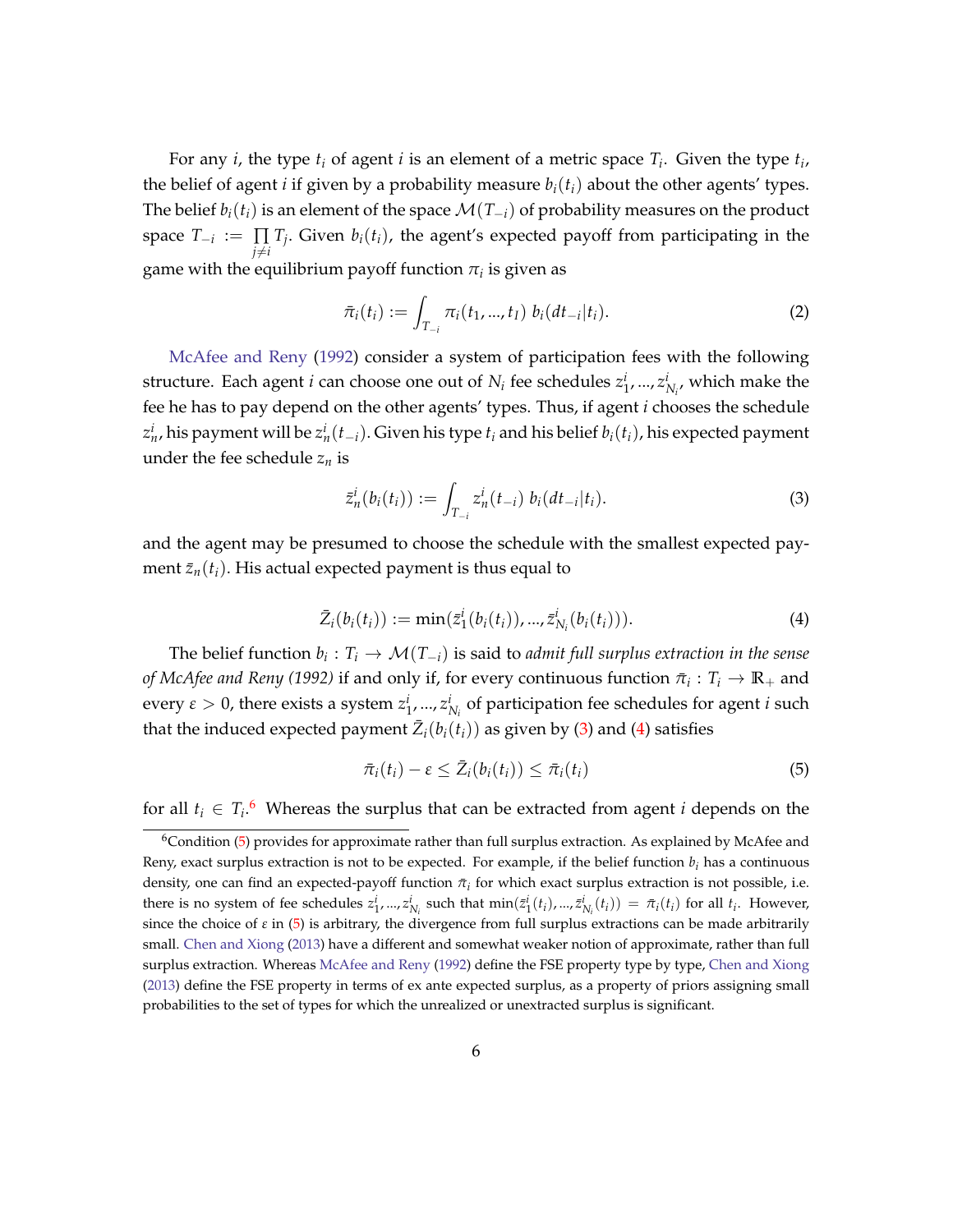functions  $b_i$  and  $\bar{\pi}_i$  jointly, the FSE property requires full surplus extraction for *all* continuous  $\bar{\pi}_i$  and therefore pertains to the belief function only.

[McAfee and Reny](#page-46-0) [\(1992\)](#page-46-0) give a necessary and sufficient condition under which a belief function has the FSE property. The following theorem extends their result to the present, more general formulation.<sup>[7](#page-8-0)</sup>

<span id="page-8-1"></span>THEOREM 2.1 Assume that  $T_i$  is compact. Assume also that the belief function  $b_i$  maps  $T_i$  con*tinuously into* M(*T*−*i*) *where* M(*T*−*i*) *is endowed with a topology that is at least as fine as the topology of weak convergence of probability measures. Then b<sup>i</sup> admits full surplus extraction if* and only if, for every  $\bar{t}_i \in T_i$  and every probability measure  $\mu_i$  on  $T_i$ ,

<span id="page-8-3"></span>
$$
\varphi_{b_i}(\mu_i) = \varphi_{b_i}(\delta_{\bar{t}_i}) \ \ \text{implies} \ \ \mu_i = \delta_{\bar{t}_i}, \tag{*}
$$

 $i$  *i v i is the degenerate measure that assigns all mass to the the singleton*  $\{\bar{t}_i\}$  *and*  $\varphi_{b_i}(\mu_i)$  *is defined so that*

<span id="page-8-2"></span>
$$
\varphi_{b_i}(B|\mu_i) := \int_{T_i} b_i(B|t_i)\mu_i(dt_i) \tag{6}
$$

*for any measurable set B* ⊂ *T*−*<sup>i</sup>* .

The proof of Theorem [2.1](#page-8-1) is sketched in the appendix. The argument is by and large the same as in [McAfee and Reny](#page-46-0) [\(1992\)](#page-46-0).

The McAfee-Reny condition [\(\\*\)](#page-8-2) can be interpreted as an extended screening condition. For any belief function  $b_i$  and any measure  $\mu_i\in\mathcal{M}(T_{-i})$ , the measure  $\varphi_{b_i}(\mu_i)$  indicates the beliefs that agent *i* would have about the other agents' types if he thought that his own type was distributed as *µ<sup>i</sup>* . Given the assumption that each agent knows his own type, the notion of agent *i*'s forming beliefs about the other agents' types on the basis that his own type is distributed as *µ* may seem strange This notion is natural though if we replace the type space  $T_i$  by the space  $\mathcal{M}(T_i)$  of probability measures on  $T_i$  and if we think about an *extended type* of agent *i* as measure  $\mu_i$  on  $T_i$ . If the measure  $\mu_i$  is nondegenerate, the agent knows his extended type but has only probabilistic beliefs about his own type (and by implication, his payoff type and his belief type).

<span id="page-8-0"></span> $^{7}$ The result in [McAfee and Reny](#page-46-0) [\(1992\)](#page-46-0) actually assumes that  $T_i$  is the unit interval and that, for any  $t_i \in T_i$ , the belief  $b_i(t_i)$  has a density function  $f_{b_i}: T_i \times T_{-i} \to \mathbb{R}_+$  that is jointly continuous in  $t_i$  and  $t_{-i}$ . However, [McAfee and Reny](#page-46-0) [\(1992\)](#page-46-0) also note, without proof, that their result holds whenever *T<sup>i</sup>* is a compact metric space.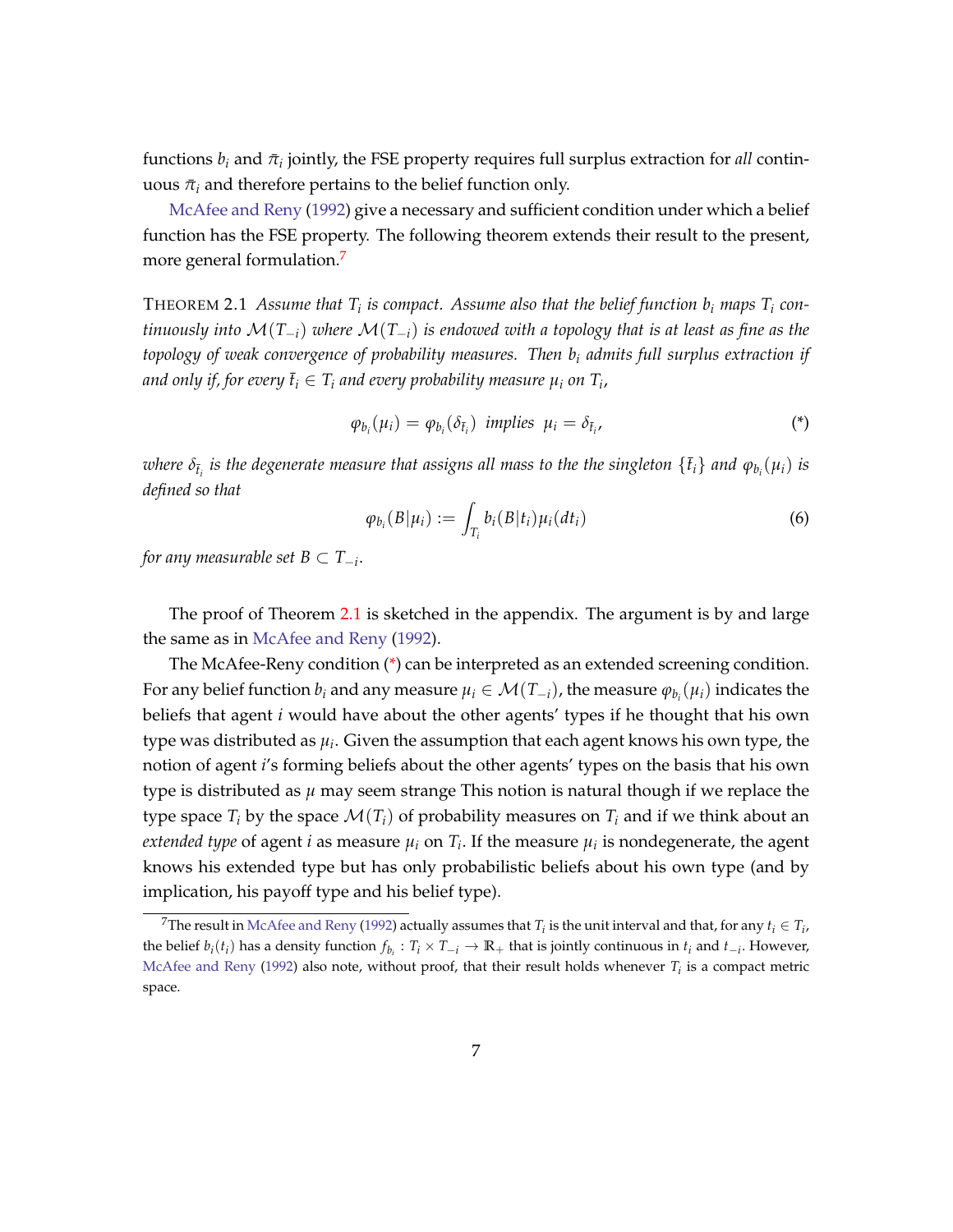The McAfee-Reny condition is then equivalent to the requirement that the beliefs that are associated with any degenerate extended type, i.e. any measure on  $T_i$  that is concentrated at a singleton, must be distinguishable from the beliefs that are associated with any other extended type. This requirement is stronger than injectiveness of the belief function on the original type space  $T_i$  but weaker than injectiveness of the belief function on the extended type space  $\mathcal{M}(T_i)$ ; it does not exclude the possibility that the same beliefs might be associated with two *nondegenerate* extended types.<sup>[8](#page-9-1)</sup>

#### <span id="page-9-0"></span>**2.2 The Generalized McAfee-Reny Condition**

We now turn to more general incomplete-information models of the form

<span id="page-9-4"></span>
$$
\mathcal{T} = \{T_i, \theta_i(.), b_i(.)\}_{i=1}^I,
$$
\n(7)

where, for any *i*,  $T_i$  is an abstract (Harsanyi) type space,  $\Theta_i$  is a metric space, the set of payoff parameters for agent *i*,  $\theta_i$ :  $T_i \rightarrow \Theta_i$ , is a function that indicates how the payoff parameters of agent *i* depend on the abstract type  $t_i$ , and  $b_i:T_i\rightarrow \mathcal{M}(T_{-i})$  is the agent's belief function.

The McAfee-Reny model of the preceding section corresponds to the special case where payoff parameter and abstract types coincide, i.e. where  $\Theta_i = T_i$  and  $\theta_i(.)$  is the identity mapping. In this special case, beliefs depend only on payoff parameters.

In the more general formulation, equilibrium payoffs from a game would take the form

<span id="page-9-3"></span>
$$
\pi_i(t_1, ..., t_I) = \pi_i^*(\theta_1(t_1), ..., \theta_I(t_I), b_1(t_1), ... b_I(t_I)),
$$
\n(8)

and the expected payoff of agent *i* with belief  $b_i(t_i)$  would take the form

<span id="page-9-2"></span>
$$
\bar{\pi}_i(t_i) = \bar{\pi}_i^*(\theta_i(t_i), b_i(t_i)), \qquad (9)
$$

<span id="page-9-1"></span><sup>&</sup>lt;sup>8</sup>[McAfee and Reny](#page-46-0) [\(1992\)](#page-46-0) themselves give an interpretation of [\(\\*\)](#page-8-2) that is based on the notion that  $\mu$  can be thought of as a prior on  $T_i$ . In this case, a violation of  $(*)$  would indicate that, relative to the prior  $\mu$ , agent *i*'s learning that his own type is *t<sup>i</sup>* does not provide him with any new information about the other agents' types. This explanation however is problematic if the measure  $\mu$  does not have  $t_i$  in its support, for example, if  $\mu$  is a degenerate measure that assigns all mass to  $t'_i \neq t_i$ . Moreover, the interpretation of  $\mu$  as a prior raises the question of how to interpret the requirement that condition [\(\\*\)](#page-8-2) hold for all measures other than the degenerate measure with unit mass at *t<sup>i</sup>* .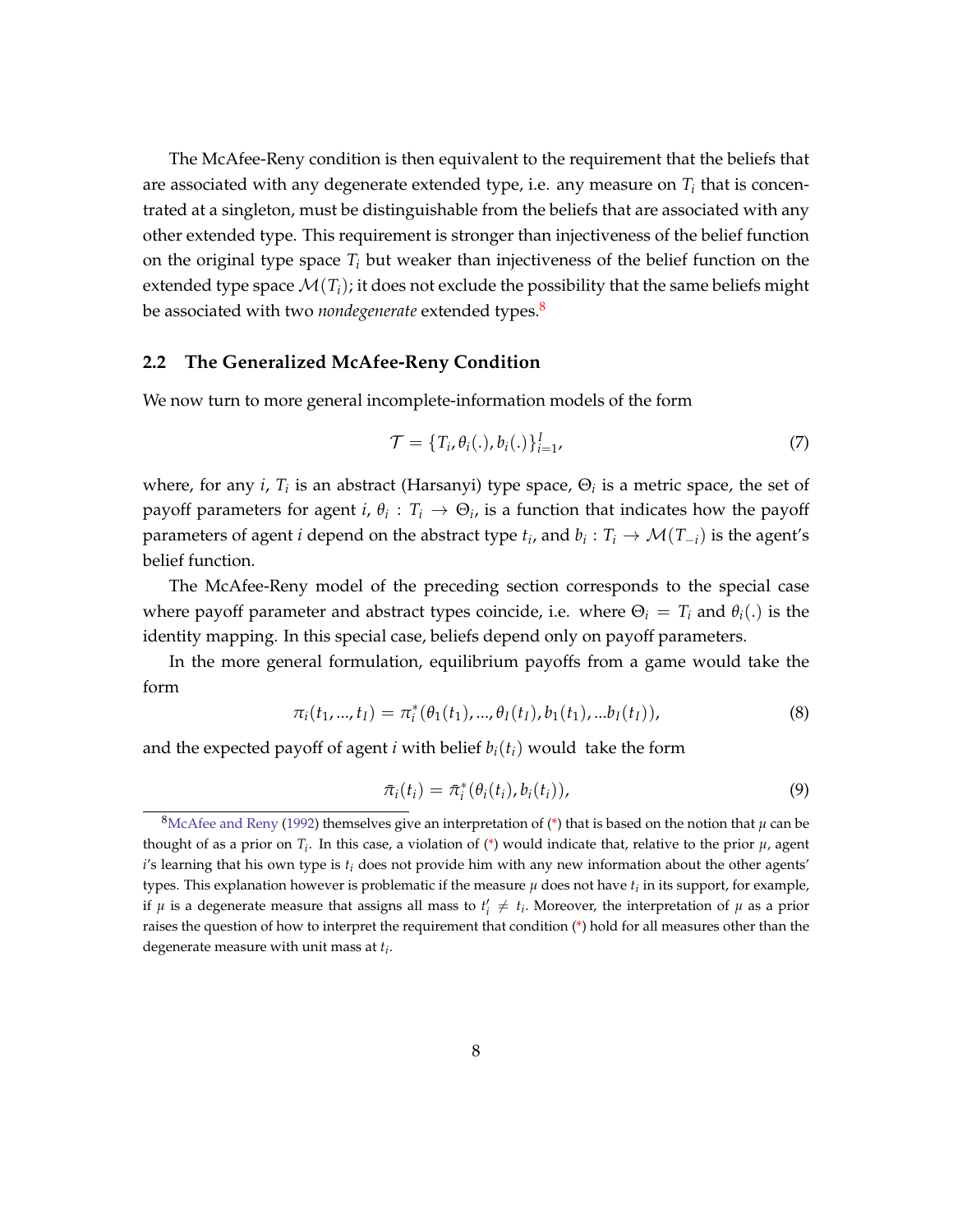so that the abstract type  $t_i$  of agent *i* affects the agent's expected payoff  $\bar{\pi}_i(t_i)$  *only* through its impact on the payoff parameter  $\theta_i(t_i)$  and the belief  $b_i(t_i)$ .

If the functions  $\bar{\pi}_i^*, \theta_i$ , and  $b_i$  are continuous, then obviously the expected-payoff function  $\bar{\pi}_i$  in [\(9\)](#page-9-2) belongs to the class of functions considered in the McAfee-Reny definition of the FSE property, By Theorem [2.1](#page-8-1) therefore, (approximately) full surplus extraction from agent *i* is still possible if the belief function *b<sup>i</sup>* satisfies the McAfee-Reny condition.

However, if all payoff functions take the form [\(8\)](#page-9-3), a definition of the FSE property that requires surplus extraction for all payoff functions of the form  $(1)$ , is too strong.<sup>[10](#page-10-1)</sup> We therefore introduce a less demanding condition and refer to it as the FSE\* property. A pair  $(\theta_i(\cdot), b_i(\cdot))$  of functions relating abstract types to payoff parameters and beliefs has the FSE\* property if and only if, for every continuous function  $\bar{\pi}_i^*$  :  $\Theta_i \times \mathcal{M}(T_{-i}) \to \mathbb{R}_+$  and every *ε* > 0, there exists a system  $z_1^i$ , ...,  $z_{N_i}^i$  of participation fee schedules for agent *i* such that the induced expected payment  $\bar{Z}_i(b_i(t_i))$  as given by [\(3\)](#page-7-0) and [\(4\)](#page-7-1) satisfies

<span id="page-10-5"></span>
$$
\bar{\pi}_i^*(\theta_i(t_i), b_i(t_i)) - \varepsilon \leq \bar{Z}_i(b_i(t_i)) \leq \bar{\pi}_i^*(\theta_i(t_i), b_i(t_i))
$$
\n(10)

for all  $t_i \in T_i$ .<sup>[11](#page-10-2)</sup>

Trivially, a pair  $(\theta_i(\cdot), b_i(\cdot))$  has the FSE\* property if  $b_i(\cdot)$  has the FSE property. The converse is true if and only if the map

<span id="page-10-3"></span>
$$
t_i \to (\theta_i(t_i), b_i(t_i)) \tag{11}
$$

is injective, or, equivalently, if the type space  $T_i$  is non-redundant, i.e. no two distinct types generate the same pair of payoff parameters and beliefs.

<span id="page-10-0"></span>The following result adapts Theorem [2.1](#page-8-1) to the present, more general setting.

<span id="page-10-4"></span> $^9$ Typically the payoff  $\pi_i(t_1,...,t_I)$  and expected payoff  $\pi_i(t_i)$  also depend on the functions  $\theta_i(\cdot)$  and  $b_i(\cdot)$  as these functions determine the participants' choices of strategies in whatever game they are playing. However this dependence does not matter for the possibility of surplus extraction. Therefore we do not make it explicit.

<span id="page-10-1"></span><sup>&</sup>lt;sup>10</sup>For example, if  $T_i = [0, 1]$  but all  $\theta_i(.)$  and  $b_i(.)$  map into two different payoff values and three different belief values, the strong injectivity property of  $b_i: T_i \to \mathcal{M}(T_{-i})$  is not necessary to extract surplus from at most 6 different pairs of payoffs and beliefs.

<span id="page-10-2"></span><sup>&</sup>lt;sup>11</sup> With arbitrary abstract type spaces, one may have reservations about participation fee schedules  $z_n^i$ that condition on the other agents' abstract types. These types may not be observable and verifiable. To take account of this objection, one can have the participation fee schedules condition on verifiable messages  $m_j(t_j)$ that may but need not reflect the other agents' payoff parameters and/or beliefs. Expected payments then depend on  $b_i(t_i)$  through the induced distribution  $b_i(t_i) \circ m_{-i}^{-1}(\cdot)$  of message vectors, where, for  $t_{-i} \in T_{-i}$ ,  $m_{-i}(t_{.i}) = (m_j(t_i))_{j \neq i}$ . Our analysis goes through unchanged, except that the assumption below about type spaces having more than finitely many elements must be replaced by an assumption that the ranges of the mappings  $m_i$ ,  $i = 1, ..., I$ , have more than finitely many elements.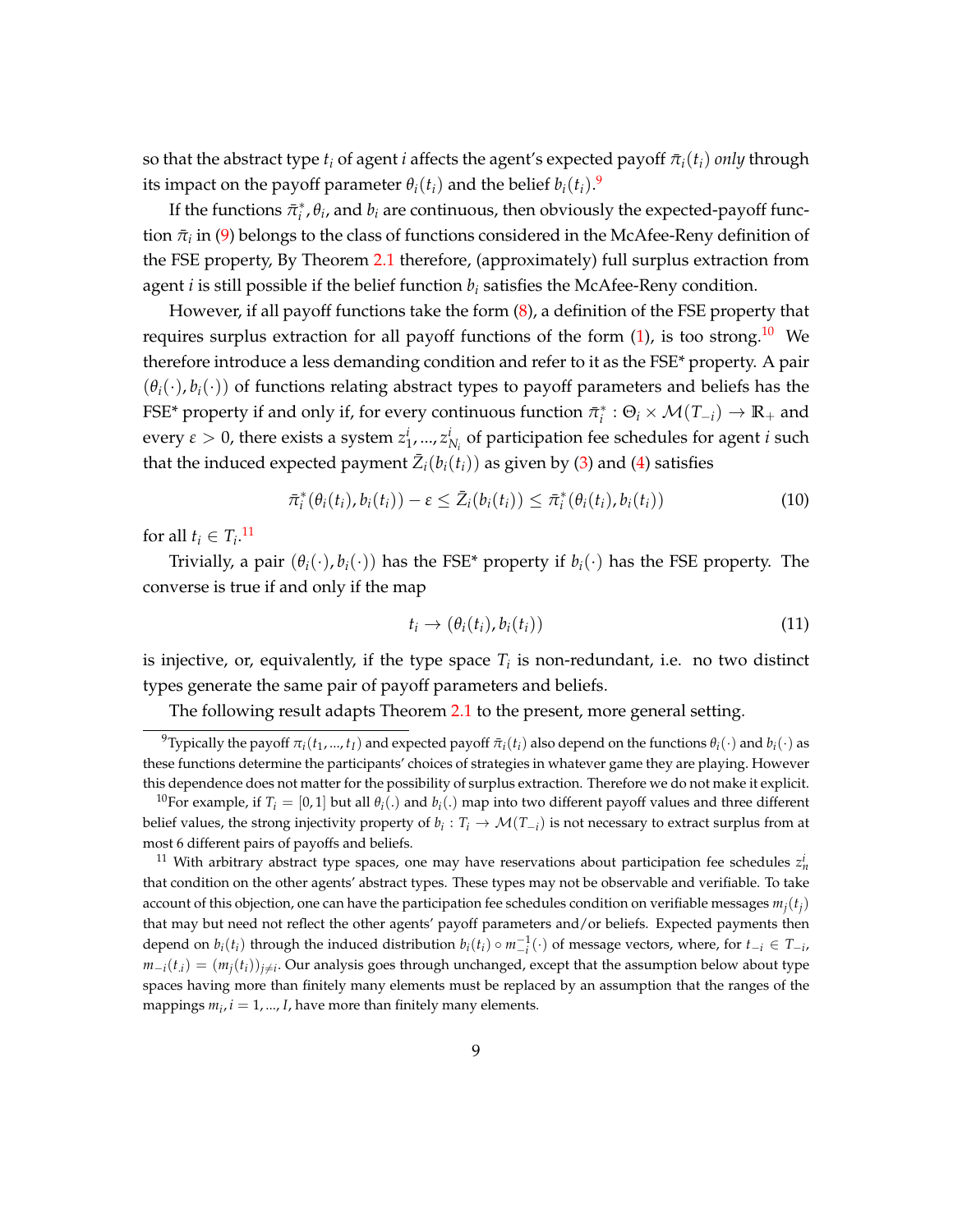THEOREM 2.2 Assume that  $T_i$  is compact. Assume also that the map [\(11\)](#page-10-3) maps  $T_i$  continuously *into the space*  $\Theta_i \times \mathcal{M}(T_{-i})$  *where*  $\mathcal{M}(T_{-i})$  *is endowed with a topology that is at least as fine as the topology of weak convergence of probability measures. Then the pair*  $(\theta_i(\cdot), b_i(\cdot))$  has the FSE<sup>\*</sup> *property if and only if, for every*  $\bar{t}_i \in T_i$  *and every probability measure*  $\mu$  *on*  $T_i$ *,* 

<span id="page-11-0"></span>
$$
\varphi_{b_i}(\mu) = \varphi_{b_i}(\delta_{\bar{t}_i}) \text{ implies } \mu \circ (\theta_i(\cdot), b_i(\cdot))^{-1} = \delta_{(\theta_i(\bar{t}_i), b_i(\bar{t}_i))},
$$
\n
$$
(*)
$$

where  $\delta_{(\theta_i(\bar{t}_i),b_i(\bar{t}_i))}$  is the degenerate measure that assigns all mass to the the singleton  $\{(\theta_i(\bar{t}_i),b_i(\bar{t}_i))\}$ *and ϕb<sup>i</sup>* (*µi*) *is defined as in Theorem [2.1.](#page-8-1)*

**Proof.** If  $T_i$  is compact, the range  $R(\theta_i(\cdot), b_i(\cdot))$  of the continuous function [\(11\)](#page-10-3), a subset of the metric space  $\Theta_i \times \mathcal{M}(T_{-i})$ , is also compact. We may think of  $R(\theta_i(\cdot), b_i(\cdot))$  as a type space in its own right and of the projection from  $R(\theta_i(\cdot), b_i(\cdot))$  to  $\mathcal{M}(T_{-i})$  as a belief mapping. One easily verifies that the pair  $(\theta_i(\cdot), b_i(\cdot))$  has the FSE<sup>\*</sup> property if and only if the projection from  $R(\theta_i(\cdot), b_i(\cdot))$  to  $\mathcal{M}(T_{-i})$  has the FSE property as defined in Section 2.1. By Theorem [2.1,](#page-8-1) the projection from  $R(\theta_i(\cdot), b_i(\cdot))$  to  $\mathcal{M}(T_{-i})$  has the FSE property if and only if, for every pair  $(\bar{\theta}_i, \bar{b}_i) \in R(\theta_i(\cdot), b_i(\cdot))$  and every probability measure  $\mu^*$  on  $R(\theta_i(\cdot), b_i(\cdot)),$ 

$$
\varphi_{proj_{\mathcal{M}(T_{-i})}}(\mu^*) = \varphi_{proj_{\mathcal{M}(T_{-i})}}(\delta_{(\bar{\theta}_i,\bar{b}_i)}) \text{ implies } \mu^* = \delta_{(\bar{\theta}_i,\bar{b}_i)}.
$$
\n(12)

We further note that, by the definition of  $R(\theta_i(\cdot), b_i(\cdot))$ , a pair  $(\bar{\theta}_i, \bar{b}_i)$  belongs to  $R(\theta_i(\cdot), b_i(\cdot))$ if and only if there exists  $\bar{t}_i \in T_i$  such that  $(\bar{\theta}_i, \bar{b}_i) = (\theta_i(\bar{t}_i), b_i(\bar{t}_i))$ , and a measure  $\mu^*$ belongs to  $\mathcal{M}(R(\theta_i(\cdot), b_i(\cdot)))$  if and only if there exists  $\mu \in \mathcal{M}(T_i)$  such that  $\mu^* = \mu \circ$  $(\theta_i(\cdot), b_i(\cdot))^{-1}$ . Moreover,  $(\bar{\theta}_i, \bar{b}_i) = (\theta_i(\bar{t}_i), b_i(\bar{t}_i))$  and  $\mu^* = \mu \circ (\theta_i(\cdot), b_i(\cdot))^{-1}$  imply

$$
\varphi_{proj_{\mathcal{M}(T_{-i})}}(\delta_{(\bar{\theta}_i,\bar{b}_i)}) = \varphi_{b_i}(\delta_{\bar{t}_i}) \text{ and } \varphi_{proj_{\mathcal{M}(T_{-i})}}(\mu^*) = \varphi_{b_i}(\mu)
$$

and, hence,

$$
\phi_{\text{proj}_{\mathcal{M}(T_{-i})}}(\mu^*) = \phi_{\text{proj}_{\mathcal{M}(T_{-i})}}(\delta_{(\bar{\theta}_i,\bar{b}_i)}) \text{ if and only if } \phi_{b_i}(\mu) = \phi_{b_i}(\delta_{\bar{t}_i}).
$$

Thus,  $(12)$  is equivalent to condition  $(*^*)$ .

We refer to condition (\*\*) as the *generalized McAfee-Reny* condition. This condition is obviously weaker than the McAfee-Reny condition itself. The following corollary provides a decomposition of condition (\*\*) that makes the underlying structure more transparent.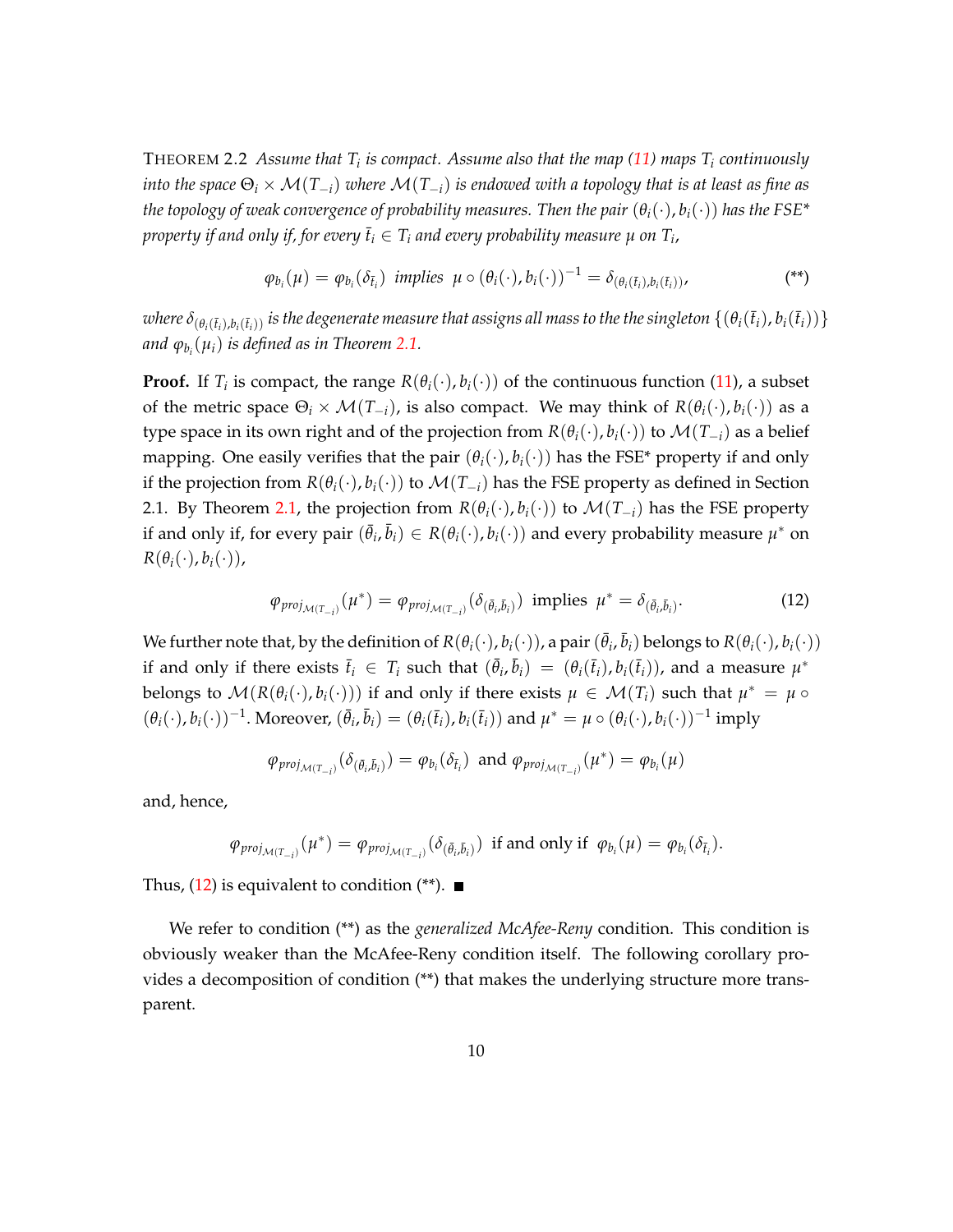COROLLARY 2.3 *Under the assumptions of Theorem [2.2,](#page-10-4) the function*  $(\theta_i(\cdot), b_i(\cdot))$  *from*  $T_i$  to Θ*<sup>i</sup>* × M(*T*−*i*) *has the FSE\* property if and only if the following two conditions hold: (a) for every*  $\bar{t}_i \in T_i$  *and every probability measure*  $\mu$  *on*  $T_i$ *,* 

 $\varphi_{b_i}(\mu) = \varphi_{b_i}(\delta_{\bar{t}_i})$  *implies*  $\varphi_{b_i}(\mu) \circ b_i^{-1} = \delta_{b_i(\bar{t}_i)}$ ,

*i.e. all types*  $t_i$  *in the support of*  $\mu$  *have the same beliefs*  $b_i(t_i) = b_i(\bar{t}_i)$ *;* 

*(b) for any two types*  $t_i$  *and*  $t'_i$  *in*  $T_i$ 

$$
\theta_i(t_i) \neq \theta_i(t'_i) \text{ implies } b_i(t_i) \neq b_i(t'_i).
$$

**Proof.** Suppose that the pair  $(\theta_i(\cdot), b_i(\cdot))$  satisfies (a) and (b). If  $\bar{t}_i \in T_i$  and  $\mu \in \mathcal{M}(T_i)$  are such that  $\varphi_{b_i}(\mu) = \varphi_{b_i}(\delta_{\bar{t}_i})$ , then (a) implies that all types in in the support of  $\mu$  have beliefs equal to  $b_i(\bar{t}_i)$ . By (b), it follows that all types in the support of  $\mu$  have payoff parameters equal to  $\theta_i(\bar{t}_i)$ . The measure  $\mu$  is thus concentrated on the set of types with payoff-belief pairs equal to  $(\theta_i(\bar{t}_i), b_i(\bar{t}_i))$ . Thus, if (a) and (b) hold, the generalized McAfee-Reny condition is satisfied.

Conversely, if the generalized McAfee-Reny condition holds, (a) follows immediately. To see that (b) must also hold, suppose that there exist two types  $t_i$  and  $t'_i$  in  $T_i$  such that  $\theta_i(t_i) \neq \theta_i(t'_i)$  and  $b_i(t_i) = b_i(t'_i)$ . Let  $\mu = \frac{1}{2}\delta_{t_i} + \frac{1}{2}\delta_{t'_i}$ . Then  $\varphi_{b_i}(\mu) = \varphi_{b_i}(\delta_{t_i})$  but *u* ◦ ( $\theta$ <sup>*i*</sup>(·), *b<sub>i</sub>*(·))<sup>−1</sup>  $\neq \delta_{(\theta_i(\bar{t}_i), b_i(\bar{t}_i))}$ , i.e. the generalized McAfee-Reny condition does not hold.  $\blacksquare$ 

Condition (b) corresponds to what [Neeman](#page-46-3) [\(2004\)](#page-46-3) and [Heifetz and Neeman](#page-46-1) [\(2006\)](#page-46-1) call the *BDP property* - "*beliefs determine preferences":* If one knows an agent's beliefs, then one can infer the agent's payoff parameters. The necessity of this property for full surplus extraction was originally established by [Neeman](#page-46-3) [\(2004\)](#page-46-3) and [Heifetz and Neeman](#page-46-1) [\(2006\)](#page-46-1).

Condition (a) can be interpreted as a screening condition, like the McAfee-Reny condition but somewhat weaker. Whereas the McAfee-Reny condition requires that the belief  $b_i(\bar{t}_i)$  of any type  $\bar{t}_i \in T_i$  must be distinguishable from the beliefs that are associated with any extended type, the generalized McAfee-Reny condition only requires that  $b_i(\bar{t}_i)$  must be distinguishable from any extended type that assigns positive probability to payoff parameters different from  $\theta_i(\bar{t}_i)$ .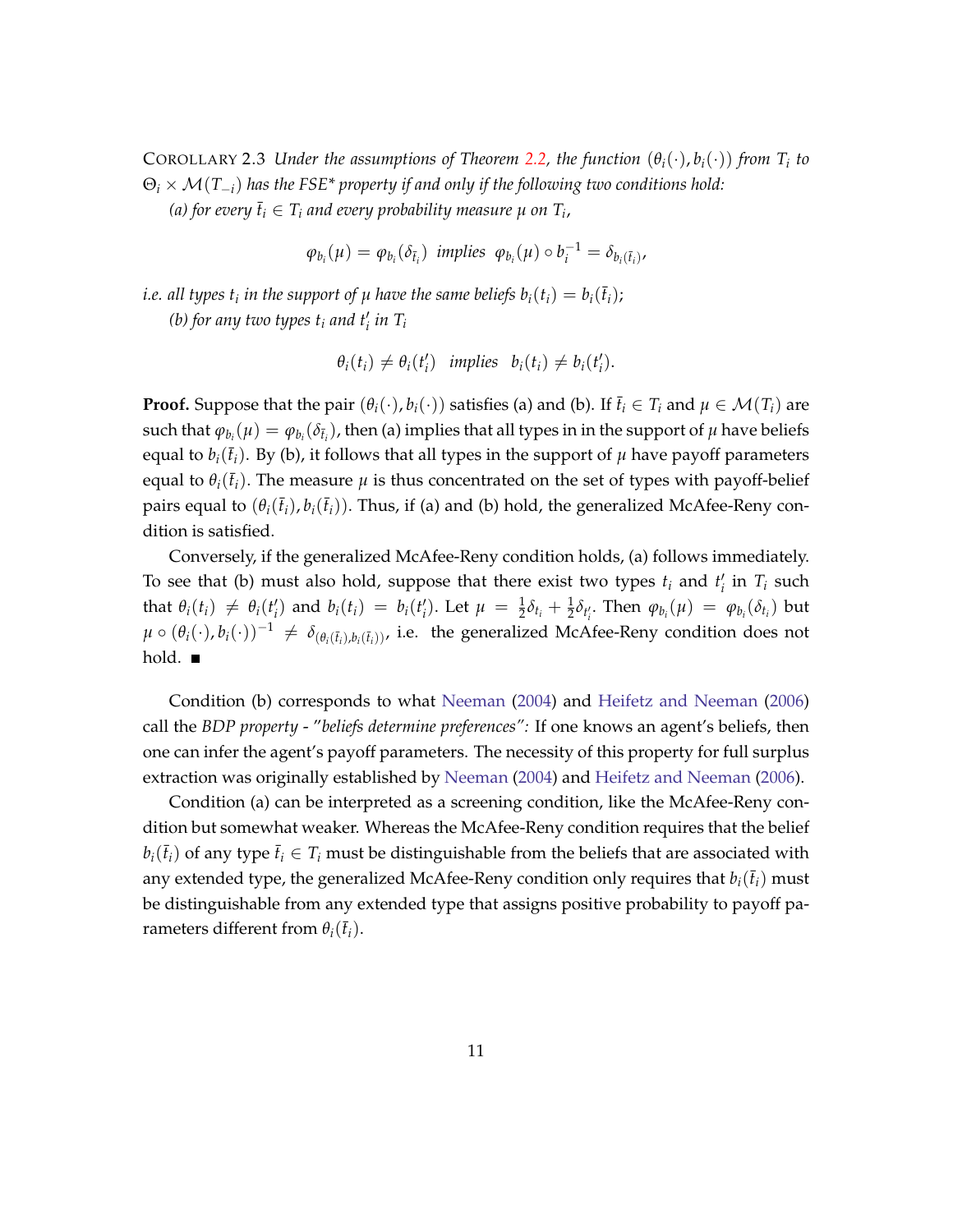#### <span id="page-13-0"></span>**2.3 Genericity of the FSE and FSE\* Properties**

We study the genericity of full surplus extraction in terms of the set of belief functions having the FSE property. Because a pair  $(\theta_i(\cdot), b_i(\cdot))$  of functions mapping abstract types into payoff parameters and beliefs has the FSE<sup>\*</sup> property whenever  $b_i(\cdot)$  has the FSE property, any genericity result for belief functions  $b_i$  that have the FSE property is easily translated into a genericity result for pairs  $(\theta_i(\cdot), b_i(\cdot))$  that have the FSE\* property.

We consider belief functions  $b_i: T_i \to \mathcal{M}(T_{-i})$  that are continuous. The meaning of this assumption depends on the topology that is imposed on M(*T*−*i*), the space of probability measures on *T*−*<sup>i</sup>* := ∏  $\prod\limits_{j\neq i}T_j$  with the Borel  $\sigma$ -algebra  $\mathcal{B}(T_{-i})=\prod\limits_{j\neq i}\mathcal{B}(T_j).$  In principle, the topology should be specified so as to properly reflect the continuity properties of the functions and correspondences that one is interested in. Given the restriction to continuous payoff functions  $\pi$ <sup>*i*</sup> and given the use of continuous participation fee schedules  $z$ <sup>*i*</sup><sub>*n*</sub>, a natural candidate for a topology on M(*T*−*i*) is the topology of weak convergence of probability measures, under which the mappings from measures into integrals of bounded continuous functions are continuous.<sup>[12](#page-13-1)</sup> With this topology, participants' objective functions can usually be taken to be continuous and behaviour correspondences upper hemicontinuous in their beliefs.

Use of the topology of weak convergence has however been criticized because this topology is too coarse to provide for what [Dekel, Fudenberg, and Morris](#page-45-4) [\(2006\)](#page-45-4) refer to as the lower semicontinuity property, i.e. the property that the minimal  $\epsilon \geq 0$  for which strategies are interim *ε*-rationalizable should depend continuously on their types.[13](#page-13-2) This

Specify a belief function  $b_1$  for agent 1 so that, for some  $\alpha \in (0,1)$  and  $n = 1,2,..., b_1(\frac{n}{n+1}) = \alpha \delta_{(n-1)/n}$  +  $(1 - \alpha)\delta_{n/(n+1)}$  and  $b_1(1) = \delta_1$ , where for any  $t \in [0, 1]$ ,  $\delta_t$  is the degenerate measure that assigns all proba-

<span id="page-13-1"></span><sup>&</sup>lt;sup>12</sup>As is well known, if  $T_{-i}$  is a separable metric space,  $\mathcal{M}(T_{-i})$  can be identified with the space of continuous linear functionals on the space C(*T*−*<sup>i</sup>* ) of bounded continuous real-valued functions on *T*−*<sup>i</sup>* , i.e. the dual of C(*T*−*<sup>i</sup>* ), and the topology of weak convergence coincides with the weak\* topology. If *T*−*<sup>i</sup>* is not separable, the dual of C(*T*−*<sup>i</sup>* ) corresponds to the space *rba*(*T*−*<sup>i</sup>* ) of regular (finitely) additive set functions on  $(T_{-i}, \mathcal{B}(T_{-i}))$ , which is larger than  $\mathcal{M}(T_{-i})$ . In this case, the topology of weak convergence coincides with the subspace topology that is induced by the weak\* topology on *rba*(*T*−*<sup>i</sup>* ). See, e.g., [Parthasarathy](#page-47-0) [\(1967\)](#page-47-0), p. 35.

<span id="page-13-2"></span><sup>&</sup>lt;sup>13</sup>See [Dekel, Fudenberg, and Morris](#page-45-4) [\(2006\)](#page-45-4), [Chen, DiTillio, Faingold, and Xiong](#page-45-7) [\(2010\)](#page-45-7). Their criticism of the weak\* topology is formulated in the context of the universal type space, but applies in abstract type space as well. As an example, consider the following version of [Rubinstein](#page-47-1) [\(1989\)](#page-47-1) e-mail game. Let *I* = 2, and set  $T_1 = T_2 = \{0, \frac{1}{2}, \frac{2}{3}, ..., 1\}$ . Suppose that each agent has action set  $\{0, 1\}$  and that the payoffs are given as  $(0, 0)$ if both agents choose the action  $a_i = 0$  (1, 1) if  $t_1 > 0$  and both agents choose the action  $a_i = 1$ , and  $(-x, -x)$ in all other cases, i.e. if  $t_1 = 0$  or if  $t_1 > 0$  and  $a_i \neq a_{-i}$ .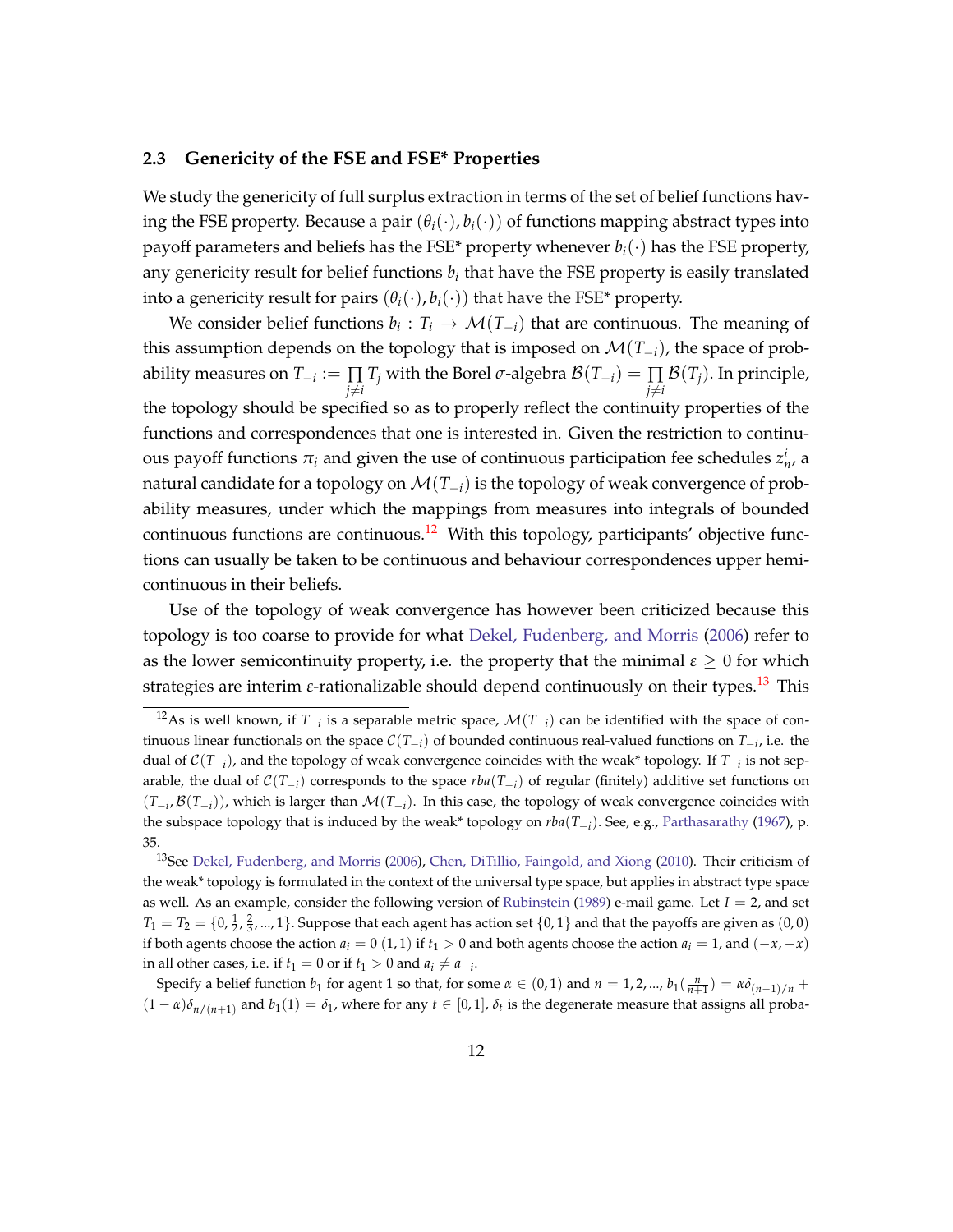criticism would call for the use of a finer topology.

We do not actually specify a particular topology on M(*T*−*i*) but assume that the topology on  $\mathcal{M}(T_{-i})$  is metrizable by a metric that is a convex function on  $\mathcal{M}(T_{-i}) \times \mathcal{M}(T_{-i})$ . This assumption includes the topology of weak convergence of probability measures, which is metrizable by the metric

$$
\rho^{BL}(\beta, \hat{\beta}) = \sup_{f} \left| \int_{T_{-i}} f(t_{-i}) \beta(dt_{-i}) - \int_{T_{-i}} f(t_{-i}) \hat{\beta}(dt_{-i}) \right| \tag{13}
$$

where the supremum is taken over the set of bounded Lipschitz continuous functions  $f: T_{-i} \to \mathbb{R}$  for which

$$
\sup_{t_{-i}\in T_{-i}}|f(t_{-i})| + \sup_{\substack{t_{-i}\in T_{-i}\\ \hat{t}_{-i}\in T_{-i}}} \frac{|f(t_{-i}) - f(\hat{t}_{-i})|}{d(t_{-i}, \hat{t}_{-i})} \leq 1,
$$

where *d* is the metric on  $T_{-i}$ .<sup>[14](#page-14-0)</sup> The function  $\rho^{BL}$  is obviously convex.

Metrizability by a convex metric is also satisfied by any topology that can be induced by a metric of the form

$$
\rho(\beta,\hat{\beta})=\left\|\beta-\hat{\beta}\right\|,
$$

where  $\|\cdot\|$  is a norm on the space of signed measures on *T*<sub>−*i*</sub>. An example is the metric

$$
\rho^{TV}(\beta, \hat{\beta}) = \sup_{B \in \mathcal{B}(T_{-i})} |\beta(B) - \hat{\beta}(B)|,
$$
\n(14)

which identifies the distance between two measures *β* and *β*ˆ with the total variation of the signed measure  $β - β$ . The topology that induced by the total-variation metric is immune

bility mass to the singleton  $\{t\}$ . Similarly, specify a belief function  $b_2$  for agent 2 so that, for some  $\beta \in (0,1)$ and  $n = 1, 2, ..., b_2(\frac{n}{n+1}) = \beta \delta_{n/(n+1)} + (1 - \beta) \delta_{(n+1)/(n+2)}$  and  $b_2(1) = \delta_1$ .

If the measures  $b_1(t_1)$ ,  $t_1 \in T_1$ , are absolutely continuous with respect to some fixed measure  $\lambda$  on  $T_2$ , then, for  $n = 1, 2, ...$ , the density of  $b_1(\frac{n}{n+1})$  with respect to  $\lambda$  satisfies  $f_{b_1}(\frac{n}{n+1}|\frac{n}{n+1}) = (1 - \alpha)/\lambda(\{\frac{n}{n+1}\})$ . Because *λ* is a probability measure, it must be the case that  $\lambda(\frac{n}{n+t})$  goes to zero as *n* goes out of bounds. Hence  $f_{b_1}(\frac{n}{n+1}|\frac{n}{n+1})$  fails to converge to  $f_{b_1}(1|1)=1/\lambda(\{1\})$  as *n* goes out of bounds and  $\frac{n}{n+t}$  converges to one.

One easily verifies that, if *x* is sufficiently large, then for each agent *i*, the action  $a_i = 1$  is interim rationalizable if  $t_i = 1$  but not if  $t_i < 1$ . Indeed, if  $ε > 0$  is sufficiently small, then  $a_i = 1$  is not even *ε*-rationalizable if  $t_i < 1$ . We return to the issue in the context of the universal type space in Section [3.](#page-24-0)

<span id="page-14-0"></span><sup>14</sup>See [Dudley](#page-45-8) [\(2002\)](#page-45-8), p. 395.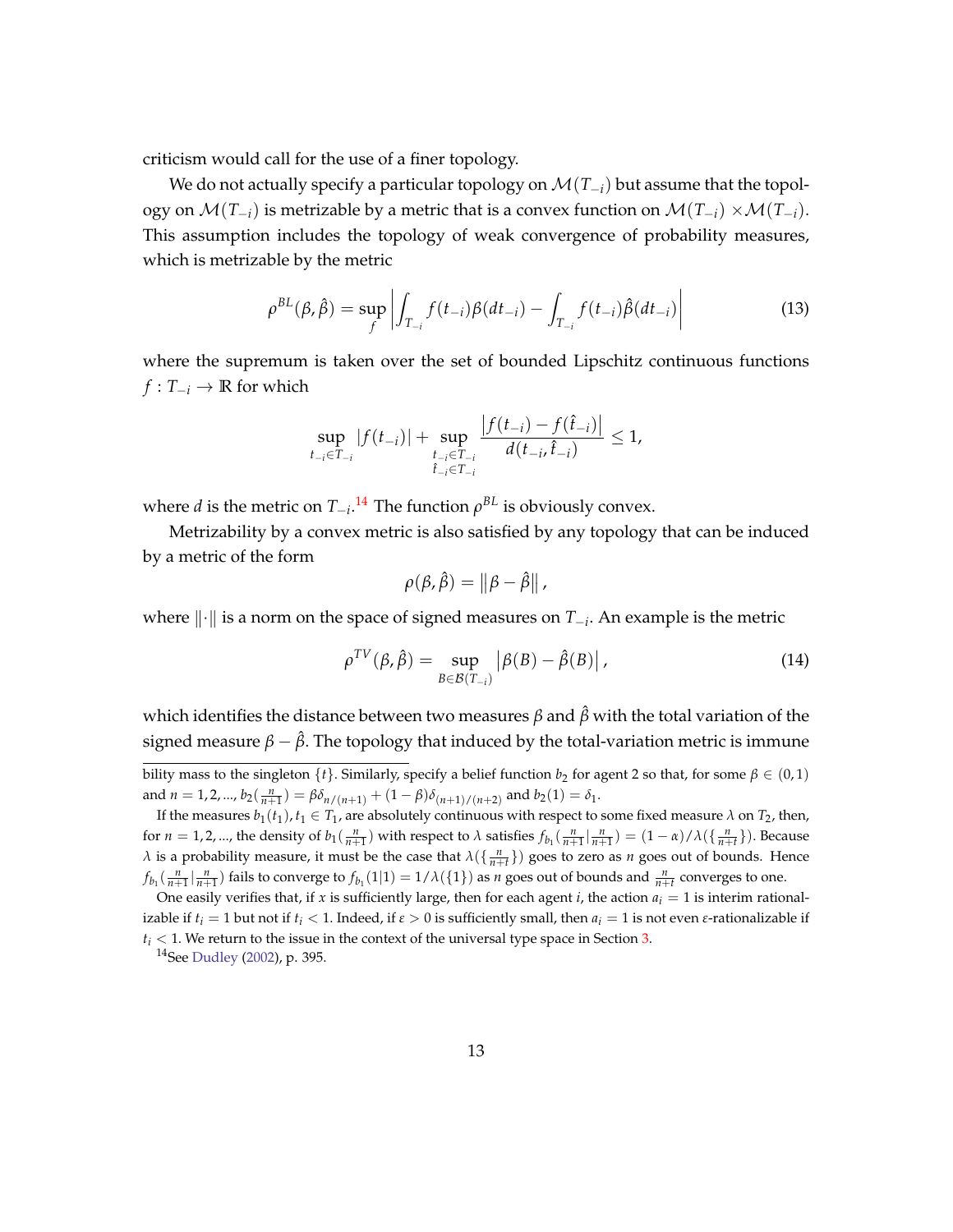to the criticism of [Dekel, Fudenberg, and Morris](#page-45-4) [\(2006\)](#page-45-4).<sup>[15](#page-15-0)</sup> The proof that the functions  $\rho^w$ and  $\rho^{TV}$  are convex is straightforward and is left to the reader.

Given the topology on  $\mathcal{M}(T_{-i})$ , we write  $\mathcal{C}(T_i,\mathcal{M}(T_{-i}))$  for the space of continuous belief functions from  $T_i$  to  $\mathcal{M}(T_{-i})$ , and we endow this space with the topology of uniform convergence. We also write  $\mathcal{E}^*(T_i,\mathcal{M}(T_{-i}))$  for the set of those belief functions in  $\mathcal{C}(T_i,\mathcal{M}(T_{-i}))$  that satisfy the McAfee-Reny condition [\(\\*\)](#page-8-2) for full surplus extraction. Throughout the remainder of the paper, we impose the following assumption.

**Assumption** Each of the type spaces  $T_i$  has more than finitely many elements.

If the type spaces are finite sets and *T*−*<sup>i</sup>* has at least as many elements as *T<sup>i</sup>* , the analysis of Crémer and McLean [\(1988\)](#page-45-0) implies that  $\mathcal{E}^*(T_i, \mathcal{M}(T_{-i}))$  is actually an open and dense subset of  $\mathcal{C}(T_i,\mathcal{M}(T_{-i}))$ .<sup>[16](#page-15-1)</sup> With infinite type spaces, we only obtain residualness and denseness.

<span id="page-15-2"></span>THEOREM 2.4 *Assume that the metric space T<sup>i</sup> is compact. Assume also that the topology on* M(*T*−*i*) *is at least as fine as the topology of weak convergence and is induced by a metric that is*  $a$  convex function on  $\mathcal{M}(T_{-i}) \times \mathcal{M}(T_{-i})$ . Then the set  $\mathcal{E}^*(T_i,\mathcal{M}(T_{-i}))$  of continuous functions *from T<sup>i</sup> to* M(*T*−*i*) *that have the FSE property is a residual subset of the space* C(*T<sup>i</sup>* ,M(*T*−*i*))*, i.e.,*  $\mathcal{E}^*(T_i,\mathcal{M}(T_{-i}))$  contains a countable intersection of open and dense subsets of  $\mathcal{C}(T_i,\mathcal{M}(T_{-i}))$ . If *the metric space*  $\mathcal{M}(T_{-i})$  *is complete,*  $\mathcal{E}^*(T_i,\mathcal{M}(T_{-i}))$  *is itself dense in*  $\mathcal{C}(T_i,\mathcal{M}(T_{-i})).$ 

Theorem [2.4](#page-15-2) is the major mathematical contribution of this paper. Its proof is given at the end of our discussion of abstract type spaces, in Section [2.5](#page-19-0) below.

To complete the discussion here, we note that, by the arguments given above, the set  $\mathcal{C}(T_i,\Theta_i)\times\mathcal{E}^*(T_i,\mathcal{M}(T_{-i}))$  is contained in a subset of the set  $\mathcal{E}^{**}(T_i,\Theta_i\times\mathcal{M}(T_{-i}))$  of pairs  $(\theta_i(\cdot), b_i(\cdot))$  that have the FSE\* property. Thus Theorem [2.4](#page-15-2) immediately yields:

<span id="page-15-3"></span><span id="page-15-0"></span> $15$ [Engl](#page-45-6) [\(1995\)](#page-45-6) shows that, if beliefs have the topology of set-wise convergence, then the Nash equilibrium correspondence has the required lower semi-continuity property. Engl's arguments are easily extended to the correspondence of interim *ε*-rationalizable actions. Since the topology of setwise convergence is coarser than the topology induced by the total-variation metric, the lower semi-continuity property also holds if beliefs are endowed with the latter topology.

<span id="page-15-1"></span> $16$ For the case of finite type sets, Crémer and McLean  $(1988)$  also showed that full surplus extraction through a dominant-strategy mechanism can be achieved if and only if the matrix of posterior beliefs of all types of each agent has the rank *n<sup>i</sup>* where *n<sup>i</sup>* is the cardinality of the type space of agent *i*.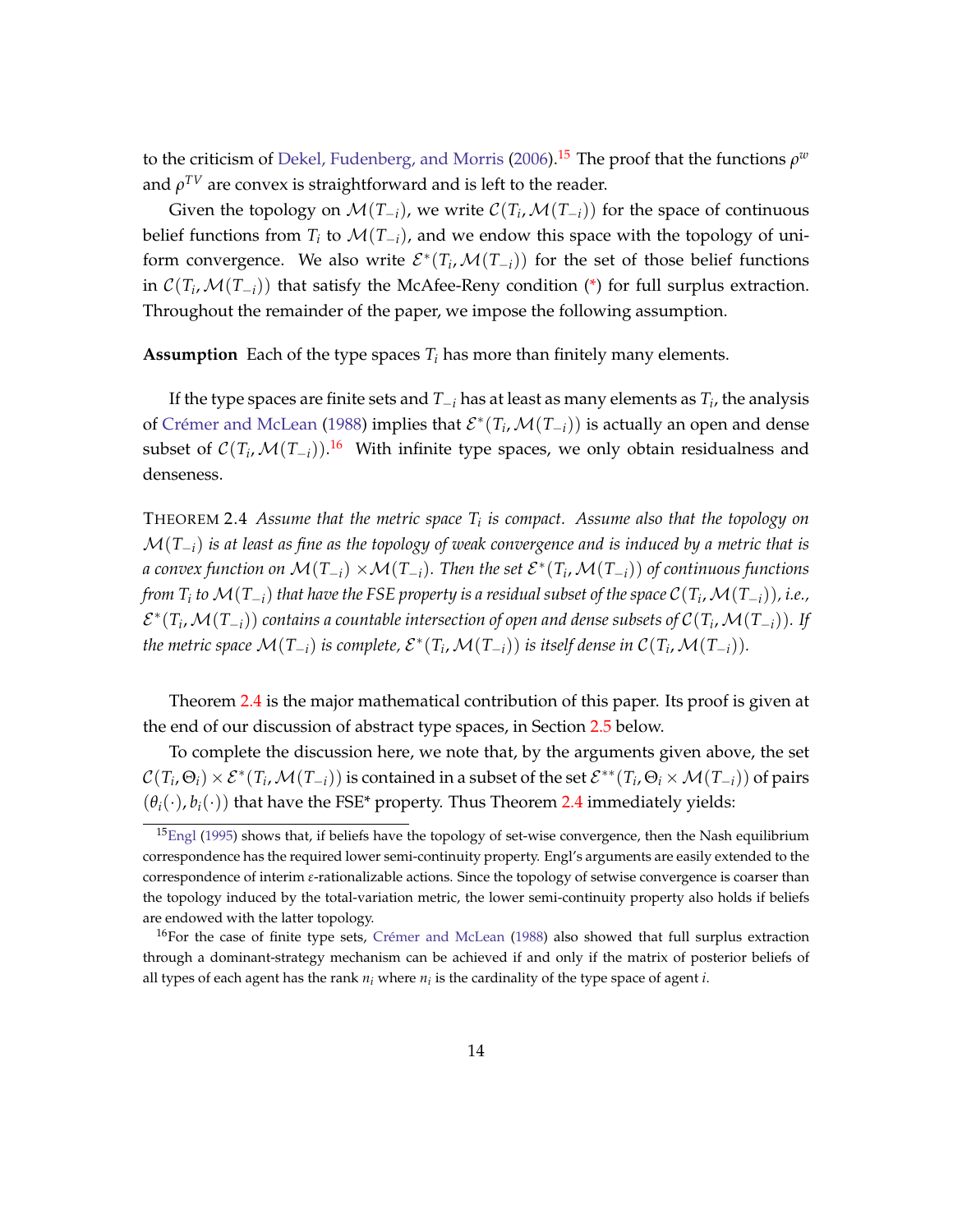COROLLARY 2.5 *Under the assumptions of Theorem [2.4,](#page-15-2) the set*  $\mathcal{E}^{**}(T_i,\Theta_i \times \mathcal{M}(T_{-i}))$  *of continuous functions from T<sup>i</sup> to* Θ*<sup>i</sup>* × M(*T*−*i*) *that have the FSE\* property is a residual subset of the space*  $\mathcal{C}(T_i,\,\Theta_i\times\mathcal{M}(T_{-i}))$ *, i.e.*  $\mathcal{E}^{**}(T_i,\,\Theta_i\times\mathcal{M}(T_{-i}))$  contains a countable intersection of *open and dense subsets of* C(*T<sup>i</sup>* , Θ*<sup>i</sup>* × M(*T*−*i*))*. If the metric space* Θ*<sup>i</sup>* × M(*T*−*i*) *is complete,*  $\mathcal{E}^{**}(T_i, \Theta_i \times \mathcal{M}(T_{-i}))$  is itself dense in  $\mathcal{C}(T_i, \Theta_i \times \mathcal{M}(T_{-i})).$ 

#### <span id="page-16-0"></span>**2.4 Genericity of Common Priors with the FSE Property**

Whereas the analysis so far has focused on a single agent, we now consider the scope for surplus extraction from all participants together. We restrict our analysis to the case where the belief functions  $b_i$ ,  $i = 1, ..., I$ , can be interpreted as regular conditional distributions that are derived from a common prior on the space  $T := \prod_{i=1}^{n}$ ∏  $\prod_{i=1}$  *T<sub>i</sub>* of vectors of all agents' types. As before, for any *i*, we allow  $\mathcal{M}(T_{-i})$  to have any topology that is at least as fine as the weak\* topology and is induced by a metric that is a convex function on  $\mathcal{M}(T_{-i}) \times \mathcal{M}(T_{-i})$ . The belief function  $b_i$  is again treated as an element of the space  $\mathcal{C}(T_i,\mathcal{M}(T_{-i}))$  of continuous functions from  $T_i$  to  $\mathcal{M}(T_{-i})$ . We consider priors that have marginal distributions with full supports, *T*1, ..., *T<sup>I</sup>* , and that admit continuous regular conditional distributions for *t*−*<sup>i</sup>* given *t<sup>i</sup>* , for all *i*. The set of such priors is denoted as  $\mathcal{M}_f^c(T)$ .

 $\mathsf{REMARK}$  2.6 *For any*  $\mu \in \mathcal{M}_f^c(T)$  *and any i, there exist a unique*  $\mu_i(\mu) \in \mathcal{M}(T_i)$  *and a unique*  $b_i(\mu)\in\mathcal{C}(T_i,\mathcal{M}(T_{-i}))$  such that, under the prior  $\mu$ ,  $\mu_i(\mu)$  is the marginal distribution on  $T_i$  and *bi*(*µ*) *is a regular conditional distribution for t*−*<sup>i</sup> given t<sup>i</sup>* .

**Proof.** Fix  $\mu \in \mathcal{M}_f^c(T)$ . Existence and uniqueness of the marginal distributions  $\mu_i(\mu)$ ,  $i = 1, ..., I$  are standard. The definition of  $\mathcal{M}_f^c(T)$  implies that, for any *i*, there also exists a function  $b_i(\mu) \in \mathcal{C}(T_i,\mathcal{M}(T_{-i}))$  that is a regular conditional distribution for  $t_{-i}$  given  $t_i$ . Consider any other function  $\hat{b}_i$  in  $\mathcal{C}(T_i,\mathcal{M}(T_{-i}))$ . If  $\hat{b}_i\neq b_i(\mu)$ , there exists  $t_i\in T_i$  such that  $\hat{b}_i(t_i) \neq b_i(t_i, \mu)$ . Because  $\hat{b}_i$  and  $b_i(\mu)$  are both continuous functions, it follows that  $\hat{b}_i(t'_i) \neq b_i(t'_i, \mu)$  for all  $t'_i$  in an open neighbourhood of  $t_i$ . Because  $\mu$  has full support,  $t_i$ belongs to the support of  $\mu_i(\mu)$ , and we must have  $\mu(\lbrace t'_i \in T_i \mid \hat{b}_i(t'_i) \neq b_i(t'_i, \mu) \rbrace) > 0$ . Since regular conditional distributions induced by a given prior coincide almost surely, it follows that  $\hat{b}_i$  cannot be a regular conditional distribution for  $t_{-i}$  given  $t_i$  under the prior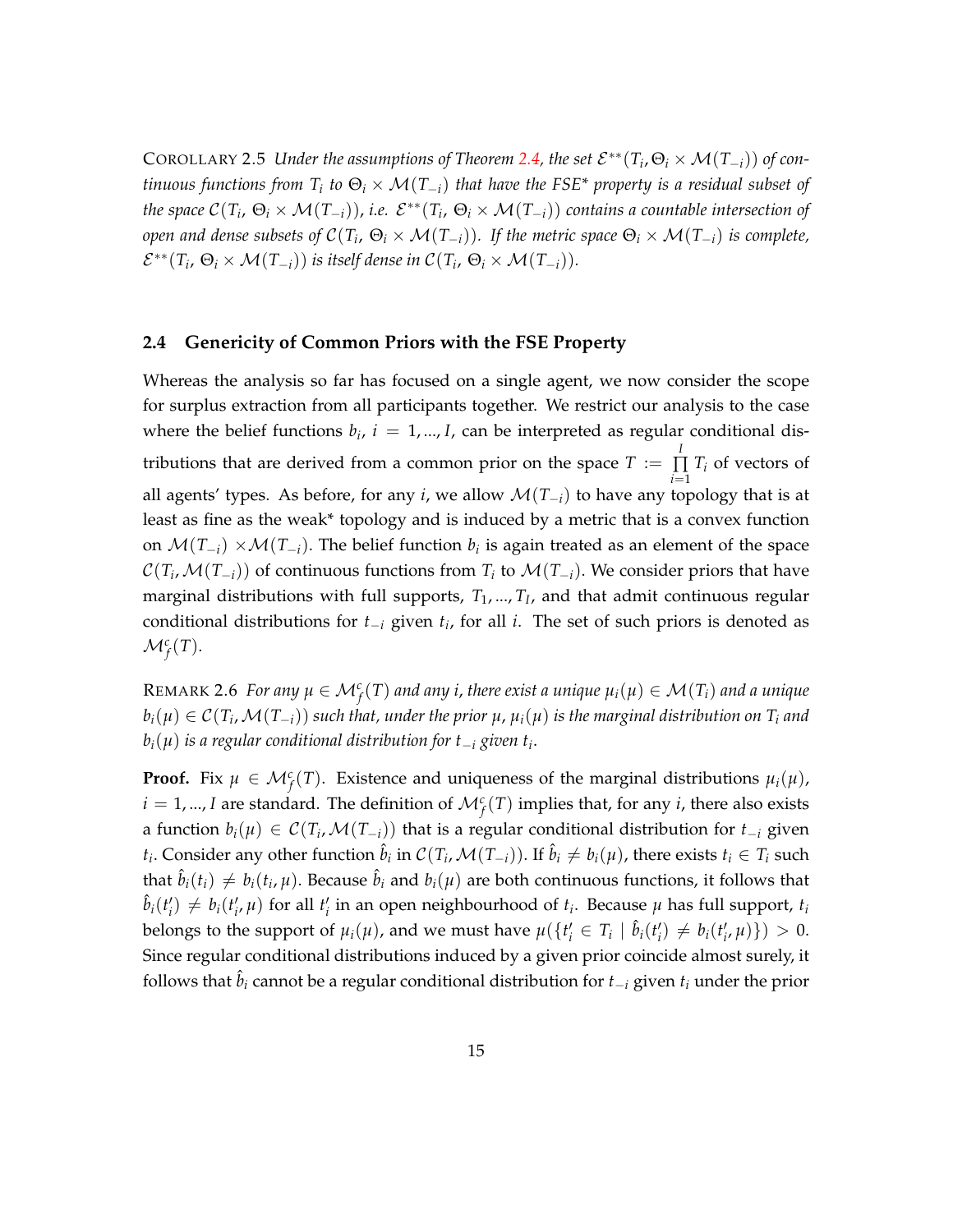$\mu$ , i.e.,  $b_i(\mu)$  is the only continuous function that is a regular conditional distribution for *t*−*i* given *t*<sub>*i*</sub> under the measure  $\mu$ . ■

For simplicity, we focus on the FSE property rather than the FSE\* property. Given the mappings  $\mu \to b_i(\mu)$  from  $\mathcal{M}_f^c(T)$  to  $\mathcal{C}(T_i,\mathcal{M}(T_{-i})), i = 1,...,I$ , we say that a prior  $\mu$ *admits full surplus extraction* if and only if each of the belief functions  $b_i(\mu)$ ,  $i = 1, ..., I$ , has the FSE property. We refer to such priors as FSE priors and denote the set of FSE priors on *T* as  $\mathcal{F}(T)$ . The following theorem establishes the genericity of FSE priors in  $\mathcal{M}_f^c(T)$ .

<span id="page-17-1"></span>THEOREM 2.7 *Assume for each i*, *that T<sup>i</sup> is a compact metric space and that the topology on* M(*T*−*i*) *is at least as fine as the topology of weak convergence and is induced by a metric that is a convex function on* M(*T*−*i*) × M(*T*−*i*). *Let* M*<sup>c</sup> f* (*T*) *be endowed with the coarsest topology under which each of the mappings*  $\mu \to \mu_i(\mu)$ ,  $\mu \to b_i(\mu)$ ,  $i = 1, ..., I$ , *is continuous. Then the set*  $\mathcal{F}(T)$  *of FSE priors is a residual and dense subset of*  $\mathcal{M}_f^c(T)$ *, i.e.,*  $\mathcal{F}(T)$  *contains a countable*  $i$ ntersection of open and dense subsets of  $\mathcal{M}_f^c(T).$  If the spaces  $\mathcal{M}(T_{-i})$  are complete, the set  $\mathcal{F}(T)$ *is itself dense.*

**Proof.** For  $i = 1, ..., I$ , let  $\mathcal{F}_i(T) \subset \mathcal{M}_f^c(T)$  be the set of priors  $\mu$  for which the belief  $f$ unction  $b_i(\mu)$  belongs to the set  $\mathcal{E}^*(T_i,\mathcal{M}(T_{-i}))$  of functions in  $\mathcal{C}(T_i,\mathcal{M}(T_{-i})$  that satisfy the McAfee-Reny condition for full surplus extraction. Clearly,

<span id="page-17-0"></span>
$$
\mathcal{F}(T) = \bigcap_{i=1}^{I} \mathcal{F}_i(T). \tag{15}
$$

To prove that  $\mathcal{F}(T)$  is a residual subset of  $\mathcal{M}_f^c(T)$ , it is therefore enough to show that each of the sets  $\mathcal{F}_i(T)$ ,  $i = 1, ..., I$ , contains a countable intersection of open and dense subsets of  $\mathcal{M}_f^c(T)$ .

We claim that, with the specified topology on  $\mathcal{M}_f^c(T)$ , for any *i*, the map  $\mu \to b_i(\mu)$  is open as well as continuous. To see this, it suffices to note that this map is the composition of the map  $\mu \rightarrow \{\mu_j(\mu), b_j(\mu)\}_{j=1}^I$  from  $\mathcal{M}_f^c(T)$  to  $\prod^I$ ∏  $\prod_{j=1} [\mathcal{M}(T_i) \times \mathcal{C}(T_j, \mathcal{M}(T_{-j}))]$  and the projection from *I* ∏  $\prod_{j=1}^r [M(T_i) \times C(T_j, \mathcal{M}(T_{-j}))]$  to  $C(T_i, \mathcal{M}(T_{-i}))$ . The topology on  $\mathcal{M}_f^c(T)$  is specified so that the open subsets of  $\mathcal{M}_f^c(T)$  are exactly those sets *V* for which the image sets  $\{\{\mu_j(\mu), b_j(\mu)\}_{j=1}^I|\mu \in V\}$  are open in  $\prod^I$ ∏  $\prod_{j=1} [M(T_i) \times C(T_j, \mathcal{M}(T_{-j}))]$ . Therefore the map  $\mu \to \{\mu_j(\mu), b_j(\mu)\}_{j=1}^I$  is open as well as continuous. Since the projection is also open and continuous, it follows that, for any *i*, the map  $\mu \rightarrow b_i(\mu)$  is open and continuous.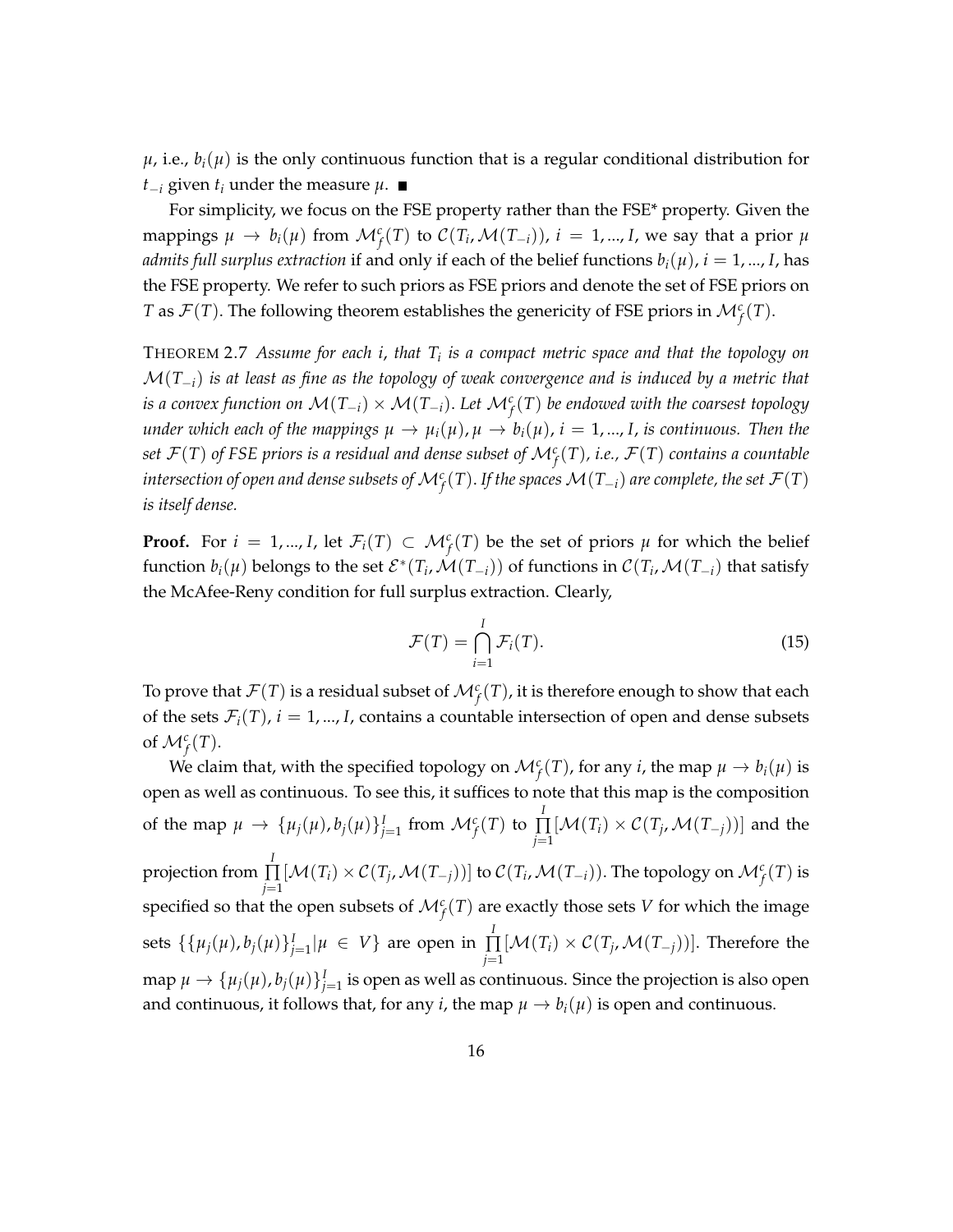For any *i*, Theorem [2.4](#page-15-2) implies that the set  $\mathcal{E}^*(T_i,\mathcal{M}^{\lambda}(T_{-i}))$  contains a sequence  $\{W_k^i\}_{k=1}^{\infty}$ of open and dense subsets of  $C(T_i, \mathcal{M}(T_{-i})$ . For any *i* and *k*, define

$$
V_k^i := \{ \mu \in \mathcal{M}_f^c(T) | b_i(\mu) \in W_k^i \}. \tag{16}
$$

By the definition of  $\mathcal{F}_i(T)$ ,  $V_k^i \subset \mathcal{F}_i(T)$  for all *k*. Hence,  $\bigcap_{k=1}^{\infty} V_k^i \subset \mathcal{F}_i(T)$ . Because  $W_k^i$  is open and the function  $\mu \to b_i(\mu)$  is continuous,  $V^i_k$  is also open for each *k*. Because the function  $\nu \rightarrow b_i(\cdot, \nu)$  is open, the set

$$
\{b_i(\mu) \in \mathcal{C}(T_i, \mathcal{M}(T_{-i}) | \mu \in V^*\}
$$

is open whenever  $V^*$  is an open subset of  $\mathcal{M}_f^c(T)$ . Since  $W_k^i$  is dense, it follows that the intersection

$$
W_k^i \cap \{b_i(\mu) \in \mathcal{C}(T_i, \mathcal{M}(T_{-i}) | \mu \in V^*\}
$$

is non-empty, and therefore also the intersection  $V_k^i \cap V^*$  is non-empty whenever  $V^*$  is open. Thus  $V_k^i$  is dense as well as open in  $\mathcal{M}_f^c(T)$ . It follows that  $\mathcal{F}_i(T)$  contains a countable intersection of open and dense subsets of  $\mathcal{M}_f^c(T)$  By [\(15\)](#page-17-0) therefore  $\mathcal{F}(T)$  is a residual subset of  $\mathcal{M}_f^c(T)$ .

For any *i*, if  $\mathcal{M}(T_{-i})$  is complete, then, by Theorem [2.4,](#page-15-2)  $\mathcal{E}^*(T_i, \mathcal{M}(T_{-i}))$  is dense in  $\mathcal{C}(T_i,\mathcal{M}(T_{-i}))$ . Trivially also,  $\mathcal{M}(T_i) \times \mathcal{E}^*(T_j,\mathcal{M}(T_{-j}))$  is dense in  $\mathcal{M}(T_i) \times \mathcal{C}(T_j,\mathcal{M}(T_{-j}))$ . Because the map  $\mu \to (\mu_i(\mu), b_i(\mu))$  from  $\mathcal{M}_f^c(T)$  to  $\mathcal{M}(T_i) \times \mathcal{C}(T_j, \mathcal{M}(T_{-j}))$  is open and continuous, it follows that  $\mathcal{F}_i(T)$  is dense in  $\mathcal{M}_f^c(T)$ . Because a finite intersection of dense sets is itself dense, it follows that, if all the spaces  $\mathcal{M}(T_{-i})$  are complete, then  $\mathcal{F}(T)$  is also dense in  $\mathcal{M}_f^c(T)$ .

In Theorem [2.7,](#page-17-1) the topology on  $\mathcal{M}_f^c(T)$  depends on the topologies that are imposed on  $\mathcal{M}(T_{-i})$ ,  $i = 1, ..., I$ . As in Theorem [2.4,](#page-15-2) these topologies are not actually specified; only a requirement of metrizability by a convex metric is imposed. As mentioned, this convexity requirement is satisfied, e.g., be the weak\* topology and by the total-variation topology.

One easily verifies that, if M(*T*−*i*) is endowed with the weak\* topology, then the topology on  $\mathcal{M}_f^c(T)$  that is defined by the continuity requirement in Theorem [2.7](#page-17-1) is also the weak\* topology. However, if  $\mathcal{M}(T_{-i})$  is endowed with the total-variation topology, the topology on  $\mathcal{M}_f^c(T)$  that is defined by the continuity requirement in Theorem [2.7](#page-17-1) is obviously finer than the weak' topology. Because the ranges  $\mathcal{M}(T_i)$  of the mappings  $\mu \rightarrow \mu_i(\mu)$ ,  $i = 1, ..., I$ , have the weak\* topology, rather than the total variation topology,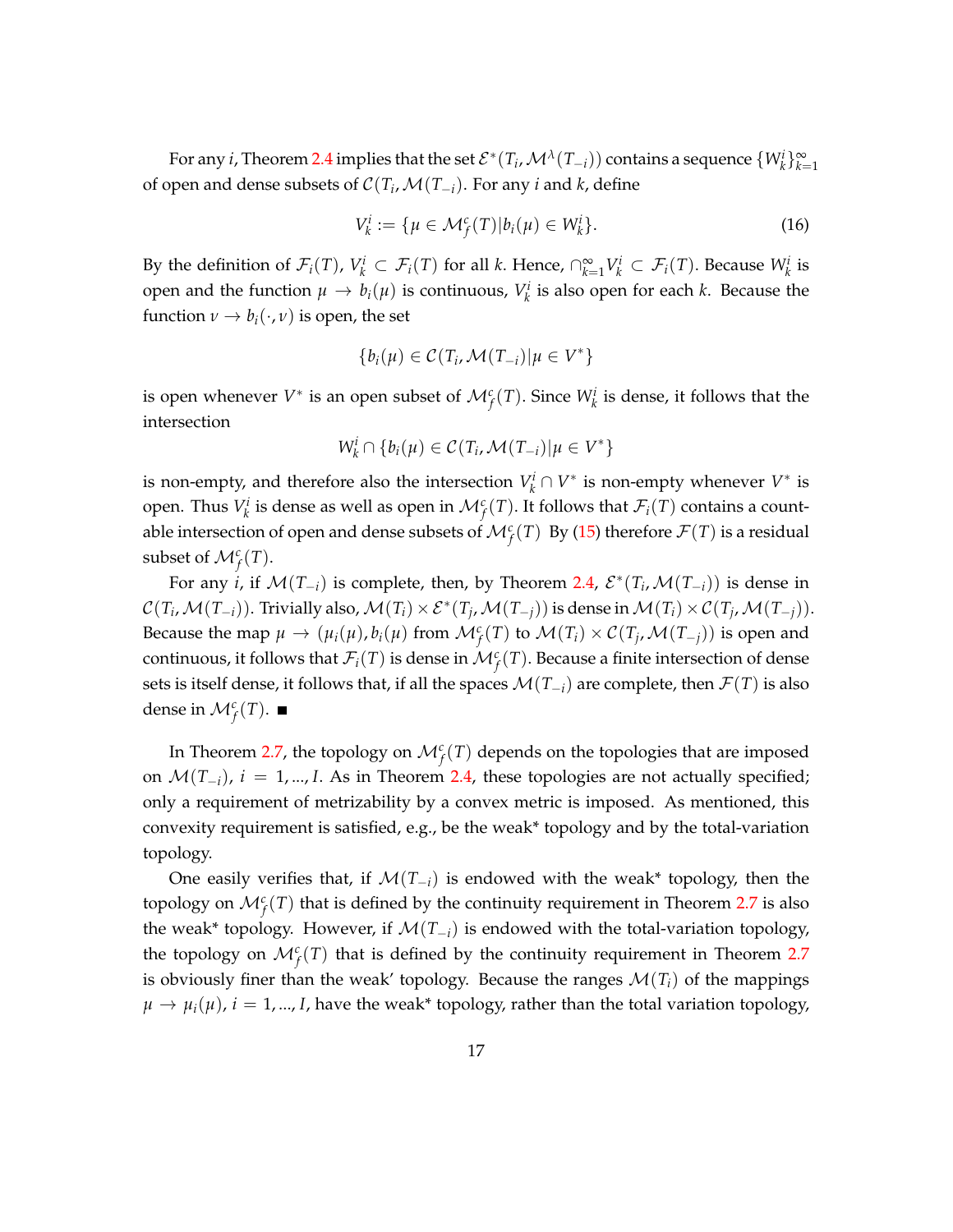the topology on  $\mathcal{M}_f^c(T)$  that is defined by the continuity requirement in Theorem [2.7](#page-17-1) is also coarser than the total-variation topology on  $\mathcal{M}_f^c(T)$  itself.<sup>[17](#page-19-1)</sup>

Given that the FSE property for belief functions is stronger than the FSE\* property for pairs of payoff and belief functions, Theorem [2.7](#page-17-1) can be used to obtain a genericity result for the FSE\* property in abstract type spaces with common priors. The argument is similar to the one that was used to derive Corollary [2.5](#page-15-3) from Theorem [2.4.](#page-15-2) The details are left to the reader.

#### <span id="page-19-0"></span>**2.5 Proof of Theorem [2.4](#page-15-2)**

The proof of Theorem [2.4](#page-15-2) involves ideas from the topological theory of embeddings. The classical embedding theorem for continuous functions asserts that, if *X* and *Y* are finitedimensional compact metric spaces and if the dimension of *Y* is strictly greater than twice the dimension of *X*, then the set of embeddings, i.e. of continuous injective functions, is a residual subset of the set of continuous functions from *X* to *Y* when the space of these functions has the topology of uniform convergence.<sup>[18](#page-19-2)</sup>

The McAfee-Reny condition is stronger than injectivity: If the measure  $\mu_i$  in condition [\(\\*\)](#page-8-2) is itself degenerate, i.e., if  $\mu_i = \delta_{t_i}$  for some  $t_i \in T_i$ , then condition (\*) specializes to the requirement that

$$
\varphi_{b_i}(\delta_{t_i}) = \varphi_{b_i}(\delta_{\bar{t}_i})
$$
 implies  $\delta_{t_i} = \delta_{\bar{t}_i}$ ,

which implies that the mapping  $b_i$  is injective. The set  $\mathcal{E}^*(T_i, \mathcal{M}(T_{-i}))$  is thus a subset of the set  $\mathcal{E}(T_i,\mathcal{M}(T_{-i}))$  of continuous injective functions from  $T_i$  to  $\mathcal{M}(T_{-i})$ . Theorem [2.4](#page-15-2) implies that  $\mathcal{E}(T_i,\mathcal{M}(T_{-i}))$  is a residual subset of  $\mathcal{C}(T_i,\mathcal{M}(T_{-i})).$ 

Because the McAfee-Reny condition is stronger than injectivity, we cannot use the embedding theorem itself but need a new argument. The argument involves the same ideas as the proof of the classical embedding theorem, but makes essential use of the fact that the space  $\mathcal{M}(T_{-i})$  is infinite-dimensional. Even if the domain  $T_i$  of the belief functions

<span id="page-19-1"></span><sup>&</sup>lt;sup>17</sup>To see this point, consider the following example, which is adapted from the Supplementary Material to [Chen and Xiong](#page-45-1) [\(2013\)](#page-45-1). Let  $I = 2$ ,  $T_1 = [0, 1] \cup \{ \tau_1^1, \tau_1^2 \}$ ,  $T_2 = [0, 1]$ . Consider the subset  $\hat{\mathcal{P}}$  of measures in  $\mathcal{M}_f^c(T)$  that take the form  $(1-2\alpha)\mu + \alpha\delta_{(\tau_1^1,\tau_2)} + \alpha\delta_{(\tau_1^2,\tau_2)}$  for some  $\mu \in \mathcal{M}_f^c(T)$  and  $\alpha \in (0,\frac{1}{2})$ , where  $\tau_2$  is an arbitrary but fixed element of  $T_2$ . One easily verifies that, if  $\mathcal{M}_f^c(T)$  has the total variation topology, then  $\hat{\mathcal{P}}$ is open and dense in  $\mathcal{M}_f^c(T)$ . Moreover, if  $\pi_1(\tau_1^1,\tau_2)\neq \pi_1(\tau_1^2,\tau_2)$ , priors in  $\hat{\mathcal{P}}$  do not have the FSE property.

<span id="page-19-2"></span><sup>&</sup>lt;sup>18</sup>See, e.g., [Hurewicz and Wallman](#page-46-5) [\(1941\)](#page-46-5). In [Gizatulina and Hellwig](#page-46-2) [\(2014\)](#page-46-2), we used this theorem to show that the set of belief functions having the BDP property is residual in  $\mathcal{C}(T_i, \mathcal{M}(T_{-i}))$ .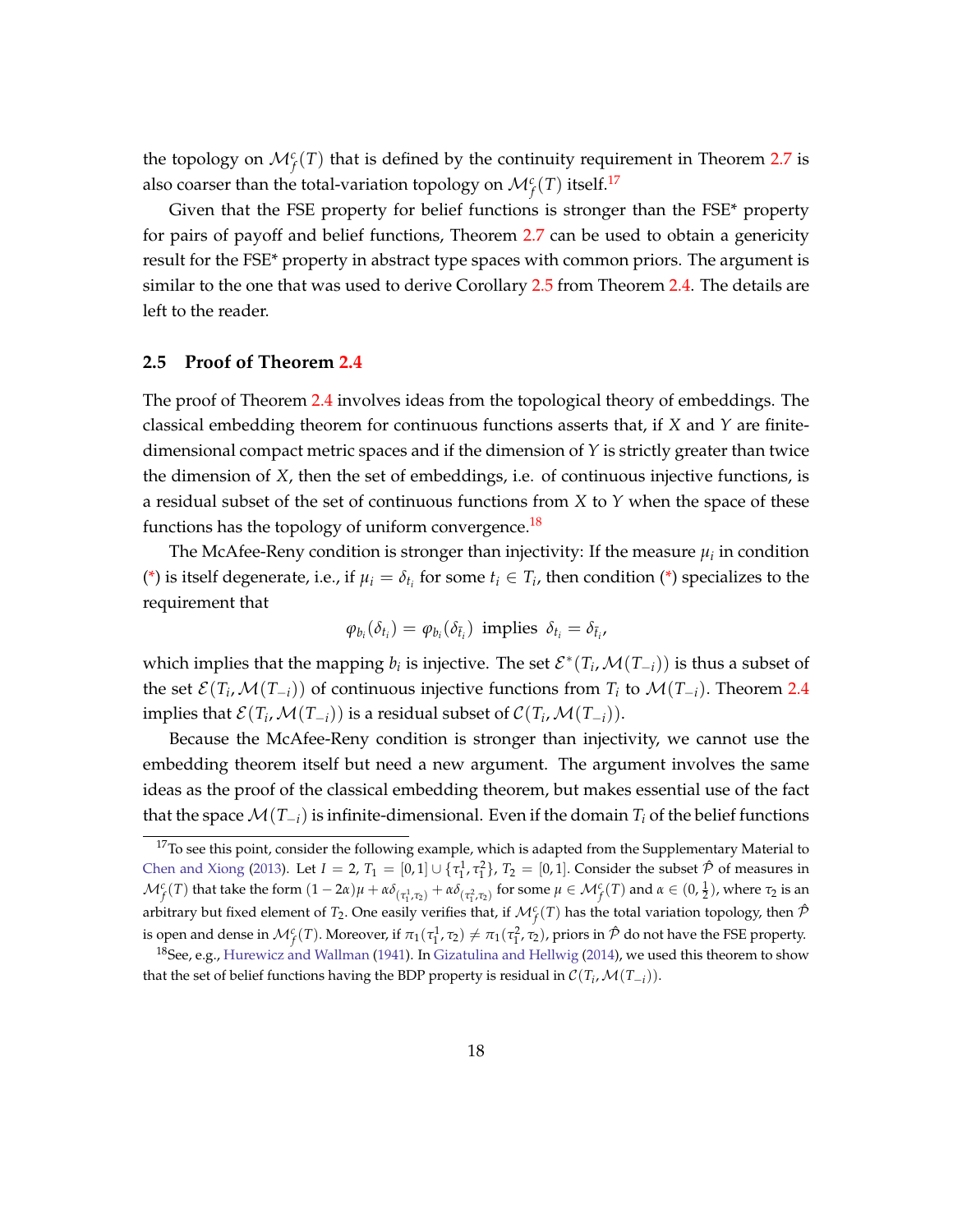of agent *i* is a finite-dimensional set, the conclusion of the theorem can only be obtained if the range is infinite-dimensional.<sup>[19](#page-20-0)</sup>

Let  $\mathcal{M}(T_i)$  be the space of probability measures on  $T_i$ , endowed with the topology of weak convergence of probability measures. Because *T<sup>i</sup>* is a compact metric space, Theo-rem 6.5 in [Parthasarathy](#page-47-0) [\(1967\)](#page-47-0) implies that  $\mathcal{M}(T_i)$  of is also a compact metric space. We write *d* for the metric on  $\mathcal{M}(T_i)$ .

The metric on  $\mathcal{M}(T_{-i})$  is denoted by  $\rho$ . The convexity assumption in the theorem implies that, for any index set  $\mathcal L$ , any two mappings  $\ell \to \beta(\ell)$ ,  $\ell \to \hat{\beta}(\ell)$  from  $\mathcal L$  to  $\mathcal{M}(T_{-i})$ , and any measure  $\alpha$  on  $\mathcal{L}$ , we have

<span id="page-20-2"></span>
$$
\rho\left(\int_{\mathcal{L}}\beta(\ell)\alpha(d\ell),\int_{\mathcal{L}}\hat{\beta}(\ell)\alpha(d\ell)\right)\leq \int_{\mathcal{L}}\rho(\beta(\ell),\hat{\beta}(\ell))\alpha(d\ell).
$$
\n(17)

For any  $\varepsilon > 0$ , we define  $G_{\varepsilon}$  as the subset of  $\mathcal{C}(T_i,\mathcal{M}(T_{-i}))$  that contains all mappings *b*<sub>*i*</sub> with the property that, for any  $t_i \in T_i$  and all  $\mu \in \mathcal{M}(T_i)$ ,

$$
\varphi_{b_i}(\delta_{t_i}) = \varphi_{b_i}(\mu) \text{ implies } d(\mu, \delta_{t_i}) < \varepsilon,
$$
\n(18)

where  $d(\mu, \delta_{t_i})$  is the distance between the measures  $\mu$  and  $\delta_{t_i}$ 

**Claim 1:**  $\mathcal{E}^*(T_i, \mathcal{M}(T_{-i})) = \bigcap_{k=1}^{\infty} G_{1/k}$ .

**Proof.** If  $b_i \in G_{1/k}$  for all k, then for any  $t_i \in T_i$  and all  $\mu \in \mathcal{M}(T_i)$ ,  $\varphi_{b_i}(\delta_{t_i}) = \varphi_{b_i}(\mu)$  implies  $0 \le d(\mu, \delta_{t_i}) \le 1/k$ , hence  $d(\mu, \delta_{t_i}) = 0$  and  $\mu = \delta_{t_i}$ . Conversely, if  $b_i \in \mathcal{E}^*(T_i, \mathcal{M}(T_{-i})),$ then, by [\(\\*\)](#page-8-2),  $\varphi_{b_i}(\delta_{t_i}) = \varphi_{b_i}(\mu)$  implies  $d(\mu, \delta_{t_i}) = 0 < 1/k$  for all  $t_i \in T_i$ , all  $\mu \in \mathcal{M}(T_i)$ , and hence  $b_i \in G_{1/k}$  for all *k*.

**Claim 2:** For any  $\varepsilon > 0$ , the set  $G_{\varepsilon}$  is an open subset of  $\mathcal{C}(T_i, \mathcal{M}(T_{-i}))$ . **Proof.** Fix any  $b_i \in G_{\varepsilon}$ , and let

$$
\Gamma := \{(t_i, \mu) \in T_i \times \mathcal{M}(T_i) | d(\mu, \delta_{t_i}) \geq \varepsilon\}
$$

and

<span id="page-20-1"></span>
$$
\eta := \min_{(t_i,\mu)\in\Gamma} \rho(\varphi_{b_i}(\delta_{t_i}),\varphi_{b_i}(\mu)). \tag{19}
$$

Because  $T_i$  and  $\mathcal{M}(T_i)$  are compact, the minimum in [\(19\)](#page-20-1) is well defined, i.e., there exists  $(t_i,\mu)\in \Gamma$  such that  $d(\varphi_{b_i}(\delta_{t_i}),\varphi_{b_i}(\mu))=\eta.$  Since  $b_i\in G_{\varepsilon}$  and, for  $(t_i,\mu)\in \Gamma$ ,  $d(\mu,\delta_{t_i})\geq \varepsilon$ , it follows that  $\eta > 0$ .

<span id="page-20-0"></span><sup>&</sup>lt;sup>19</sup>In Appendix **B**, we show that, for any *n*, there is a function from [0, 1] to [0, 1]<sup>*n*</sup> that violates condition [\(\\*\)](#page-8-2) and cannot be approximated by functions from  $[0,1]$  to  $[0,1]^n$  that satisfy condition [\(\\*\)](#page-8-2).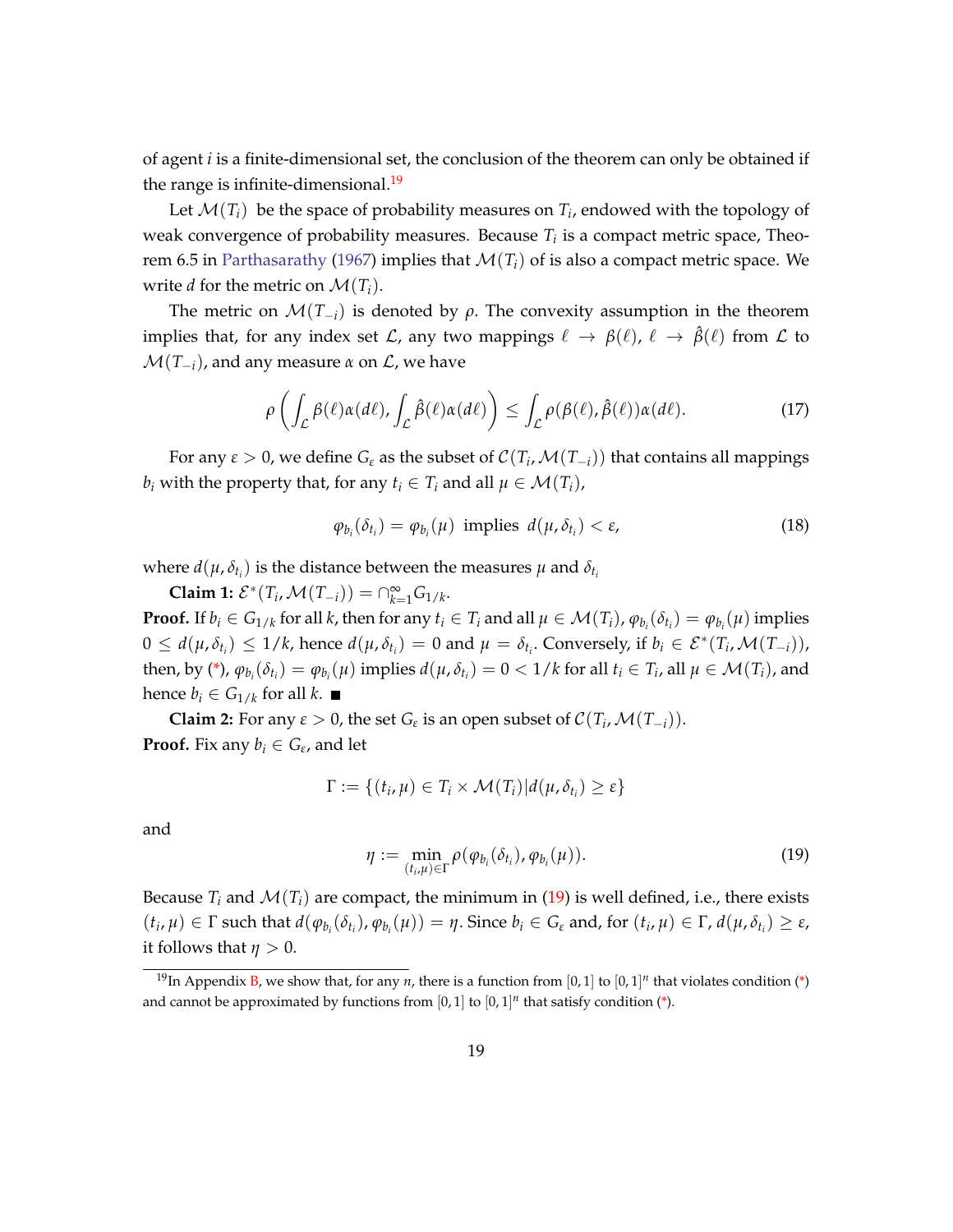Now let  $\bar{b}_i$  be any mapping in  $\mathcal{C}(T_i,\mathcal{M}(T_{-i}))$  such that

<span id="page-21-0"></span>
$$
\rho(\bar{b}_i(t_i), b_i(t_i)) < \frac{\eta}{2} \tag{20}
$$

for all  $t_i \in T_i$ , and consider the distance  $\rho(\varphi_{\bar{b}_i}(\mu), \varphi_{b_i}(\mu))$  for any  $\mu \in \mathcal{M}(T_i)$ . By [\(6\)](#page-8-3) and [\(17\)](#page-20-2), with  $\mathcal{L} = T_i$ ,  $\beta(\cdot) = \bar{b}_i(\cdot)$ ,  $\hat{\beta}(\cdot) = b_i(\cdot)$ , and  $\alpha = \mu$ , we have

$$
\rho(\varphi_{\bar{b}_i}(\mu), \varphi_{b_i}(\mu)) = \rho\left(\int_{T_i} \bar{b}_i(t_i)\mu(dt_i), \int_{T_i} b_i(t_i)\mu(dt_i)\right) \leq \int_{T_i} \rho(\bar{b}_i(t_i), b_i(t_i))\mu(dt_i).
$$

By [\(20\)](#page-21-0), it follows that

$$
\rho(\varphi_{\bar{b}_i}(\mu),\varphi_{b_i}(\mu)) < \frac{\eta}{2}.
$$
\n(21)

Thus, if  $t_i$  and  $\mu$  are such that  $\varphi_{\bar b_i}(\delta_{t_i})=\varphi_{\bar b_i}(\mu)$ , it must be the case that  $\rho(\varphi_{b_i}(\delta_{t_i}),\varphi_{b_i}(\mu))<\pi$ *η*. By the definition of *η*, it follows that  $d(\mu, \delta_{t_i}) < \varepsilon$ , which proves that  $\bar{b}_i$  is also an element of  $G_{\varepsilon}$ . Thus, along with  $b_i$ , any element of the open  $\frac{\eta}{2}$ -ball around  $b_i$  is an element of  $G_{\varepsilon}$ . The claim follows immediately.  $\blacksquare$ 

**Claim 3:** For any  $\varepsilon > 0$ , the set  $G_{\varepsilon}$  is a dense subset of  $\mathcal{C}(T_i, \mathcal{M}(T_{-i}))$ . **Proof.** Let  $\varepsilon > 0$  be given. Fix any  $b_i \in C(T_i, \mathcal{M}(T_{-i}))$  and any  $\eta > 0$ . We will show that there exists a function  $\bar{b}_i \in G_{\varepsilon}$  such that

<span id="page-21-1"></span>
$$
\rho(\bar{b}_i(t_i), b_i(t_i)) < \eta \tag{22}
$$

for all  $t_i \in T_i$ .

Relying on the fact that the continuous function  $b_i$  is uniformly continuous on the compact set  $T_i$ , let  $\zeta \in (0,\varepsilon)$  be such that, for any  $t_i$  and  $\bar{t}_i$  in  $T_i$ ,  $d(\delta_{t_i}, \delta_{\bar{t}_i}) < \zeta$  implies  $\rho(b_i(t_i), b_i(t'_i)) < \frac{\eta}{2}$  $\frac{q}{2}$ . Because  $T_i$  is a metric space, there exists a covering  $U_1, U_2, ...$  of  $T_i$ such that

<span id="page-21-3"></span>
$$
d(U_k) < \zeta \tag{23}
$$

and

<span id="page-21-2"></span>
$$
\rho(b_i(U_k)) < \frac{\eta}{2} \tag{24}
$$

for all  $k.$  where  $d(U_k)$  and  $\rho(b_i(U_k))$  are defined as the suprema of  $d(t_i,\bar{t}_i)$  and of  $\rho(b_i(t_i),b_i(\bar{t}_i))$ , respectively, over  $t_i$ ,  $\bar{t}_i$  in  $U_{ki}$ .

Because  $T_i$  is compact, the covering  $U_1, U_2, ...$  of  $T_i$  has a finite subcovering, which we denote as  $U_1, U_2, \ldots, U_K$ . Given the sets  $U_1, U_2, \ldots, U_K$ , we may select measures  $\beta_1, \ldots, \beta_K$  in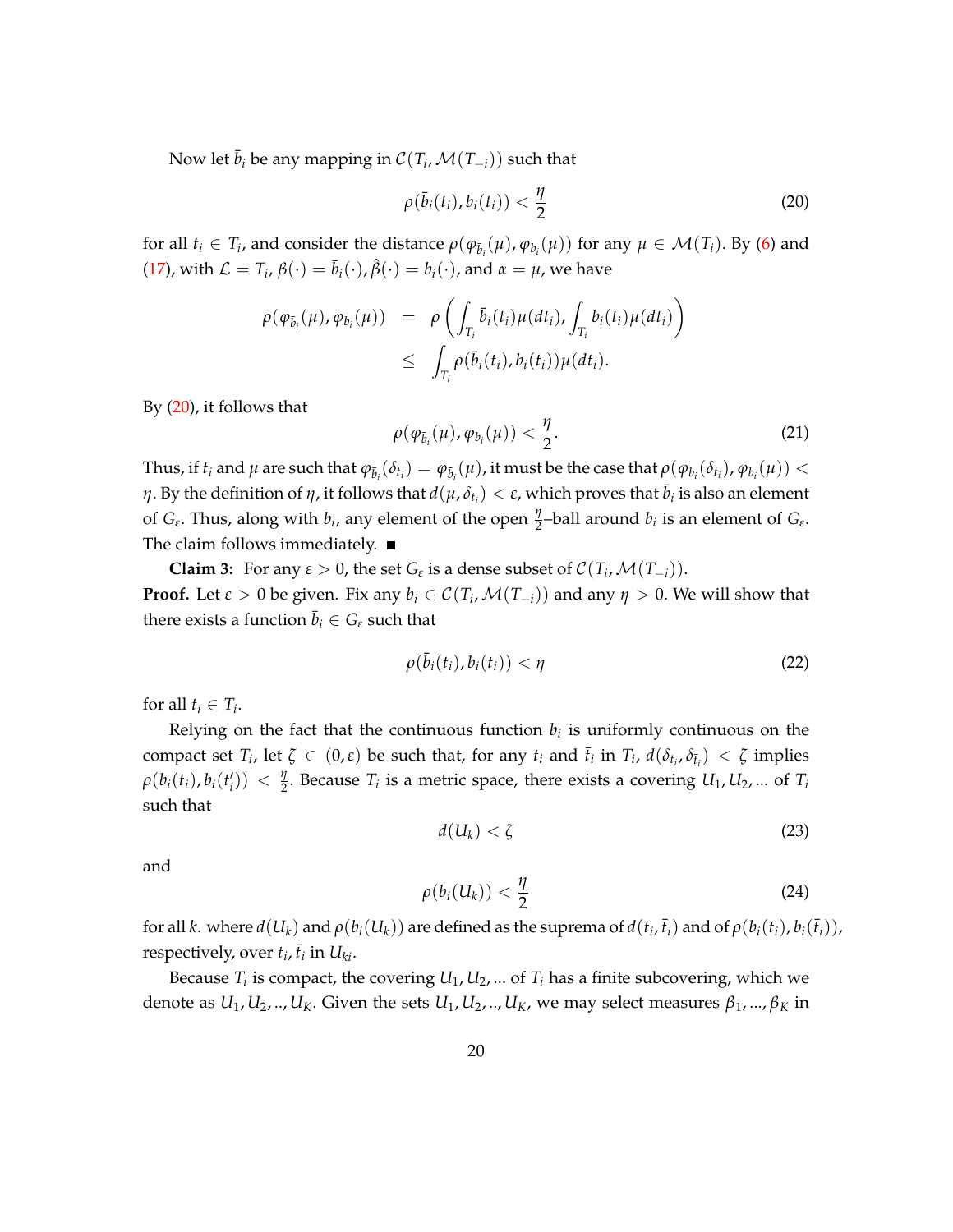$\mathcal{M}(T_{-i})$  such that, for  $k = 1, ..., K$ ,  $\rho(\beta_k, b_i(\bar{t}_i)) < \frac{\eta}{2}$  $\frac{\eta}{2}$  for some  $\bar{t}_i \in U_k$ , and, moreover, for some continuous function  $\mathbf{g}: T_{-i} \to [0,1]^K$ , the integrals

<span id="page-22-1"></span>
$$
\int_{T_{-i}} \mathbf{g}(t_{-i}) d\beta_k(t_{-i}), \ k = 1, ..., K,
$$
\n(25)

are linearly independent. The existence of such  $\beta_1$ , ...,  $\beta_K$  and **g** follows from the fact that *T*−*<sup>i</sup>* has more than *K* distinct elements.[20](#page-22-0)

For each  $t_i \in T_i$  and  $k = 1, 2, ..., K$ , set

$$
w_k(t_i) = \min_{\bar{t}'_i \in T_i \setminus U_k} d(t_i, \bar{t}_i)
$$

and

$$
\alpha_k(t_i) = \frac{w_k(t_i)}{\sum_{\ell=1}^K w_\ell(t_i)}.
$$

This is well defined because for each  $t_i \in T_i$ , there exists at least one  $\ell$  such that  $t_i \in U_\ell$ and therefore  $w_{\ell}(t_i) > 0$  and  $\sum_{\ell=1}^{K} w_{\ell}(t_i) > 0$ .

We now define  $\bar{b}_i: T_i \to \mathcal{M}(T_{-i})$  by setting

$$
\bar{b}_i(t_i) = \sum_{k=1}^K \alpha_k(t_i) \beta_k
$$
\n(26)

for any  $t_i \in T_i$ . The functions  $w_k$  and  $\alpha_k$  are obviously continuous. Therefore  $\bar{b}_i \in C(T_i, \mathcal{M}(T_{-i}))$ . Moreover, for any  $t_i \in T_i$  and  $k = 1,...,K$ ,  $\alpha_k(t_i) > 0$  implies  $t_i \in U_k$  and hence  $\rho(\beta_k, b_i(t_i)) <$ *η*  $\frac{\partial y}{\partial x}$ . From using [\(17\)](#page-20-2) with  $\mathcal{L} = \{1, ..., K\}$ ,  $\beta(k) = \beta_k$ , and  $\hat{\beta}(k) = b_i(t_i)$ ,  $k = 1, ..., K$ , it follows

<span id="page-22-0"></span> $^{20}$ To see this, observe that, since  $T_{-i}$  has infinitely many elements, there exist *K* distinct elements  $t_{-i}^1, ..., t_{-i}^K$ of *T*−*<sup>i</sup>* with open neighbourhoods *B* 1 , ..., *B <sup>K</sup>* that are disjoint. By Urysohn's lemma, there exist continuous functions  $g^k: T_{-i} \to [0,1], k = 1,2,...K$ , such that for each  $k$ ,  $g^k(t_{-i}^k) = 1$  and  $g^k(t_{-i}) = 0$  for  $t_{-i} \notin B^k$ . We write  $\mathbf{g} = (g^k)_{k=1}^K$ .

Select measures  $\beta_1^0,...,\beta_K^0$  in  $\mathcal{M}(T_{-i})$  such that, for  $k=1,...,K$ ,  $\rho(\beta_{k'}^0,b_i(\bar{t}_i)) < \frac{\eta}{2}$  for some  $\bar{t}_i \in U_k$ . If the vectors  $\int_{T_{-i}} g(t_{-i}) d\beta_k^0(t_{-i})$ ,  $k = 1,...,K$ , are linearly independent, set  $\beta_k = \beta_k^0$  for  $k = 1,...,K$ . If the vectors  $\int_{T_{-i}}$   $\mathbf{g}(t_{-i})d\beta_k^0(t_{-i}), k = 1,...,K$ , are linearly dependent, set  $\beta_k = (1-\varepsilon)\beta_k^0 + \varepsilon\delta_{t_{-i}^k}$  for  $k = 1,...,K$ , where, for each *k*,  $\delta_{t_{-i}^k}$  is the degenerate measure with unit mass at  $t_{-i}^k$  and  $ε > 0$  is sufficiently small so that  $\rho(\beta_k, b_i(\bar{t}_i)) < \frac{\eta}{2}$  for all k. If  $\varepsilon$  is chosen *not* to be an eigenvalue of the matrix  $(\int_{T_{-i}} \mathbf{g}(t_{-i}) d\rho_k^0(t_{-i}))_{k=1}^K$ , the vectors  $\int_{T_{-i}}^{\cdot} g(t_{-i}) d\beta_k^0(t_{-i}), k = 1, ..., K$ , are linearly independent.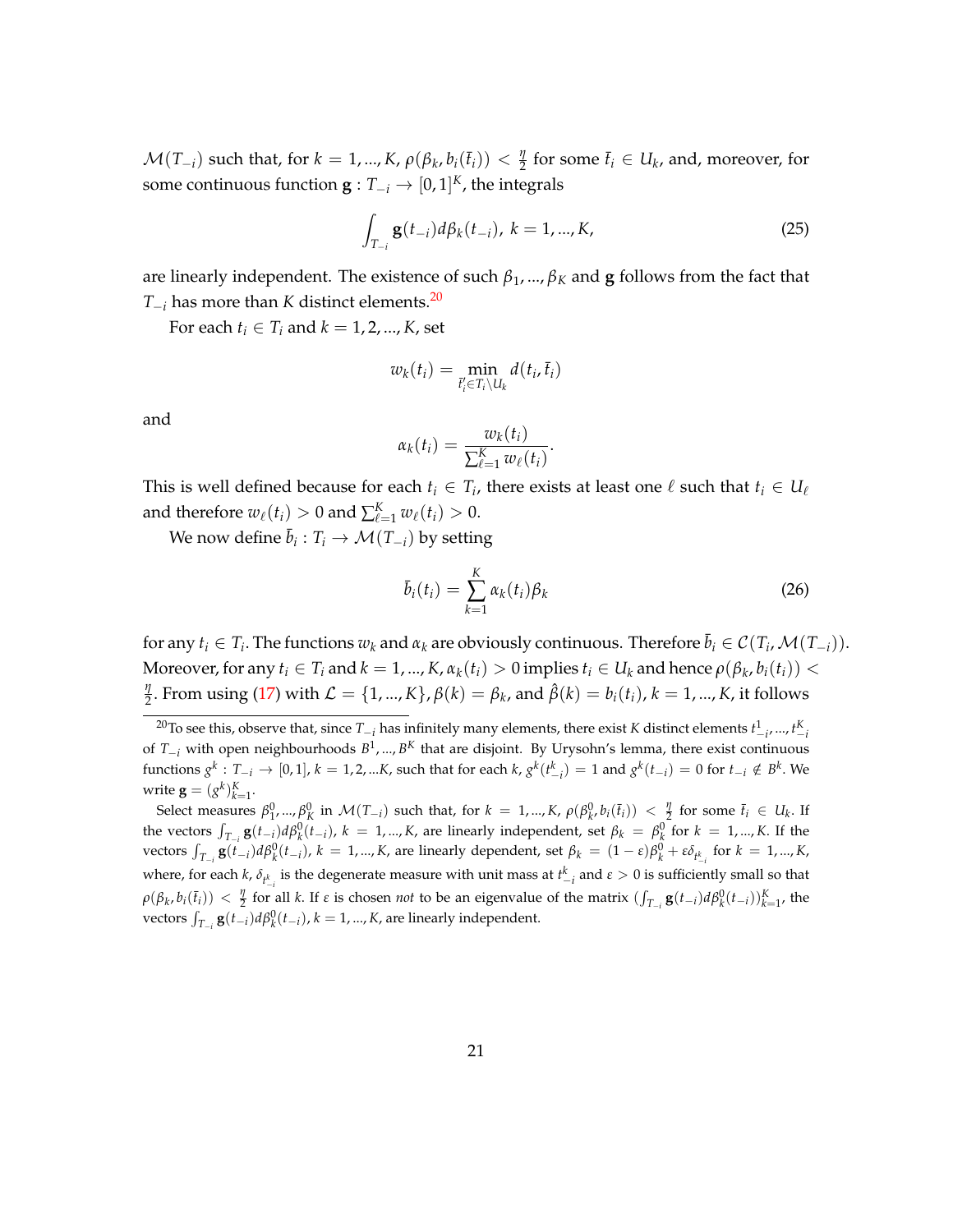that

<span id="page-23-0"></span>
$$
\rho(\bar{b}_{i}(t_{i}), b_{i}(t_{i})) = \rho\left(\sum_{k=1}^{K} \alpha_{k}(t_{i})\beta_{k}, b_{i}(t_{i})\right)
$$
\n
$$
\leq \sum_{k=1}^{K} \alpha_{k}(t_{i})\rho(\beta_{k}, b_{i}(t_{i}))
$$
\n
$$
< \sum_{k=1}^{K} \alpha_{k}(t_{i}) \left[\inf_{\bar{t}_{i} \in U_{k}} \rho(\beta_{k}, b_{i}(\bar{t}_{i})) + \frac{\eta}{2}\right]
$$
\n
$$
< \eta,
$$
\n(27)

uniformly in *t<sup>i</sup>* , which establishes [\(22\)](#page-21-1). In the derivation for [\(27\)](#page-23-0), the last inequality follows because  $\beta_k$  had been chosen so that  $\rho(\beta_k, b_i(\bar{t}_i)) < \frac{\eta}{2}$  $\frac{\eta}{2}$  for some  $\bar{t}_i \in U_k$ ; the last inequality but one follows from [\(24\)](#page-21-2) and the triangle inequality.

It remains to be shown that  $\bar{b}_i \in G_{\varepsilon}$ . For this purpose, consider any  $t_i \in T_i$  and  $\mu \in$  $\mathcal{M}(T_i)$ , and suppose that

$$
\varphi_{\bar{b}_i}(\delta_{t_i})=\varphi_{\bar{b}_i}(\mu).
$$

By construction,

$$
\varphi_{\bar{b}_i}(\delta_{t_i}) = \bar{b}_i(t_i) = \sum_{k=1}^K \alpha_k(t_i) \beta_k
$$

and

$$
\varphi_{\bar{b}_i}(\mu) = \int_{T_i} \bar{b}_i(\bar{t}_i) \mu(d\bar{t}_i) = \sum_{k=1}^K \int_{T_i} \alpha_k(\bar{t}_i) \beta_k \mu(d\bar{t}_i).
$$

Thus,  $\varphi_{\bar{b}_i}(\delta_{t_i}) = \varphi_{\bar{b}_i}(\mu)$  implies

$$
\sum_{k=1}^K \alpha_k(t_i) \beta_k = \sum_{k=1}^K \int_{T_i} \alpha_k(\bar{t}_i) \beta_k \mu(d\bar{t}_i)
$$

For the integrals in [\(25\)](#page-22-1), we therefore obtain

$$
\sum_{k=1}^{K} \alpha_{k}(t_{i}) \int_{T_{-i}} \mathbf{g}(t_{-i}) d\beta_{k}(t_{-i}) = \sum_{k=1}^{K} \int_{T_{i}} \alpha_{k}(\bar{t}_{i}) \int_{T_{-i}} \mathbf{g}(\bar{t}_{-i}) \beta_{k}(d\bar{t}_{-i}) \mu(d\bar{t}_{i})
$$

$$
= \sum_{k=1}^{K} \int_{T_{i}} \alpha_{k}(\bar{t}_{i}) \int_{T_{-i}} \mathbf{g}(\bar{t}_{-i}) \mu(d\bar{t}_{i}) \beta_{k}(d\bar{t}_{-i}),
$$

and hence,

<span id="page-23-1"></span>
$$
\sum_{k=1}^{K} \left[ \alpha_k(t_i) - \int \alpha_k(\bar{t}_i) \mu(d\bar{t}_i) \right] \int \mathbf{g}(t_{-i}) \beta_k(dt_{-i}) = 0. \tag{28}
$$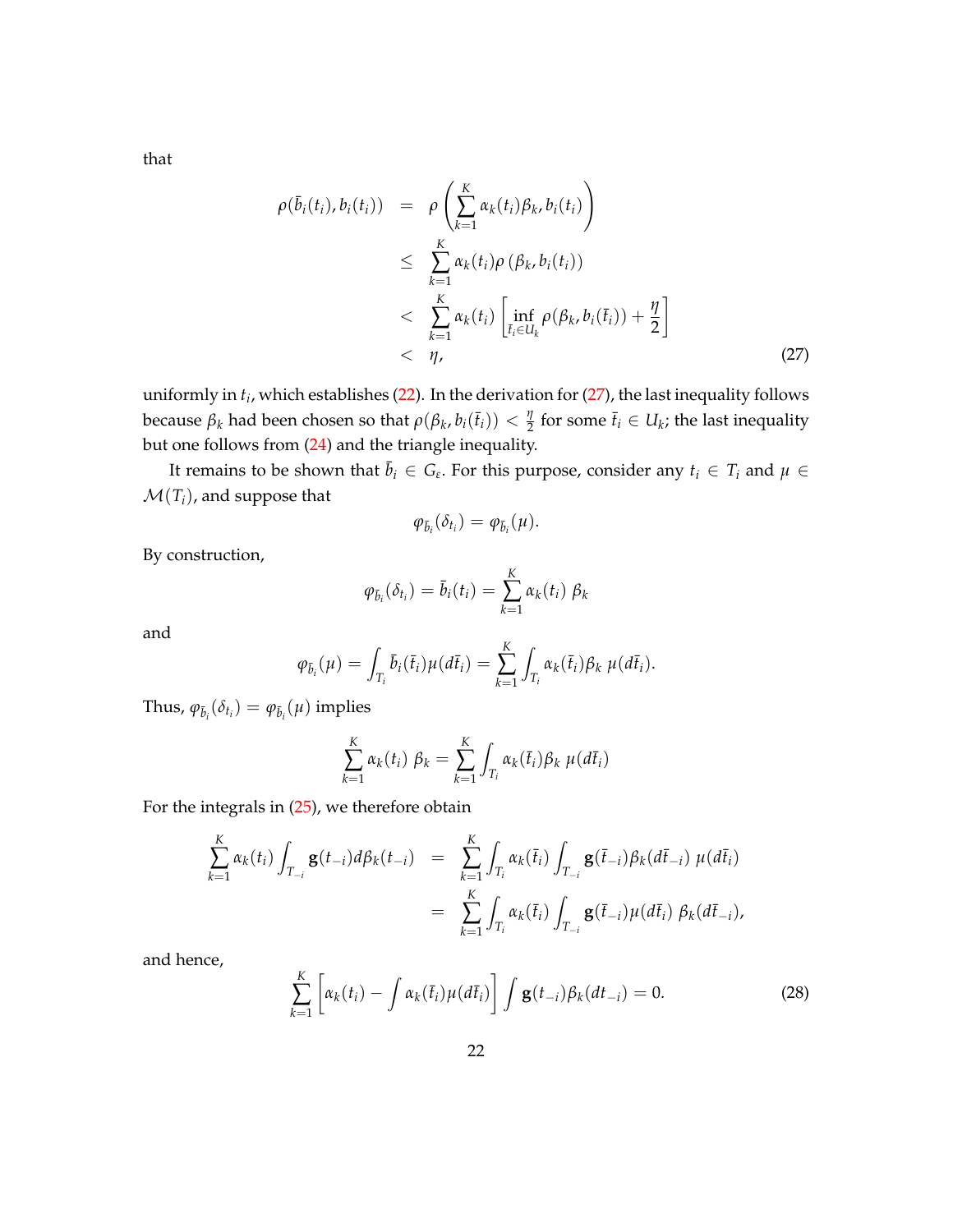Because the integrals  $\int_{T_{-i}}$ **g**( $t_{-i}$ ) $d\beta_k(t_{-i})$ ,  $k = 1, ..., K$ , are linearly independent, equation [\(28\)](#page-23-1) implies that

$$
\alpha_k(t_i) - \int \alpha_k(\bar{t}_i)\mu(d\bar{t}_i) = 0 \tag{29}
$$

for all *k*. For any *k*, therefore,  $\alpha_k(t_i) = 0$  implies  $\int \alpha_k(\bar{t}_i)\mu(d\bar{t}_i) = 0$ . Since  $\alpha_k(t_i) = 0$  if  $t_i \notin U_k$  and  $\alpha_k(\bar{t}_i) > 0$  if  $\bar{t}_i \in U_k$ , it follows that, if  $t_i \notin U_k$ , then  $\mu(U_k) = 0$ . Thus, the measure  $\mu$  must be concentrated on the union of the sets  $U_k$  that contain  $t_i$ . By [\(23\)](#page-21-3), any one of these sets, and therefore their union, is contained in  $B_\zeta(t_i)$ , the open  $\zeta$ -ball around  $t_i$ . Thus,  $\mu(B_\zeta(t_i)) = 1$ . It follows that  $d(\delta_{t_i}, \mu) < \zeta$ . Since  $\zeta < \varepsilon$ , we infer that  $\bar{b}_i \in G_{\varepsilon}$ . Claim 3 is thereby established.  $\blacksquare$ 

The first statement of the theorem follows from Claims  $1 - 3$ .

**Claim 4:** If  $\mathcal{M}(T_{-i})$  is complete,  $\mathcal{E}^*(T_i, \mathcal{M}(T_{-i}))$  is dense in  $\mathcal{C}(T_i, \mathcal{M}(T_{-i}))$ .

**Proof.** If  $\mathcal{M}(T_{-i})$  is complete,  $\mathcal{C}(T_i, \mathcal{M}(T_{-i}))$  is also a complete metric space<sup>[21](#page-24-2)</sup> and therefore a Baire space. The claim thus follows from the first statement of the theorem.  $\blacksquare$ 

Above we noted that the metrics  $\rho^w$  and  $\rho^{TV}$  for the weak\* topology and the totalvariation topology on  $\mathcal{M}(T_{-i})$  both satisfy the convexity assumption of Theorem [2.4.](#page-15-2) By standard arguments, in both topologies,  $\mathcal{M}(T_{-i})$  is also complete.<sup>[22](#page-24-3)</sup> Thus, with both topologies,  $\mathcal{E}^*(T_i, \mathcal{M}(T_{-i}))$  is also dense in  $\mathcal{C}(T_i, \mathcal{M}(T_{-i}))$ .

# <span id="page-24-0"></span>**3 Full Surplus Extraction in Universal-Type-Space Models**

#### <span id="page-24-1"></span>**3.1 The Universal Type Space**

We now extend our analysis to the Θ-based universal type space, where  $\Theta = \prod^I$ ∏ Θ*<sup>i</sup>* and *i*=1 Θ1, .., Θ*<sup>I</sup>* are compact metric spaces of payoff parameters for agents 1, .., *I*. We restrict our analysis to the special case where each agent *i* knows his own basic type *t<sup>i</sup>* and his own beliefs of different orders.

For  $i = 1, ..., I$ , define sets  $X_i^0, X_i^1, ...$  inductively by setting

$$
X_i^0 = \Theta_{-i}, X_i^1 = \Theta_{-i} \times \mathcal{M}(X_{-i}^0),
$$
\n(30)

<span id="page-24-3"></span><span id="page-24-2"></span><sup>21</sup>See, e.g., [Aliprantis and Border](#page-45-9) [\(2007\)](#page-45-9), p. 74.

<sup>22</sup>For the weak\* topology, it suffices to note that, because *T*−*<sup>i</sup>* is compact, M(*T*−*<sup>i</sup>* ) is also compact and hence complete; see Theorem 6.5 in [Parthasarathy](#page-47-0) [\(1967\)](#page-47-0). For the total-variation topology, see [Dunford and](#page-45-10) [Schwartz](#page-45-10) [\(1988\)](#page-45-10), p. 161.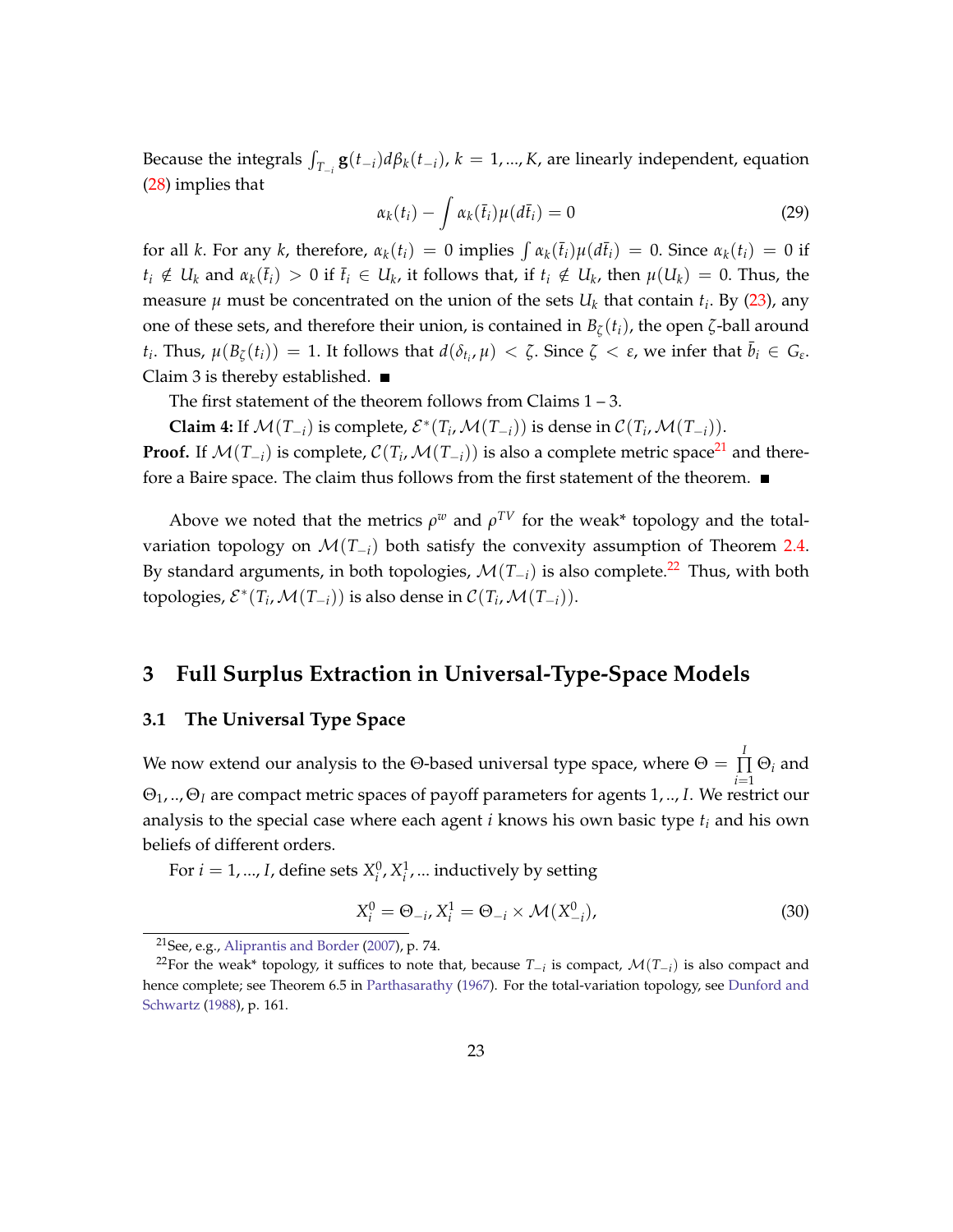and, for any  $n \geq 2$ ,

$$
X_i^n = \left\{ (\theta_{-i}, \mu_{-i}^1, \ldots, \mu_{-i}^n) \in \Theta_{-i} \times \mathcal{M}(X_{-i}^0) \ldots \times \mathcal{M}(X_{-i}^{n-1}) : \text{marg}_{X_{-i}^{k-1}} \mu_{-i}^k = \mu_{-i}^{k-1}, k = 2, \ldots, n \right\}
$$
\n(31)

The Θ-based universal type space of agent *i* is defined as

$$
U_i = \left\{ (\theta_i, \mu_i^1, \mu_i^2, \ldots) \in \Theta_i \times \mathcal{M}(X_i^0) \times \mathcal{M}(X_i^1) \times \ldots : \text{marg}_{X_i^{n-1}} \mu_i^n = \mu_i^{n-1}, n = 2, 3... \right\}.
$$
\n(32)

For a typical element

$$
u_i = (\theta_i, \mu_i^1, \mu_i^2, \ldots), \tag{33}
$$

.

of  $U_i$ ,  $\theta_i$  indicates the payoff parameters of agent *i* and  $\mu_i^1$ ,  $\mu_i^2$ , ... indicates the hierarchy of the agent's beliefs about the other agents' parameters and the other agents' beliefs of different orders.

To consolidate the hierarchy of beliefs of different orders into a single belief about the other agent's types, the spaces  $U_j$ ,  $j \neq i$ , of other agents' types must be endowed with a measurable structure. Following [Mertens and Zamir](#page-46-4) [\(1985\)](#page-46-4), we note that, for any *j*, the space *U<sup>j</sup>* is a subspace of the product

<span id="page-25-0"></span>
$$
\bar{U}_j = \Theta_j \times \mathcal{M}(X_j^0) \times \mathcal{M}(X_j^1) \times \dots \tag{34}
$$

For each *j*, the fact that  $\Theta_j$  is a compact metric space implies that  $X_j^0 = \Theta_{-j}$  is also a compact metric space and so is  $X^0_{-j}$  as well as  $\mathcal{M}(X^0_{-j})$  when endowed with the weak\* topology. By a straightforward induction, it follows that, for any *n*,  $X_j^n$  and  $X_{-j}^n$  are also compact metric spaces and so is  $\mathcal{M}(X^n_{-j})$  when endowed with the weak\* topology. Given these topologies and the associated Borel *σ*-algebras  $\mathcal{B}(\Theta_j)$ ,  $\mathcal{B}(\mathcal{M}(X^0_{-j}))$ ,  $\mathcal{B}(\mathcal{M}(X^1_{-j}))$ ,  $\mathcal{B}(\mathcal{M}(X^2_{-j}))$  on the factors of the product in [\(34\)](#page-25-0), we write  $\mathcal{B}(\bar{U}_j)$  for the product  $\sigma$ -algebra on  $\bar{U}_j$  and

$$
\mathcal{B}(U_j) := \{ B \subset U_j | B \in \mathcal{B}(\bar{U}_i) \}
$$
\n(35)

for the induced  $\sigma$ -algebra on  $U_j$ . We also write  $\mathcal{B}(U_{-i})$  for the product  $\sigma$ -algebra on  $U_{-i}$  =  $\prod U_j$  and  $\mathcal{M}(U_{-i})$  for the set of probability measures on  $(U_{-i}, \mathcal{B}(U_{-i}))$ .  $i \neq i$ 

For any  $u_i = (\theta_i, \mu_i^1, \mu_i^2, ...) \in U_i$ , the consistency condition marg<sub> $X_i^{n-1} \mu_i^n = \mu_i^{n-1}$ ,  $n =$ </sub> 2, 3... implies that the belief hierarchy  $\mu_i^1$ ,  $\mu_i^2$ , ... satisfies the conditions of Kolmogorov's extension theorem. Consequently, there exists a unique measure

$$
\beta_i(u_i) \in \mathcal{M}(U_{-i}) \tag{36}
$$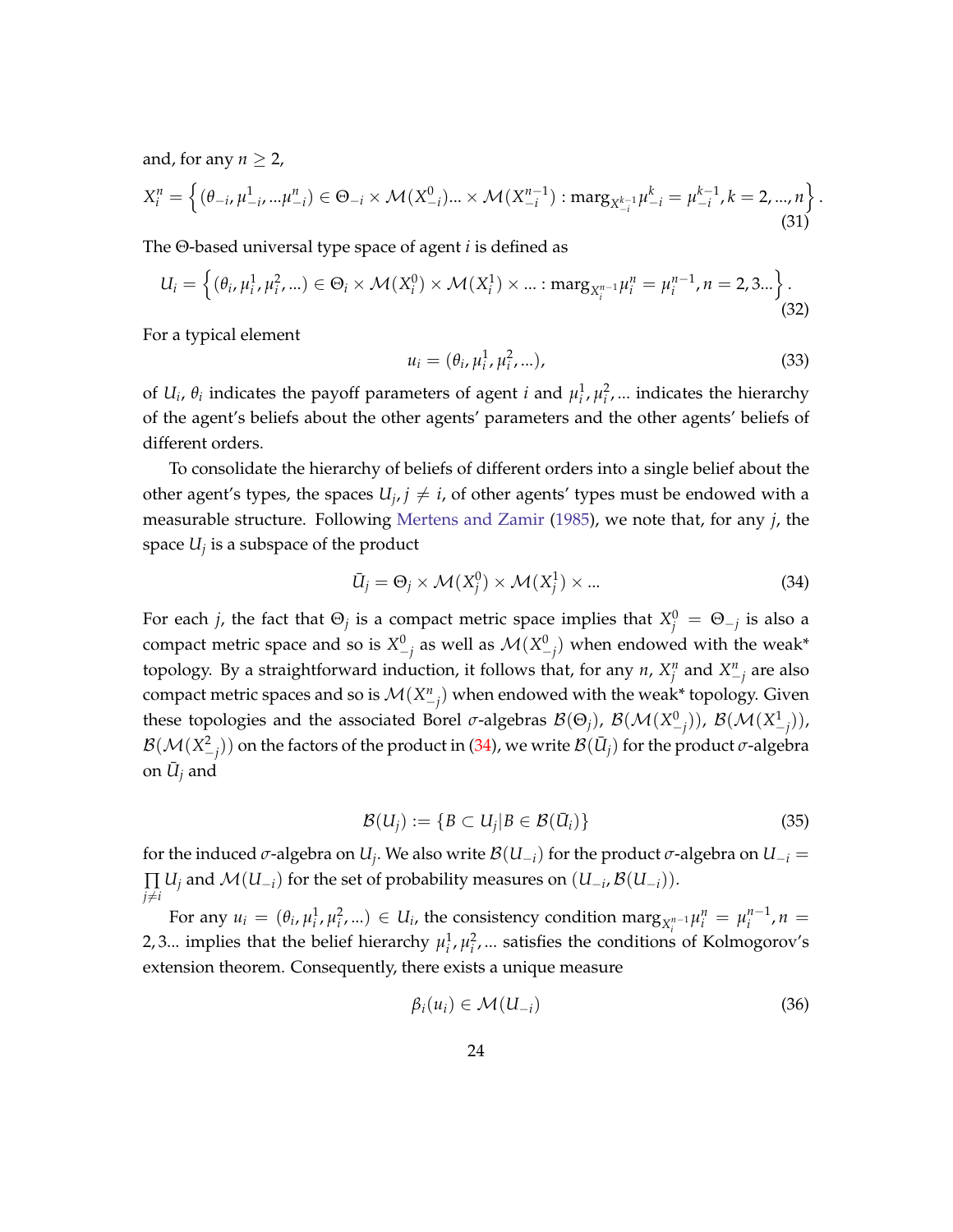that induces  $\mu_i^1, \mu_i^2, ...$  as marginal distributions on  $\Theta_{-i}$ ,  $X_{-i}^1, ...$  Upon combining the mappings

<span id="page-26-1"></span>
$$
u_i \to \beta_i(u_i) \tag{37}
$$

and

$$
u_i \to \theta_i(u_i) := \text{proj}_{\Theta_i}(u_i), \tag{38}
$$

one obtains a bijection

<span id="page-26-3"></span>
$$
u_i \to (\theta_i(u_i), \beta_i(u_i)), \tag{39}
$$

between the universal type space  $U_i$  of agent *i* and the space  $\Theta_i \times \mathcal{M}(U_{-i})$  of agent *i*'s payoff characteristics and beliefs.

[Mertens and Zamir](#page-46-4) [\(1985\)](#page-46-4) have shown that this bijection is actually a homeomorphism if the spaces  $U_1, ..., U_l$  are endowed with the product topology. [Hellwig](#page-46-6) [\(2017a\)](#page-46-6) gives an analogous result for the case where  $U_1$ , ...,  $U_I$  are endowed with the uniform weak topology of Chen et al. (2010). These findings will play an important role in the context of our genericity results below.

#### <span id="page-26-0"></span>**3.2 The FSE Property in the Universal Type Space**

In the universal type space setting, equilibrium payoffs in a strategic game take the form  $\Pi_i(\theta_1(u_i), \beta_1(u_1), ..., \theta_I(u_I), \beta_I(u_I))$ . The analogue of [\(10\)](#page-10-5), the condition for (approximately) full surplus extraction, takes the form

<span id="page-26-2"></span>
$$
\bar{\Pi}_i(\theta_i(u_i),\beta_i(u_i))-\varepsilon\leq \min_n \int z_n^i(u_{-i})\ \beta_i(du_{-i}\mid u_i)\leq \bar{\Pi}_i(\theta_i(u_i),\beta_i(u_i)),\qquad(40)
$$

where  $\bar{\Pi}_i(\theta_i(u_i),\beta_i(u_i))$  is the interim expected value of  $\Pi_i(\theta_1(u_i),\beta_1(u_1),...,\theta_I(u_I),\beta_I(u_I))$ under the measure  $\beta_i(u_i)$  that is given by [\(37\)](#page-26-1).

Whereas condition [\(40\)](#page-26-2) is formally similar to condition [\(2\)](#page-7-4) above, with *β<sup>i</sup>* as the agent's belief mapping, there is an important difference between them. In the abstract-type-space setting, the FSE property was defined as a property of belief functions, and the question was what can be said about the set of belief functions with this property. In the universaltype-space setting, there is only one belief function *β<sup>i</sup>* , which is fixed and cannot be varied without losing the interpretation of the universal type space as a space of payoff characteristics and belief hierarchies.

Moreover, when considered as a function on  $U_i$  the pair of mappings  $(\theta_i(\cdot),\beta_i(\cdot))$  does not satisfy the generalized McAfee-Reny condition for full surplus extraction. In fact,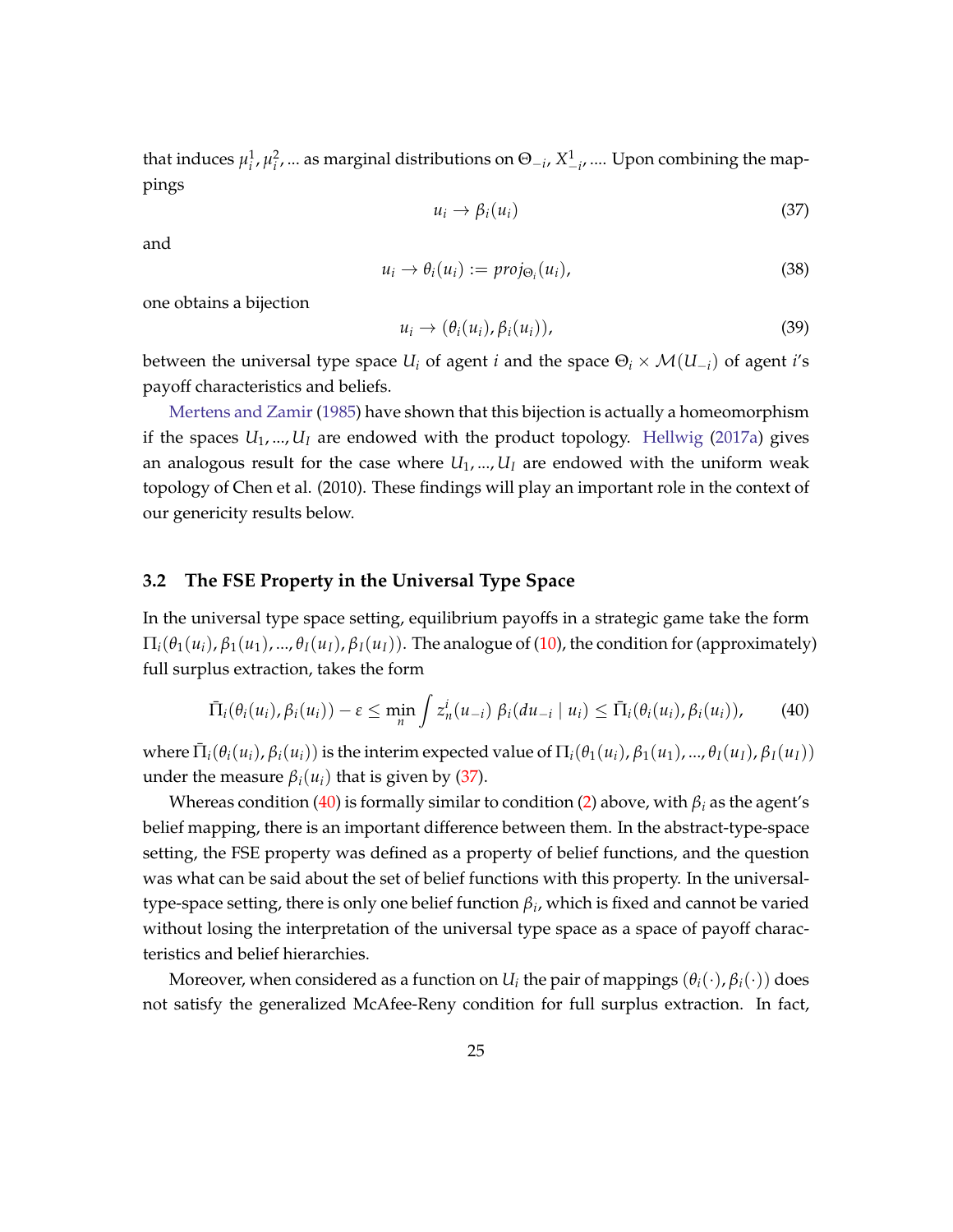given the product structure of both the domain and the range  $\Theta_i \times \mathcal{M}(U_{-i})$  of the mapping  $u_i \rightarrow (\theta_i(u_i), \beta_i(u_i))$ , any belief in  $\mathcal{M}(U_{-i})$  can be paired with any set of payoff parameters in Θ*<sup>i</sup>* . At the level of the universal type space as a whole, the FSE property and the FSE\* property fail to hold.

However, these properties can be obtained as properties of *subsets of the universal type space*. We say that a set  $S_i \subset U_i$  has the FSE<sup>\*</sup> property if the restriction to  $S_i$  of the mapping [\(39\)](#page-26-3) has the FSE<sup>\*</sup> property, i.e. if, for every  $\varepsilon > 0$  and every continuous payoff function  $\bar{\Pi}_i$  from  $\Theta_i \times \mathcal{M}(U_{-i})$  to  $\mathbb{R}_+$ , there exist a system  $z^i_1,...,z^i_{N_i}$  of participation fee schedules for agent *i* such that [\(40\)](#page-26-2) holds for all  $u_i \in S_i$ . We also say that a set  $S_i \subset U_i$  has the FSE property if the restriction to  $S_i$  of the mapping  $(37)$  has the FSE property, i.e. if, for  $\text{every } \varepsilon > 0$  and every continuous payoff function  $\bar{\Pi}_i$  from  $S_i$  to  $\mathbb{R}_+$ , there exist a system  $z_1^i$ , ...,  $z_{N_i}^i$  of participation fee schedules for agent *i* such that for all  $u_i \in S_i$ ,

$$
\bar{\Pi}_i(u_i)-\varepsilon\leq \min_n\int z_n^i(u_{-i})\;\beta_i(du_{-i}\mid u_i)\leq \bar{\Pi}_i(u_i).
$$

From Theorems [2.1](#page-8-1) and [2.2](#page-10-4) and the fact that the mapping [\(39\)](#page-26-3) is a bijection, we immediately obtain:

<span id="page-27-0"></span>REMARK 3.1 Let  $U_1$ , ...,  $U_i$  be metric spaces and assume that the mapping [\(37\)](#page-26-1) is continuous. A *compact set*  $S_i \subset U_i$  *has the FSE property if and only if it has the FSE\* property. Both properties hold if and only if the restriction to S<sup>i</sup> of the bijection [\(37\)](#page-26-1) satisfies the McAfee-Reny condition,*  $i.e.,$  *if and only if, for all*  $\bar{u}_i \in S_i$  *and every probability measure*  $\mu_i$  *on*  $S_i$ *,* 

<span id="page-27-1"></span>
$$
\varphi_{\beta_i}(\mu_i) = \varphi_{\beta_i}(\delta_{\bar{u}_i}) \text{ implies } \mu_i = \delta_{\bar{u}_i}, \tag{*}
$$

 $i$  *i v*<sub>*u*</sub> $i$  *is the degenerate measure that assigns all mass to the singleton*  $\{\delta_{\bar{u}_i}\}$  *and*  $\varphi_{\beta_i}(\mu_i)$  *is defined to that*

$$
\varphi_{\beta_i}(B|\mu_i) := \int_{S_i} \beta_i(B|u_i) \mu_i(du_i)
$$

*for all*  $B \in \mathcal{B}(U_{-i}).$ 

Given that the FSE and FSE\* properties of a compact subset of the universal type space are equivalent, from now on, we drop the distinction and refer only to the FSE property.

For an epistemic interpretation of this property, we introduce the notion of an information base for a subset of the universal type space. For any compact set  $S_i \subset U_i$ , a compact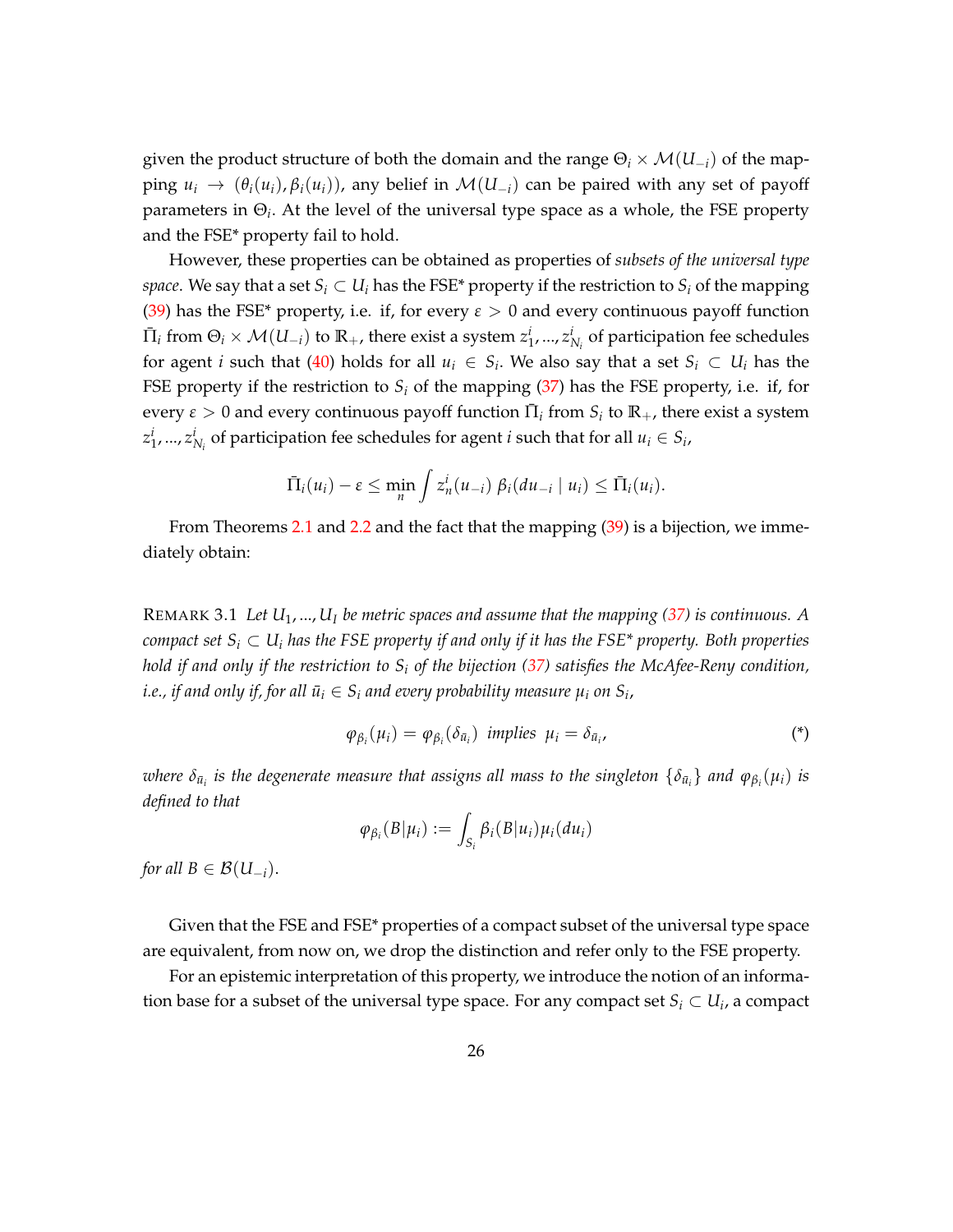metric space  $T_i$  and a continuous mapping  $\psi_i: T_i \to U_i$  are said to provide an information base for  $S_i$  if  $S_i$  is the range of  $\psi_i$ .<sup>[23](#page-28-0)</sup> The following proposition relates the FSE property of a set  $S_i \subset U_i$  to the properties of of any information base  $(T_i, \psi_i)$  of  $S_i$ .<sup>[24](#page-28-1)</sup>

<span id="page-28-3"></span>PROPOSITION 3.2 Assume that  $U_1, ..., U_l$  are metric spaces and that the mapping [\(37\)](#page-26-1) is con*tinuous.* A compact set  $S_i \subset U_i$  has the FSE property if and only if, for every information base  $(T_i, \psi_i)$  of  $S_i$ , the mapping

$$
(\theta_i^*(\cdot), \beta_i^*(\cdot)) = (\theta_i(\cdot), \beta_i(\cdot)) \circ \psi_i \tag{41}
$$

*from T<sup>i</sup> to* Θ*<sup>i</sup>* × M(*U*−*i*), *which is the composition of the mapping [\(39\)](#page-26-3) with the mapping ψ<sup>i</sup> , has the FSE\* property.*

**Proof.** The "only if" part of the proposition is trivial because any compact set  $S_i \subset U_i$ , together with the identity mapping, is an information base for itself. For the "if" part, consider any compact metric space  $T_i$  and any continuous function  $\psi_i$  from  $T_i$  to  $U_i$  such that  $\psi_i(T_i) = S_i$ . The continuity of the pair  $(\theta_i(\cdot), \beta_i(\cdot))$  implies that the composition  $(\theta_i^*(\cdot), \beta_i^*(\cdot)) = (\theta_i(\cdot), \beta_i(\cdot)) \circ \psi_i$  is continuous. By Theorem [2.2,](#page-10-4)  $(\theta_i^*(\cdot), \beta_i^*(\cdot))$  has the FSE\* property if and only if it satisfies the generalized McAfee-Reny condition. Thus, we must show that the implication

$$
\varphi_{\beta_i^*}(\mu) = \varphi_{\beta_i^*}(\delta_{\bar{t}_i}) \text{ implies } \mu \circ (\theta_i^*(\cdot), \beta_i^*(\cdot))^{-1} = \delta_{(\theta_i^*(\bar{t}_i), \beta_i^*(\bar{t}_i))}
$$
\n
$$
(**)
$$

holds for every  $\bar{t}_i \in T_i$  and every probability measure  $\mu_i$  on  $T_i$ . Let  $\bar{t}_i \in T_i$  and  $\mu_i \in \mathcal{M}(T_i)$ be such that the premise of [\(\\*\\*\)](#page-28-2) holds. Let  $\bar{u}_i = \psi_i(\bar{t}_i)$  and  $\hat{\mu}_i = \mu_i \circ \psi_i^{-1}$ . Then obviously

<span id="page-28-2"></span>
$$
\varphi_{\beta_i}(\hat{\mu}_i) = \varphi_{\beta_i^*}(\mu) \text{ and } \varphi_{\beta_i}(\delta_{\bar{u}_i}) = \varphi_{\beta_i}(\delta_{\bar{t}_i}),
$$

<span id="page-28-0"></span><sup>&</sup>lt;sup>23</sup>For an extensive discussion of epistemic interpretations of such a formalism in terms of hard or soft information, see Section 2.4 of [Dekel and Siniscalchi](#page-45-11) [\(2015\)](#page-45-11). In their analysis, the mapping *ψ* corresponds to the canonical mapping of an abstract type space  $T=\{T_i,\theta_i(.)$  ,  $b_i(.)\}_{i\in I}$  into the universal type space. See also [Dekel, Fudenberg, and Morris](#page-45-4) [\(2006\)](#page-45-4), in particular, p. 281.

<span id="page-28-1"></span><sup>&</sup>lt;sup>24</sup>The participation fee schedules  $z_n^i(u_{-i})$  in [\(40\)](#page-26-2) condition on the other agents' payoff parameters and belief hierarchies, not just on their payoff parameters. It is quite possible for *β<sup>i</sup>* to satisfy the McAfee-Reny condition and for  $(\theta_i(\cdot), \beta_i(\cdot)) \circ \psi_i$  to satisfy the generalized McAfee-Reny condition even though the function *proj*<sub>M(Θ−*i*</sub>) ∘ β<sup>*i*</sup>(⋅) that indicates the agent's first-order beliefs about the other agents' payoff parameters violates the McAfee-Reny condition and  $(\theta_i(\cdot),proj_{\mathcal{M}(\Theta_{-i})}\circ\beta_i(\cdot))\circ\hat{\psi}_i$  violates the generalized McAfee-Reny condition. In this case, fee schedules that condition on the other agents' belief hierarchies, as well as their payoff parameters, can provide for surplus extraction where fee schedules conditioning on payoff parameters alone cannot. For a detailed discussion and examples, see [Gizatulina](#page-46-7) [\(2015\)](#page-46-7).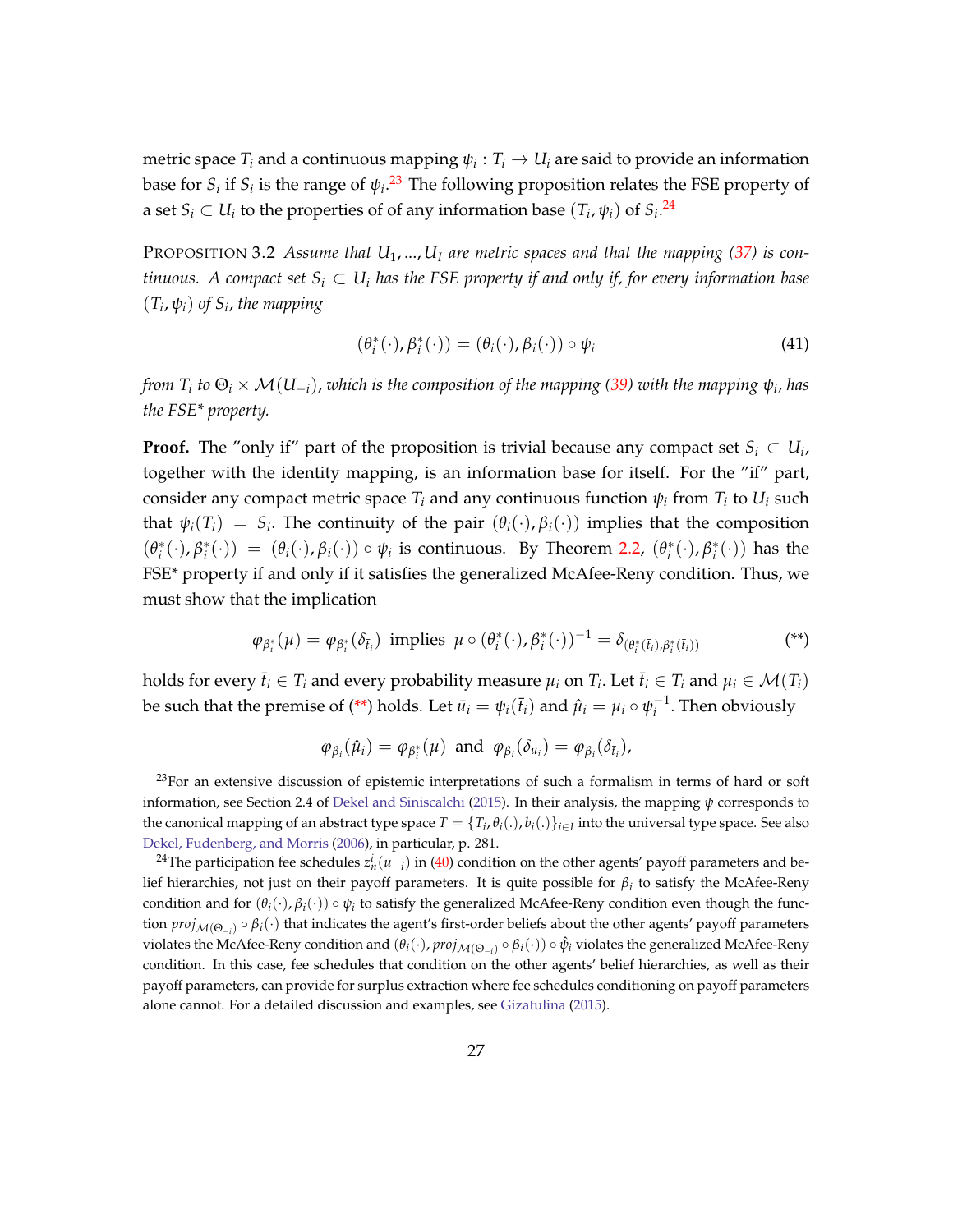so the premise of [\(\\*\\*\)](#page-28-2) implies that  $\varphi_{\beta_i}(\hat{\mu}_i) = \varphi_{\beta_i}(\delta_{\bar{u}_i})$ . If  $S_i$  has the FSE property, then, by Remark [3.1,](#page-27-0) it follows that  $\hat{\mu}_i = \delta_{\bar{u}_i}$ . Therefore,

$$
\mu \circ (\theta_i^*(\cdot), \beta_i^*(\cdot))^{-1} = \mu \circ \psi_i^{-1} \circ (\theta_i(\cdot), \beta_i(\cdot))^{-1} = \delta_{\bar{u}_i} \circ (\theta_i(\cdot), \beta_i(\cdot))^{-1} = \delta_{(\theta_i^*(\bar{t}_i), \beta_i^*(\bar{t}_i))},
$$
(42)

where the first equation follows from [\(41\)](#page-27-1), the second equation from the equation  $\hat{\mu}_i = \delta_{\bar{u}_i}$ , and the third equation from the fact that, by the definition of  $\bar{u}_i$ ,  $(\theta_i(\bar{u}_i), \beta_i(\bar{u}_i)) = \psi_i(\bar{t}_i)$ . The implication [\(\\*\\*\)](#page-28-2) is thus satisfied and the mapping  $\psi_i$  thus has the FSE\* property if  $S_i$ has the FSE property.

Proposition [3.2](#page-28-3) implies, in particular, that, if a set  $S_i \subset U_i$  has two different information bases  $(T_i^1, \psi_i^1)$ ,  $(T_i^2, \psi_i^2)$ , then either both of the mappings  $(\theta_i(\cdot), \beta_i(\cdot)) \circ \psi_i^1$  and  $(\theta_i(\cdot), \beta_i(\cdot)) \circ \psi_i^2$  have the FSE\* property or none of them has it. Whereas the notion of information base might look like a device to reintroduce abstract type spaces by the back door, the scope for full surplus extraction is independent of the details of the space *T<sup>i</sup>* of information variables and depends only on the range of the mapping

$$
\psi_i: T_i \to U_i \tag{43}
$$

that maps information variables into pairs of payoff parameters and belief hierarchies. This range, and by implication, the possibility of full surplus extraction, is unaffected under any strategically irrelevant modification of *T<sup>i</sup>* such as the introduction of additional information values with associated pairs of payoff parameters and belief hierarchies duplicating some of those that are already in the range of  $\psi_i$  or a replacement of  $\psi_i$  by the composition of  $\psi_i$  with some permutation  $p$  of the set of information variables.

# <span id="page-29-0"></span>**3.3 Genericity of the FSE Property in the Class of Compact Subsets of the Universal Type Space**

The following result shows that the FSE property is generic in the class of compact subsets of the universal type space.

<span id="page-29-1"></span>THEOREM 3.3 *Assume that U*1, ..., *U<sup>I</sup> are metric spaces and endow the space of closed subsets of U<sup>i</sup> with the Hausdorff topology. Assume further that the topology on* M(*U*−*i*) *is at least as fine as the topology of weak convergence and is induced by a metric that is a convex function on*  $\mathcal{M}(U_{-i})$ ×M(*U*−*i*) *and that the mapping [\(39\)](#page-26-3) from U<sup>i</sup> to* Θ*<sup>i</sup>* × M(*U*−*i*) *is a homeomorphism. Then the*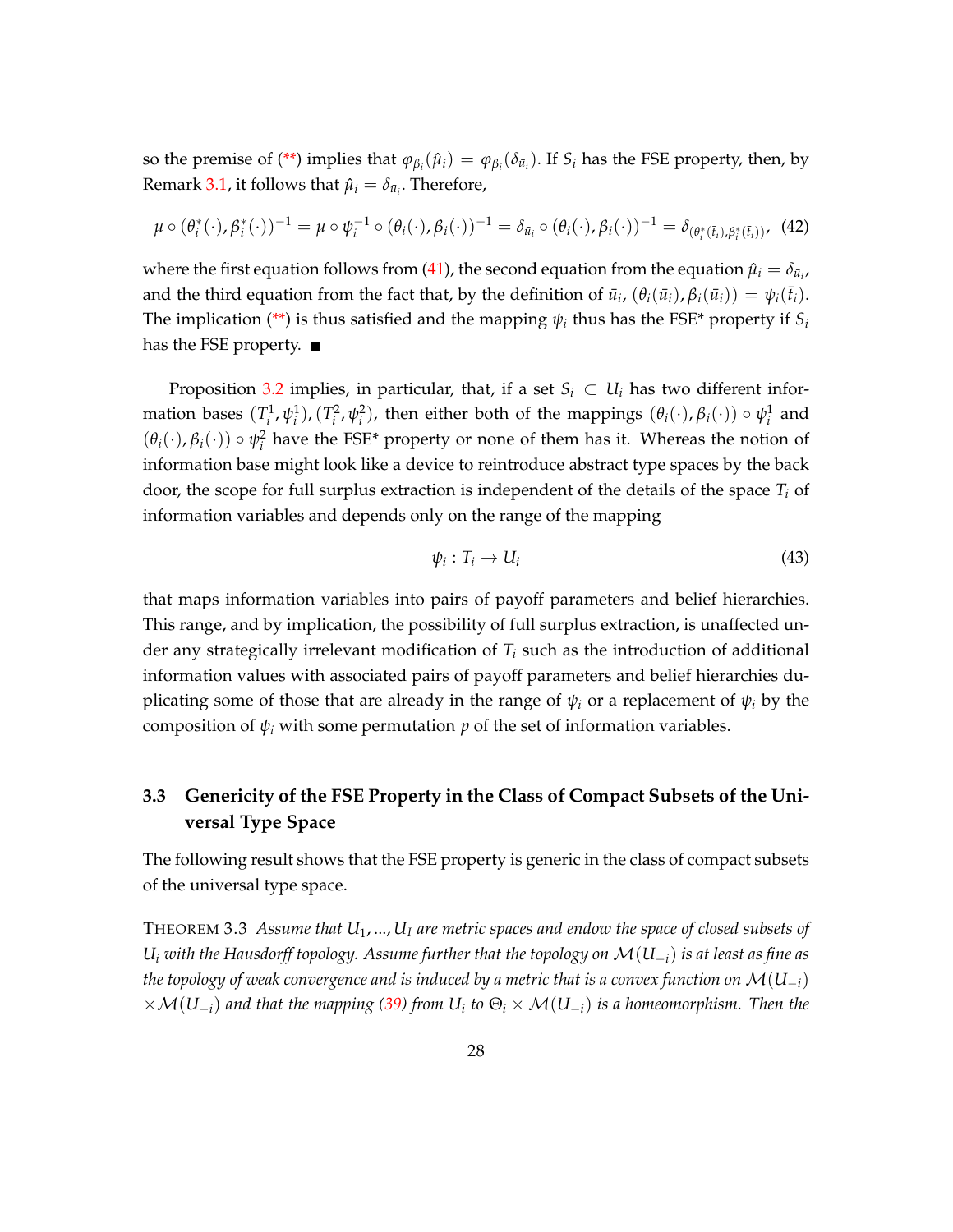*set of compact subsets of U<sup>i</sup> that have the FSE property is a residual subset of the class of compact subsets of U<sup>i</sup>* .

Theorem [3.3](#page-29-1) is our main result concerning the genericity of full surplus extraction in the universal type space. Like Theorem [2.4,](#page-15-2) Theorem [3.3](#page-29-1) does not specify any particular topologies on the spaces that are involved, but merely give qualitative conditions that the topologies must satisfy. The requirement that  $U_{-i}$  be a metric space is of course satisfied when the spaces  $U_1, \ldots, U_l$  have the product topology, as in [Mertens and Zamir](#page-46-4) [\(1985\)](#page-46-4). In this case, obviously,  $\mathcal{M}(U_{-i})$  with the topology of weak convergence is also a metric space, and, by the argument given in Section [2.3,](#page-13-0) the metric can be specified as a convex function on  $\mathcal{M}(U_{-i}) \times \mathcal{M}(U_{-i})$ . Moreover, as was shown by [Mertens and Za](#page-46-4)[mir](#page-46-4) [\(1985\)](#page-46-4), the mapping  $u_i \rightarrow (\theta_i(u_i), \beta_i(u_i))$  defines a homeomorphism between  $U_i$  and  $\Theta_i \times \mathcal{M}(U_{-i})$ , so all the topological requirements of Theorem [3.3](#page-29-1) are satisfied.

However, the product topology is not the only topology on the universal type space for which the theorem applies. It also applies if the spaces  $U_1, \ldots, U_l$  have the uniform strategic topology of [Dekel, Fudenberg, and Morris](#page-45-4) [\(2006\)](#page-45-4) or the uniform weak topology of [Chen, DiTillio, Faingold, and Xiong](#page-45-7) [\(2010\)](#page-45-7), which have been proposed to ensure that the minimal *ε* ≥ 0 for which strategies are interim *ε*-rationalizable depends continuously on their types, a property that [Dekel, Fudenberg, and Morris](#page-45-4) [\(2006\)](#page-45-4) refer to as lower semicontinuity. $25$  These two topologies actually coincide, and both are metrizable by a metric that defines the distance between two elements  $u_i^1$ ,  $u_i^2$  of the universal type space for agent *i* as the supremum of the distances between the individual components of  $u_i^1$ and  $u_i^2$ , the distance between the payoff parameters  $\theta_i^1$  and  $\theta_i^2$ , the first-order beliefs  $(\mu_i^1)^1$ and  $(\mu_i^1)^2$ , etc.<sup>[26](#page-30-1)</sup> Given this metric on the universal type spaces  $U_1, ..., U_I$ , the topology of weak convergence on  $\mathcal{M}(U_{-i})$  is specified with reference to the convergence of integrals of bounded continuous real-valued functions on *U*−*<sup>i</sup>* where continuity is defined with in terms of the product topology on *U*−*<sup>i</sup>* that is induced by the uniform weak topology on  $U_j, j \neq i$ .

<span id="page-30-0"></span><sup>&</sup>lt;sup>25</sup>The product topology is too coarse for this purpose. Because, under the product topology, the weight given to higher order beliefs eventually declines as one moves up in the hierarchy of beliefs, the product topology is unsuitable for capturing the continuity properties of strategic behaviour in games such as Rubinstein's e-mail game, in which beliefs of arbitrarily high orders can make a significant difference. See [Rubinstein](#page-47-1) [\(1989\)](#page-47-1), [Dekel, Fudenberg, and Morris](#page-45-4) [\(2006\)](#page-45-4), [Chen, DiTillio, Faingold, and Xiong](#page-45-7) [\(2010\)](#page-45-7).

<span id="page-30-1"></span><sup>26</sup>See Chen et al. (2010, 2012).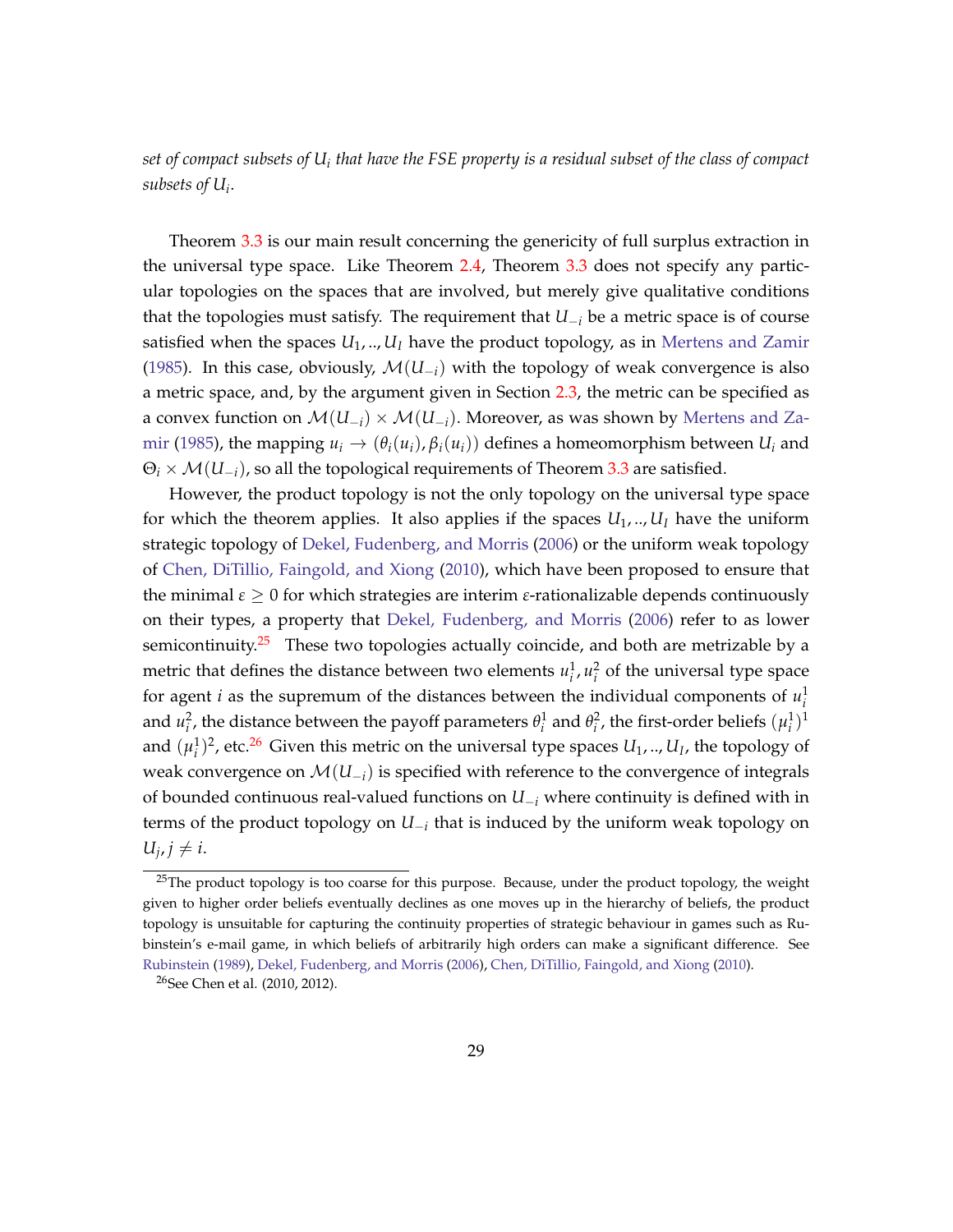If the spaces  $U_1, \ldots, U_l$  are endowed with the uniform weak topology, the induced  $\sigma$ algebras are actually larger than the product *σ*-algebras, but [Hellwig](#page-46-6) [\(2017a\)](#page-46-6) and [Hellwig](#page-46-8) [\(2017b\)](#page-46-8)) show that any set in the *σ*-algebra that is induced by the uniform weak topology is measurable by the completion of any measure on the product  $\sigma$ -algebra.<sup>[27](#page-31-0)</sup> Any measure on the product *σ*-algebra can therefore be uniquely extended to a measure on the  $\sigma$ -algebra that is induced by the uniform weak topology. Using the notation  $\bar{\beta}_i(u_i)$  for the extension of  $\beta_i(u_i)$ , [Hellwig](#page-46-6) [\(2017a\)](#page-46-6) demonstrates that, if  $U_1, \ldots, U_l$  are endowed with the uniform weak topology, the mapping

$$
u_i \to (\theta_i(u_i), \bar{\beta}_i(u_i))
$$

defines a homeomorphism between the spaces  $U_i$  and  $\Theta_i \times \mathcal{M}(U_{-i})$  Moreover, the topology of weak convergence on the space  $\mathcal{M}(U_{-i})$  is metrizable, and is induced by the bounded Lipschitz metric. Because, as we saw in Section [2.3,](#page-13-0) the bounded Lipschitz metric does satisfy the convexity assumption of Theorem [3.3,](#page-29-1) this theorem is also applicable when the universal type space is given the uniform weak topology. $^{28}$  $^{28}$  $^{28}$ 

The proof of Theorem [3.3](#page-29-1) makes use of Proposition [3.2](#page-28-3) and of the genericity results in Section 2. We begin with a restatement of Corollary [2.5](#page-15-3) for the present setting.

<span id="page-31-2"></span>REMARK 3.4 *Assume that T<sup>i</sup> is a compact metric space, that U*−*<sup>i</sup> is a metric space, and that the topology on* M(*U*−*i*) *is at least as fine as the topology of weak convergence and is induced by a*  $m$ etric that is a convex function on  $\mathcal{M}(U_{-i}) \times \mathcal{M}(U_{-i})$ . Then the set  $\mathcal{E}^{**}(T_i,\Theta_i \times \mathcal{M}(U_{-i}))$  of  $\epsilon$ ontinuous functions from  $T_i$  to  $\Theta_i\times\mathcal{M}(U_{-i})$  that have the FSE\* property is a residual subset of *the space*  $\mathcal{C}(T_i,\Theta_i \times \mathcal{M}(U_{-i}))$ *, i.e.*  $\mathcal{E}^{**}(T_i,\Theta_i \times \mathcal{M}(U_{-i}))$  contains a countable intersection of  $p$  *open and dense subsets of*  $\mathcal{C}(T_i,\Theta_i \times \mathcal{M}(U_{-i}))$ *. If the metric space*  $\Theta_i \times \mathcal{M}(U_{-i})$  *is complete,*  $\mathcal{E}^{**}(T_i, \Theta_i \times \mathcal{M}(U_{-i}))$  is itself dense in  $\mathcal{C}(T_i, \Theta_i \times \mathcal{M}(U_{-i})).$ 

<span id="page-31-0"></span><sup>&</sup>lt;sup>27</sup>[Chen, DiTillio, Faingold, and Xiong](#page-45-7) [\(2010\)](#page-45-7) claim the opposite, but [Chen, diTillio, Faingold, and Xiong](#page-45-12) [\(2016\)](#page-45-12) correct this claim and give an example of a subset of  $U_i$  that is Borel if  $U_i$  has the uniform weak topology but not, if *U<sup>i</sup>* has the product topology. The set in question is analytic and therefore universally measurable, i.e. measurable in the completion of any measure on the product *σ*-algebra.

<span id="page-31-1"></span> $^{28}$ In contrast, [Chen and Xiong](#page-45-1) [\(2013\)](#page-45-1) assume that the universal type space has the product topology and make essential use of this assumption. With the product topology, the universal type space is separable and, in the topology of weak convergence, the set of priors with finite supports is dense. This fact is crucial For the uniform weak topology on the universal type space, the results of [Chen, DiTillio, Faingold, and Xiong](#page-45-7) [\(2010\)](#page-45-7) imply that the set of priors with finite supports is not dense.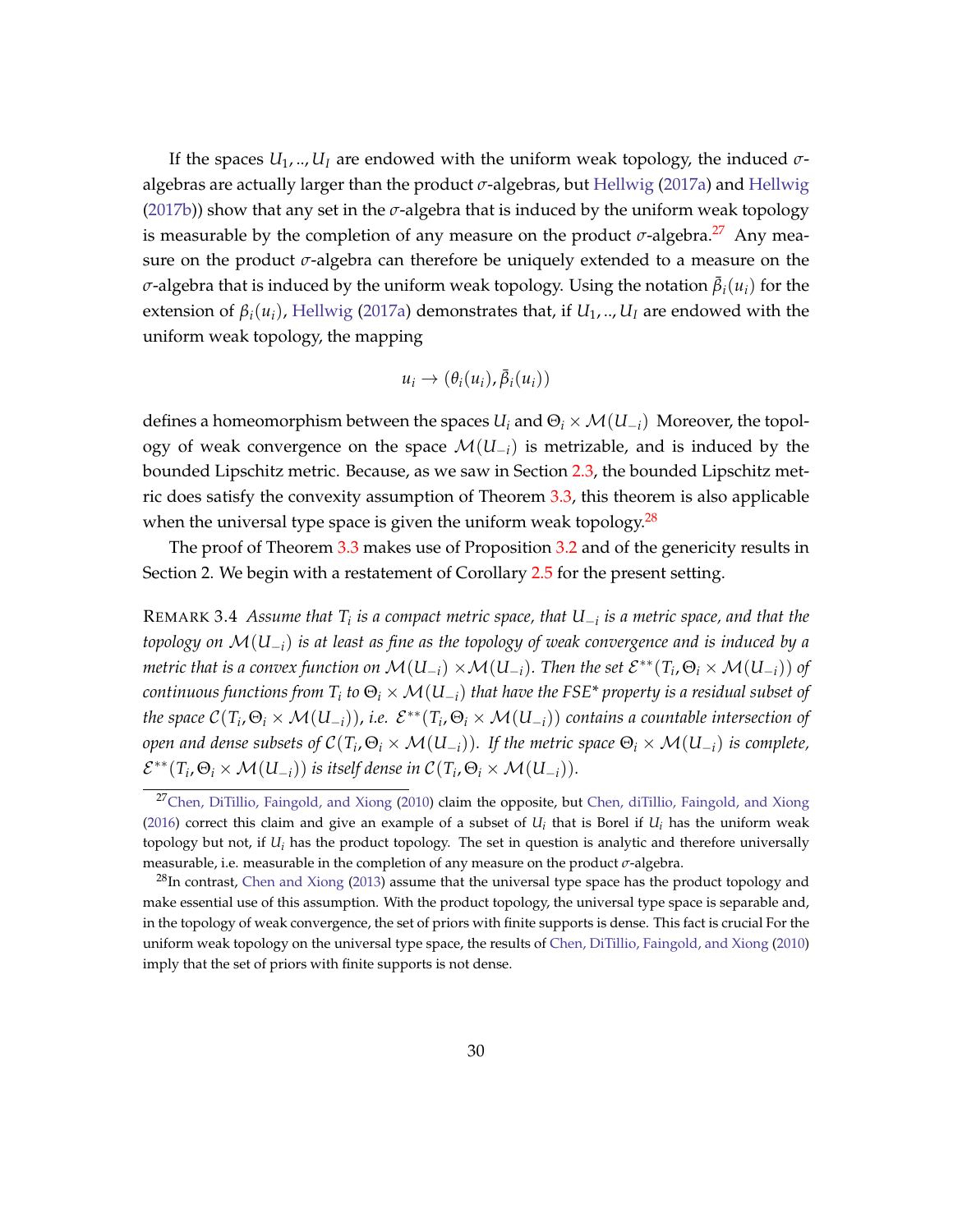Given a compact metric space  $T_i$ , we say that a set  $S_i \subset U_i$  is  $T_i$ -compatible if there exists a continuous function  $\psi_i: T_i \to U_i$  such that the pair  $(T_i, \psi_i)$  provides an information base for *S<sup>i</sup>* .

<span id="page-32-1"></span>PROPOSITION 3.5 *Assume that U*1, ..., *U<sup>I</sup> are metric spaces and endow the space of closed subsets of U<sup>i</sup> with the Hausdorff topology. Assume further that the topology on* M(*U*−*i*) *is at least as fine as the topology of weak convergence and is induced by a metric that is a convex function on*  $\mathcal{M}(U_{-i}) \times \mathcal{M}(U_{-i})$  and that the mapping mapping [\(39\)](#page-26-3) from  $U_i$  to  $\Theta_i \times \mathcal{M}(U_{-i})$  is a homeo*morphism. If T<sup>i</sup> is a compact metric space, the set of T<sup>i</sup> -compatible subsets of U<sup>i</sup> that have the FSE property is a residual subset of the set of T<sup>i</sup> -compatible subsets of U<sup>i</sup>* .

**Proof.** Let *T<sup>i</sup>* be any compact metric space. Because homeomorphisms map open and dense sets into open and dense sets, Remark [3.4](#page-31-2) and the assumption that the mapping [\(39\)](#page-26-3) from  $U_i$  to  $\Theta_i \times \mathcal{M}(U_{-i})$  is a homeomorphism imply that the set of functions  $\psi_i: T_i \to U_i$ for which the composition  $(41)$  has the FSE\* property is a residual subset of the space  $\mathcal{C}(T_i,U_i).$ 

For any  $\psi_i \in C(T_i, U_i)$ , let  $G_i(T_i, \psi_i) \subset T_i \times U_i$  be the graph of  $\psi_i$ . Because  $T_i$  is compact and  $\mathcal{C}(T_i,U_i)$  has the topology of uniform convergence, the map  $\psi_i \to G_i(T_i,\psi_i)$ is a homeomorphism.<sup>[29](#page-32-0)</sup> By another application of the fact that homeomorphisms map open and dense sets into open and dense sets, it follows that the graphs *Gi*(*T<sup>i</sup>* , *ψi*) of the functions  $\psi_i: T_i \to U_i$  for which the composition [\(41\)](#page-27-1) has the FSE\* property form a residual subset of the class  $\{G_i(T_i, \psi_i) : \psi_i \in C(T_i, U_i)\}$ . Because, for any  $\psi_i \in C(T_i, U_i)$ , the range  $S_i(T_i, \psi_i)$  of  $\psi_i$  is the projection of  $G_i(T_i, \hat{\psi}_i)$  to  $U_i$  and the projection mapping is open and continuous, it follows that the ranges  $S_i(T_i, \psi_i)$  of the functions  $\psi_i \in C(T_i, U_i)$ for which the composition  $(41)$  has the FSE\* property form a residual subset of the class  $\{S_i(T_i, \psi_i) : \psi_i \in C(T_i, U_i)\}\$ , i.e. the class of  $T_i$ -compatible subsets of  $U_i$ . Since the ranges  $S_i(T_i, \psi_i)$  of the functions  $\psi_i \in C(T_i, U_i)$  are just the  $T_i$ -compatible subsets of the universal type space, the proposition follows. ■

**Proof of Theorem [3.3.](#page-29-1)** Let  $\mathcal{T}_i = \{T_i^k\}_{k \in \mathcal{K}}$  be the family of compact metric subsets of the countable product  $[0,1]^\infty$ . For any *k*, let  $E_i(T_i^k)$  be the class of  $T_i^k$ -based subsets of  $U_i$  that have the FSE property. Then

$$
E_i(\mathcal{T}_i) := \cup_{k \in \mathcal{K}} E_i(T_i^k) \tag{44}
$$

<span id="page-32-0"></span><sup>29</sup>See [Naimpally](#page-46-9) [\(1966\)](#page-46-9).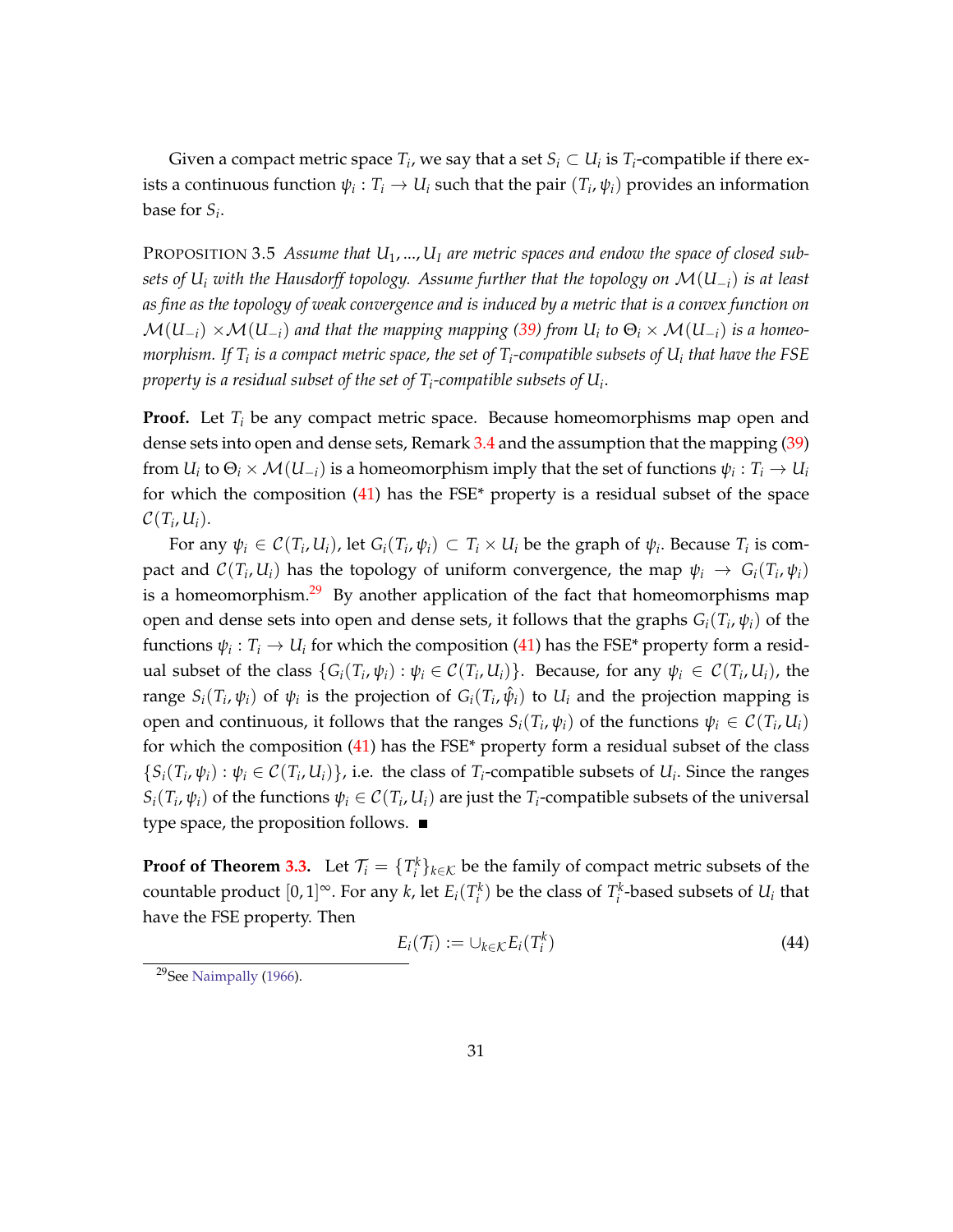is the class of sets  $S_i \subset U_i$  that have the FSE property and that have an information base  $(T_i, \psi_i)$  with  $T_i \in \mathcal{T}_i$ . We will show that  $E_i(\mathcal{T}_i)$  contains a countable intersection of open and dense sets of compact subsets of *U<sup>i</sup>* .

For any *k*, let  $E_i(T_i^k)$  be the class of  $T_i^k$ -based subsets of  $U_i$  that have the FSE property. Proposition [3.5](#page-32-1) implies that, for any  $k \in \mathcal{K}$ , there exists a sequence  $\{O_n^k\}_{n=1}^{\infty}$  of open and dense sets of compact subsets of *U<sup>i</sup>* such that

$$
E_i(T_i^k) \supset \bigcap_{n=1}^{\infty} O_n^k. \tag{45}
$$

$$
E_i(\mathcal{T}_i) \supset \cup_{k \in \mathcal{K}} \cap_{n=1}^{\infty} O_n^k. \tag{46}
$$

We claim that we also have

<span id="page-33-0"></span>
$$
\bigcup_{k \in \mathcal{K}} \bigcap_{n=1}^{\infty} O_n^k = \bigcap_{n=1}^{\infty} \bigcup_{k \in \mathcal{K}} O_n^k \tag{47}
$$

and therefore,

$$
E_i(\mathcal{T}_i) \supset \bigcap_{n=1}^{\infty} \cup_{k \in \mathcal{K}} O_n^k \tag{48}
$$

.

To prove this claim, we note that, by the argument in the proof of Proposition [3.5,](#page-32-1) every one of the sets  $O_n^k$  is of the form

$$
O_n^k = \{ \text{proj}_{U_i} G | G \in P_n^k \},
$$

where  $P_n^k$  is a set of graphs  $G_i(T_i^k, \psi_i) \subset T_i^k \times U_i$  of functions  $\psi_i \in C(T_i, U_i)$ . For any k and *n* and any  $G \in P_n^k$ ,

$$
\operatorname{proj}_{[0,1]^\infty} G = T_i^k
$$

For any  $k$  and  $k' \neq k$  and any  $n$  and  $n'$ ,  $G \in P_n^k$  implies  $\text{proj}_{[0,1]^\infty} G \neq T_i^{k'}$  $i$ <sup> $\kappa$ </sup> and therefore  $G \notin P_{n'}^{k'}$  $P_n^{k'}$ . Thus,  $P_n^k \cap P_{n'}^{k'}$  $a_{n'}^{k'} = \emptyset$  if  $k' \neq k$ . By elementary set theory, it follows that

$$
\cup_{k \in \mathcal{K}} \cap_{n=1}^{\infty} P_n^k = \cap_{n=1}^{\infty} \cup_{k \in \mathcal{K}} P_n^k
$$

But then, we also have

$$
\bigcup_{k \in \mathcal{K}} \bigcap_{n=1}^{\infty} O_n^k = \bigcup_{k \in \mathcal{K}} \bigcap_{n=1}^{\infty} \{ \text{proj}_{U_i} G \mid G \in P_n^k \}
$$
  
\n
$$
= \{ \text{proj}_{U_i} G \mid G \in \bigcup_{k \in \mathcal{K}} \bigcap_{n=1}^{\infty} P_n^k \}
$$
  
\n
$$
= \{ \text{proj}_{U_i} G \mid G \in \bigcap_{n=1}^{\infty} \bigcup_{k \in \mathcal{K}} P_n^k \}
$$
  
\n
$$
= \bigcap_{n=1}^{\infty} \bigcup_{k \in \mathcal{K}} \{ \text{proj}_{U_i} G \mid G \in P_n^k \}
$$
  
\n
$$
= \bigcap_{n=1}^{\infty} \bigcup_{k \in \mathcal{K}} O_n^k,
$$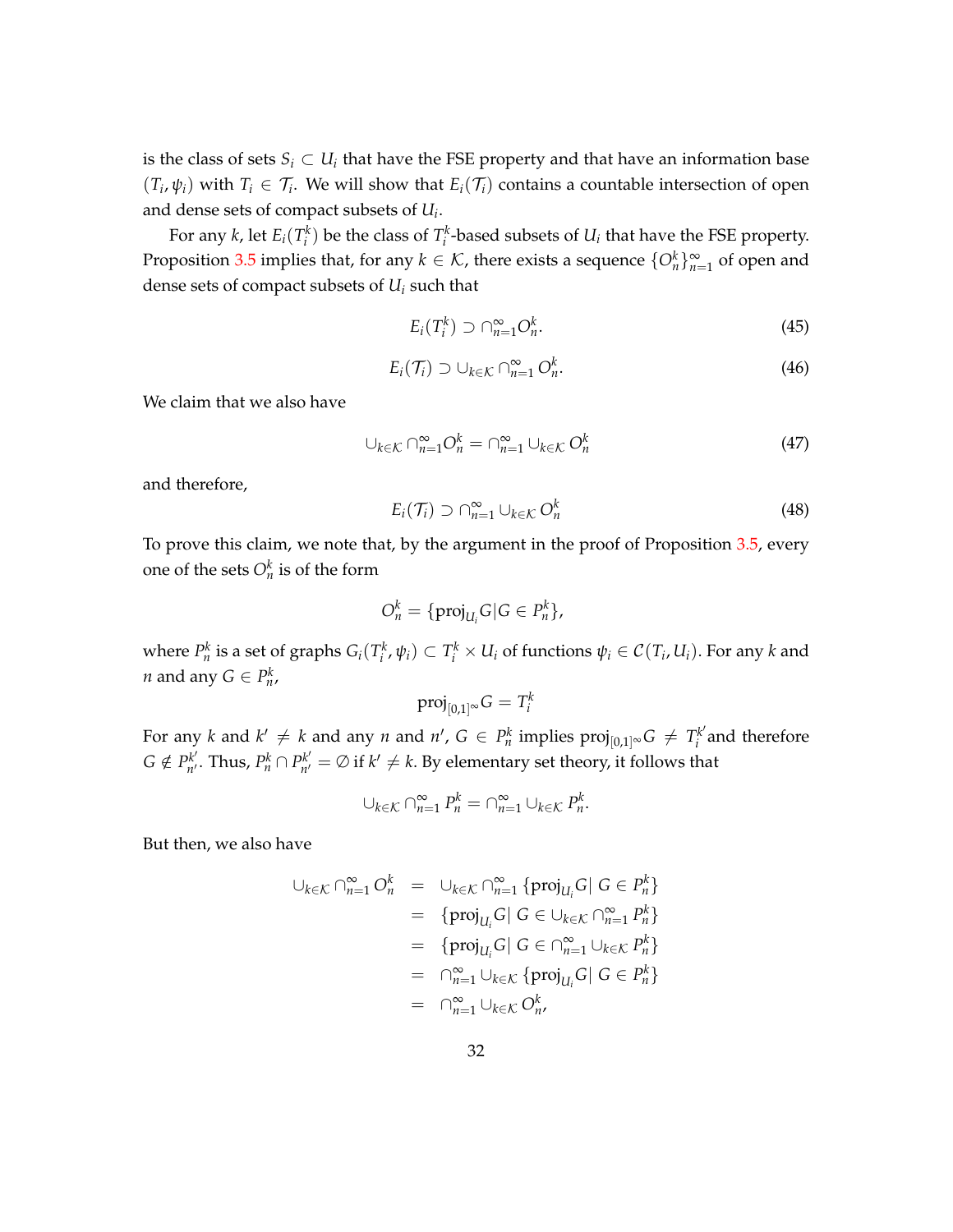which proves [\(47\)](#page-33-0).

Now, for any *n*, the set  $\cup_{k\in\mathcal{K}}O_{n}^{k}$  is open, being a union of open sets. It is also dense in the union  $\cup_{k\in\mathcal{K}}\left\{S_i(T_i^k,\psi_i):\psi_i\in\mathcal{C}(T_i^k,U_i)\right\}$  because, by the denseness of the sets  $O_n^k$  for  $k \in \mathcal{K}$ , for any  $k' \in \mathcal{K}$  and  $\hat{\psi}_i \in \mathcal{C}(T_i^{k'})$  $S_i^{k'}$ ,  $U_i$ ), any neighbourhood of  $S_i(T_i^{k'})$  $O^{k'}_{i}$ ,  $\hat{\psi}_{i}$ ) intersects  $O^{k'}_{n}$ *n* and therefore  $\cup_{k \in \mathcal{K}} O_n^k$ .

To complete the argument, we note that *any* compact set  $S_i \subset U_i$  is homeomorphic to a compact subset of the product  $[0,1]$ <sup>∞</sup>.<sup>[30](#page-34-1)</sup> The union  $\cup_{k\in\mathcal{K}}\left\{S_i(T_i^k, \psi_i): \psi_i\in\mathcal{C}(T_i^k, U_i)\right\}$  is therefore just equal to the set of compact subsets of *U<sup>i</sup>* . Residualness of the FSE property in the union of  $T_i^k$ -based subsets of  $U_i$ ,  $k \in \mathcal{K}$ , is equivalent to residualness in the class of compact subsets of *U<sup>i</sup>* .

### <span id="page-34-0"></span>**3.4 Genericity of the FSE Property in the Space of Common Priors on the Universal Type Space**

We finally provide a universal type space analogue of Theorem [2.7.](#page-17-1) Let M<sup>∗</sup> (*U*) of common priors, the set of probability measures on *U* such that, for each *i*, the function  $\beta_i(\cdot)$ that is given by Kolmogorov's extension theorem is a regular conditional distribution for *u*−*i* given *u<sub>i</sub>*. Consider the set  $\mathcal{M}_f^c(U) \subset \mathcal{M}^*(U)$  such that, for any  $\mu \in \mathcal{M}_f^c(U)$  and any *i*, the support of the marginal distribution  $\nu_i(\mu)$  is a compact set. We say that  $\mu \in \mathcal{M}_f^c(U)$ has the FSE property if and only if, for every *i* the support of the marginal distribution  $\nu$ <sup>*i*</sup>( $\mu$ ) has the FSE property.

Given Theorem [3.3,](#page-29-1) the same argument that was used to derive Theorem [2.7](#page-17-1) from Theorem [2.4](#page-15-2) now yields a genericity result in the space of priors on the universal type space.

THEOREM 3.6 *Assume that U*1, ..., *U<sup>I</sup> are metric spaces. For each i*, *endow the space of closed subsets of U<sup>i</sup> with the Hausdorff topology. Assume that the topology on* M(*U*−*i*) *is at least as fine as the topology of weak convergence and is induced by a metric that is a convex function on*  $\mathcal{M}(U_{-i})\times\mathcal{M}(U_{-i})$  and, finally, that the mapping [\(39\)](#page-26-3) from  $U_i$  to  $\Theta_i\times\mathcal{M}(U_{-i})$  is a homeomor*phism. If* M*<sup>c</sup> f* (*U*) *is endowed with the coarsest topology under which the mappings from priors to the supports of marginal distributions on the spaces*  $U_i$ *,*  $i = 1, ..., I$ *, are continuous, then the set*  $\mathcal{F}(U)$  of priors in  $\mathcal{M}_f^c(U)$  that have the FSE property is a residual subset of  $\mathcal{M}_f^c(U).$ 

**Proof.** For any *i*, let  $\mathcal{F}_i(U)$  be the set of priors  $\mu \in \mathcal{M}_f^c(U)$  such that the support of the

<span id="page-34-1"></span><sup>30</sup>See, e.g., [Engelking](#page-45-13) [\(1989\)](#page-45-13), p. 260.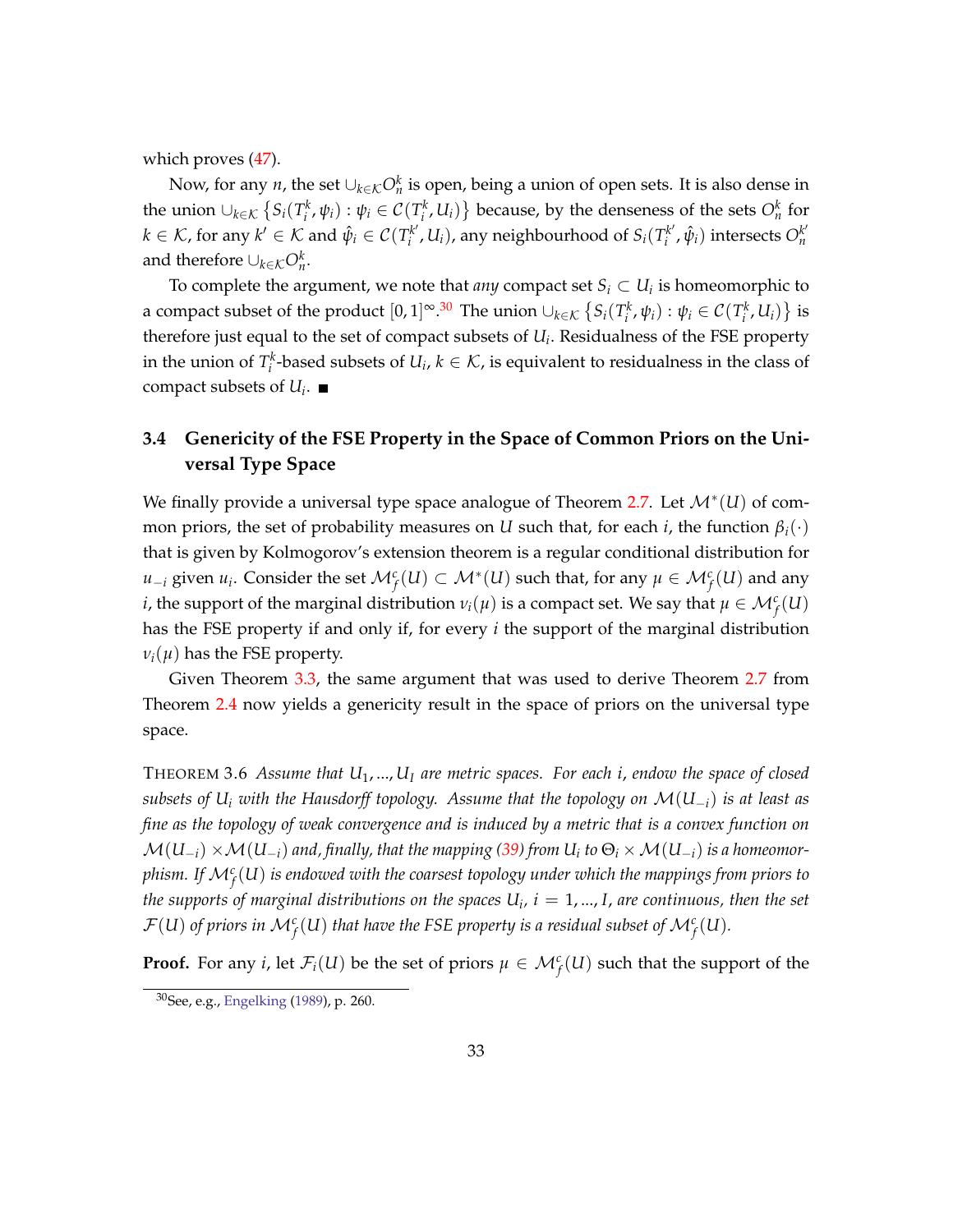marginal distribution  $v_i(\mu)$  has the FSE property. By the argument given in the proof of Theorem [2.7,](#page-17-1) it suffices to prove that each one of the sets  $\mathcal{F}_i(U)$ ,  $i = 1, ..., I$ , is residual in  $\mathcal{M}_f^c(U)$ . For each *i*, the supports of the marginal distributions  $v_i(\mu)$ ,  $\mu \in \mathcal{M}_f^c(U)$ , belong to the class  $S_i$  of compact subsets of  $U_i$ .

The mapping  $\mu \to \text{supp } \nu_i(\mu)$  is in fact the composition of the mapping

<span id="page-35-2"></span>
$$
\mu \to (\text{supp } \nu_1(\mu), ..., \text{supp } \nu_I(\mu)) \tag{49}
$$

from  $\mathcal{M}_f^c(U)$  to the product  $\mathcal{S}_1\times...\times\mathcal{S}_I$  with the projection from  $\mathcal{S}_1\times...\times\mathcal{S}_I$  to  $\mathcal{S}_i$ . For the given topology on  $\mathcal{M}_f^c(U)$ , the mapping [\(49\)](#page-35-2) is open and continuous. Because the projection from  $\mathcal{S}_1 \times ... \times \mathcal{S}_I$  to  $\mathcal{S}_i$  is also open and continuous, it follows that the mapping  $\mu \rightarrow$  supp  $\nu_i(\mu)$  is also open and continuous. The theorem now follows from Remark [3.4](#page-31-2) and the observation that open and dense sets are preserved under continuous and open mappings and their inverses.

### <span id="page-35-1"></span>**4 Relation to the Literature**

#### <span id="page-35-0"></span>**4.1 Relation to [Heifetz and Neeman](#page-46-1) [\(2006\)](#page-46-1)**

The thrust of our results runs counter to that of [Heifetz and Neeman](#page-46-1) [\(2006\)](#page-46-1). They consider families of incomplete-information models [\(7\)](#page-9-4) that are consistent with common priors and study the genericity of the full surplus extraction property within the set  $\mathcal P$  of common priors for the models in a given family. Under the additional assumption that the family of models is what they call "closed under finite unions", they show that  $P$  is a convex set and that any prior of the form  $F = \sum_{i=1}^{J}$  $J$ <sub>*j*=1</sub>α<sub>*j</sub>F<sup><i>j*</sup> with α<sub>*j*</sub> > 0 and *F<sup><i>j*</sup> ∈  $P$  for all *j* has the</sub> BDP property if and only if *each* of the distributions *F <sup>j</sup>* has the BDP property. Because the BDP property is necessary for full surplus extraction, they conclude that, unless *all* incomplete-information models  $\mathcal{T}^k$ ,  $k\in K$ , have BDP priors, the set of priors that do not admit full surplus extraction is geometrically and measure-theoretically generic in  $\mathcal{P}$ .

The difference between our results and those of [Heifetz and Neeman](#page-46-1) [\(2006\)](#page-46-1) is not only a matter of topological versus geometric or measure-theoretic genericity but also one of genericity in the full space versus genericity in the set of priors for the models in a *given* family. This restriction begs the question what can be said about the set of families for which they obtain non-genericity of full surplus extraction relative to the set of all families of incomplete-information models that are closed under finite unions.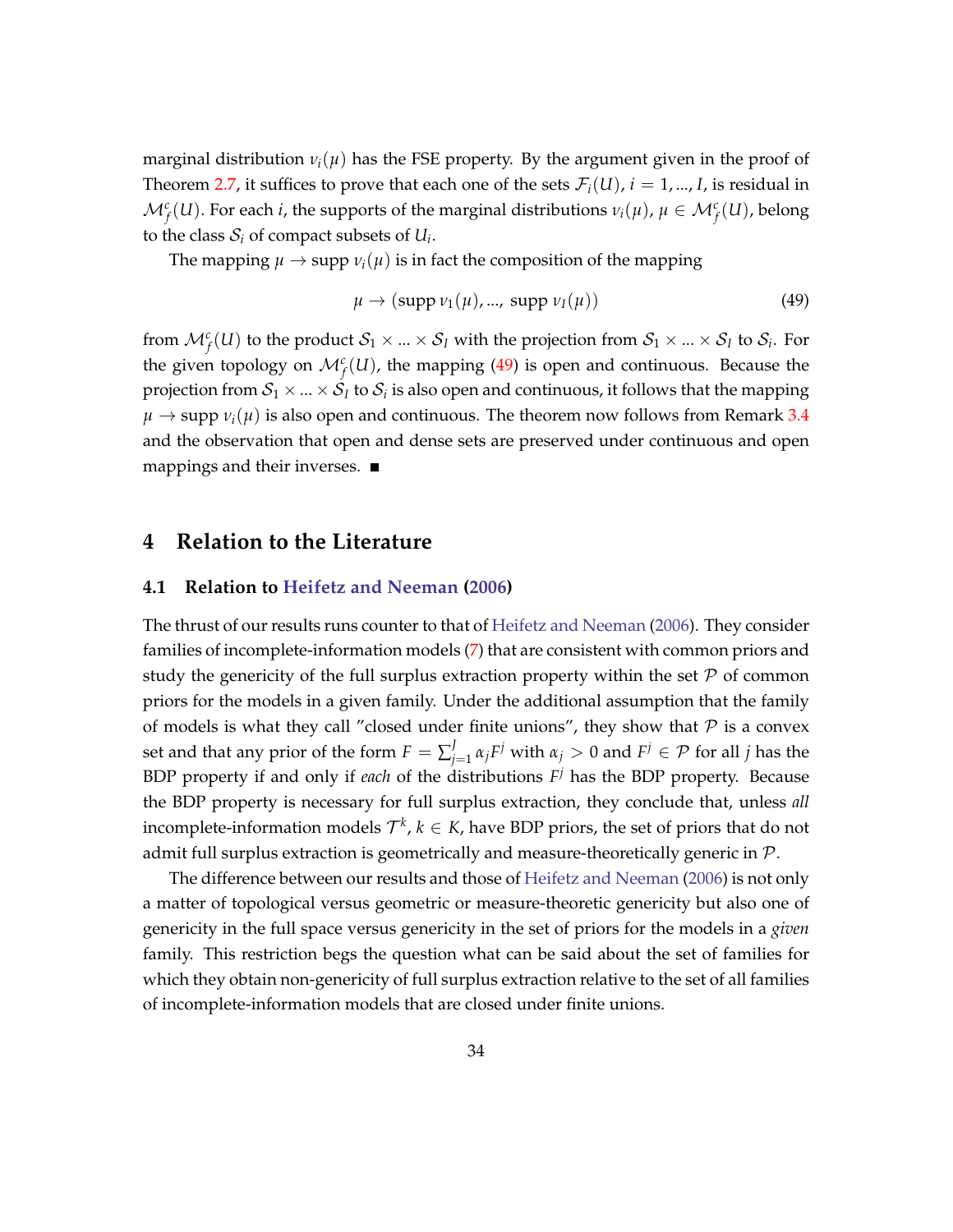The requirement that the family be closed under finite unions can actually be quite restrictive. In related work [\(Gizatulina and Hellwig](#page-46-10) [\(2013\)](#page-46-10)), we show that, if, for any *i*, the type sets  $T_i^k$  of agent *i* in different models in the family are subsets of a complete separable metric space and if they have non-empty interiors, then a family of models that is closed under finite unions is at most countable. As a consequence of Theorem [2.7,](#page-17-1) one can then show that, for a given sequence of such type sets, full surplus extraction can be obtained for *all* models in a residual set of families. The set of families to which the [Heifetz](#page-46-1) [and Neeman](#page-46-1) [\(2006\)](#page-46-1) analysis applies, i.e. the set of families with at least one member for which full surplus extraction cannot be obtained, is itself sparse in the set of all families of models with the given family of type spaces.

#### **4.2 Relation to [Chen and Xiong](#page-45-1) [\(2013\)](#page-45-1)**

[Chen and Xiong](#page-45-1) [\(2013\)](#page-45-1) also study the genericity of (almost) full surplus extraction. They consider common priors on the universal type space and define approximately full surplus extraction in terms of expected surplus, rather than type by type. They endow the universal type space with the product topology and the space of common priors with the topology of weak convergence. For a special class of allocation problems and payoff functions in which it is feasible to exclude agents on an individual basis, they show that a residual set of priors admits approximately full surplus extraction.

The argument is, briefly, the following: Since we know from Crémer and McLean [\(1988\)](#page-45-0) that full surplus extraction is generic in the set of priors with finite supports, with a topology in which priors with finite supports are dense, it follows that every prior can be approximated by priors that admit full surplus extraction. Residualness follows by showing that, for every  $\varepsilon > 0$ , the set of priors that extract all but  $\varepsilon$  of the expected surplus is open. For this purpose, [Chen and Xiong](#page-45-1) [\(2013\)](#page-45-1) take an FSE prior with a sufficiently large finite support, extend the Crémer-McLean payment function to a continuous function on the entire space and reduce each agent's payment by some  $\eta > 0$ . For every prior in a neighbourhood of the FSE prior, the resulting mechanism extracts all but 2*η* on a set of probability  $1 - \eta$ . On the remaining set of types, an agent's expected net payoff may be large (but bounded) or negative. If it is negative, the agent is excluded; exclusion involves a loss of surplus but as long as the amount is bounded and the other agents' incentives are unaffected, this loss does not matter because its probability is small.

The analysis of [Chen and Xiong](#page-45-1) [\(2013\)](#page-45-1) does not actually depend on their working with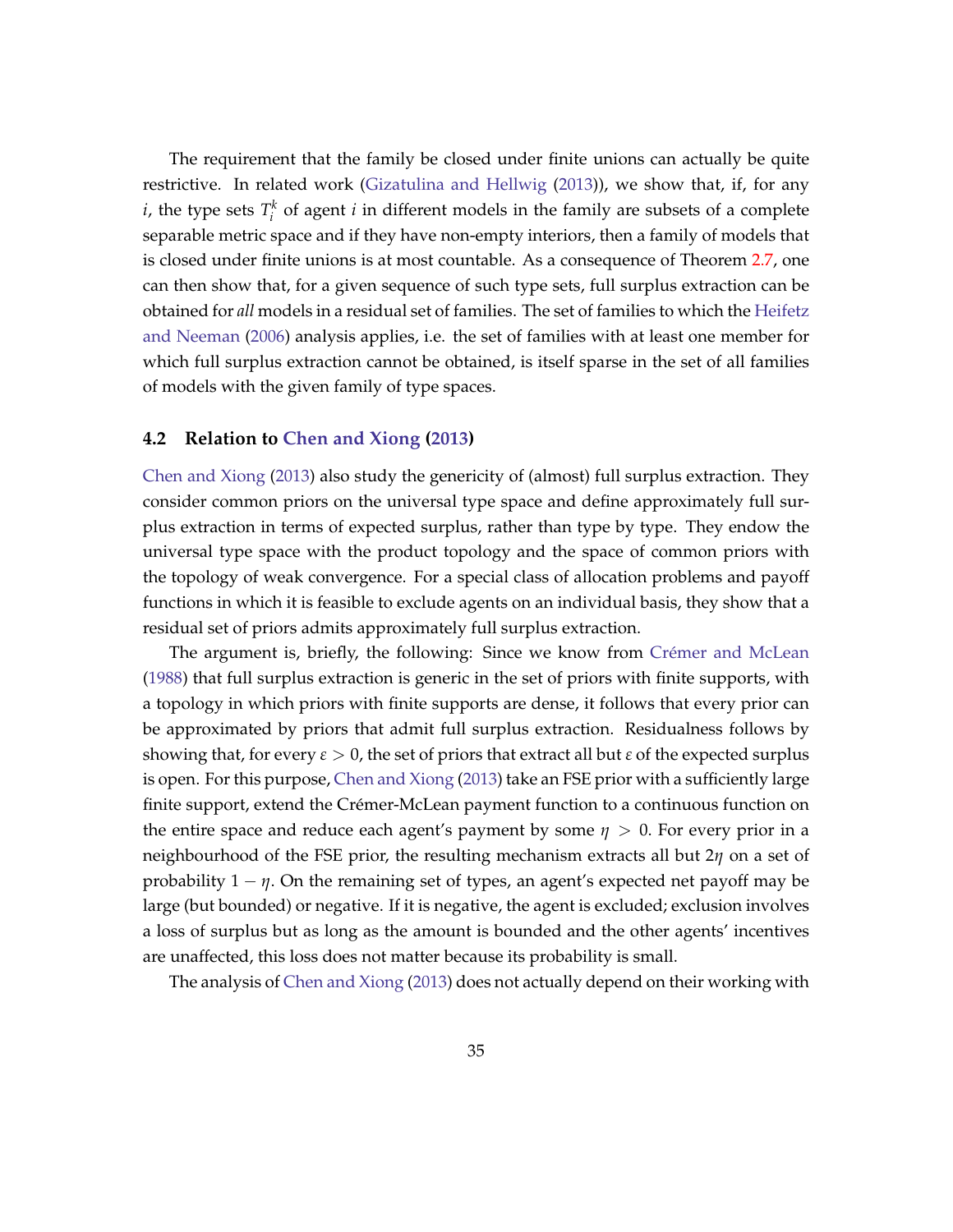the universal type space but goes through with abstract (Harsanyi) type spaces as well. However, the analysis does depend on (i) the assumption that agents can be excluded on an individual basis, (ii) the definition of approximately full surplus extraction in terms of expected values, rather than type by type, and (iii) reliance on a topology in which the priors with finite supports are dense.

If there is no scope for such an exclusion of individuals the argument of [Chen and](#page-45-1) [Xiong](#page-45-1) [\(2013\)](#page-45-1) cannot be used.<sup>[31](#page-37-0)</sup> An example would the problem of providing a nonexcludable public good when there are interim participation constraints. Whereas it is well known that, with independent private values, in this problem efficiency cannot be achieved, $32$  our results in this paper suggest that, with correlated private values, it is generically possible to achieve *ε*-efficiency, where *ε* > 0 may be taken to be arbitrarily small. In this context, the argument of [Chen and Xiong](#page-45-1) [\(2013\)](#page-45-1) cannot be used because one cannot exclude agents individually. One can "exclude" all participants jointly by not providing the public good at all, but if one uses this kind of exclusion to discipline one agent, there may be harmful side effects on the incentives of other agents.

Because exclusion may significantly reduce the surplus that is achieved, in the approach of [Chen and Xiong](#page-45-1) [\(2013\)](#page-45-1), approximately full surplus extraction is not to be expected type by type, but only in terms of expected values. This is why full surplus extraction in the sense of Chen and Xiong has to be defined in terms of priors, rather than type by type, as in [\(5\)](#page-7-3). Given that approximately full surplus extraction is defined in terms of expected values only, [Chen and Xiong](#page-45-1) [\(2013\)](#page-45-1) do not need the generalized McAfee-Reny condition, as agents who make for a violation of this condition can simply be excluded. Without exclusion, and with a notion of (approximately) full surplus extraction type by type, the generalized McAfee-Reny condition is necessary.

In abstract type spaces, the presumption that finite-support priors are dense excludes the possibility that beliefs over other agents types might be topologized by the total variation norm. In the universal type space, this presumption excludes the possibility of imposing the uniform weak or the uniform strategic topology. In contrast, by working directly with the (generalized) McAfee-Reny condition, we forego the need to work with finite approximations so our results leave more freedom for the specification of the topologies on beliefs.

<span id="page-37-0"></span> $31$ More precisely, as they point out, the mechanism designer must be able to impose an outcome at which agent *i*'s net payoff is zero no matter what types the other agents may have.

<span id="page-37-1"></span> $32$ See Güth and Hellwig [\(1986\)](#page-46-11), [Rob](#page-47-2) [\(1989\)](#page-47-2) and [Mailath and Postlewaite](#page-46-12) [\(1990\)](#page-46-12).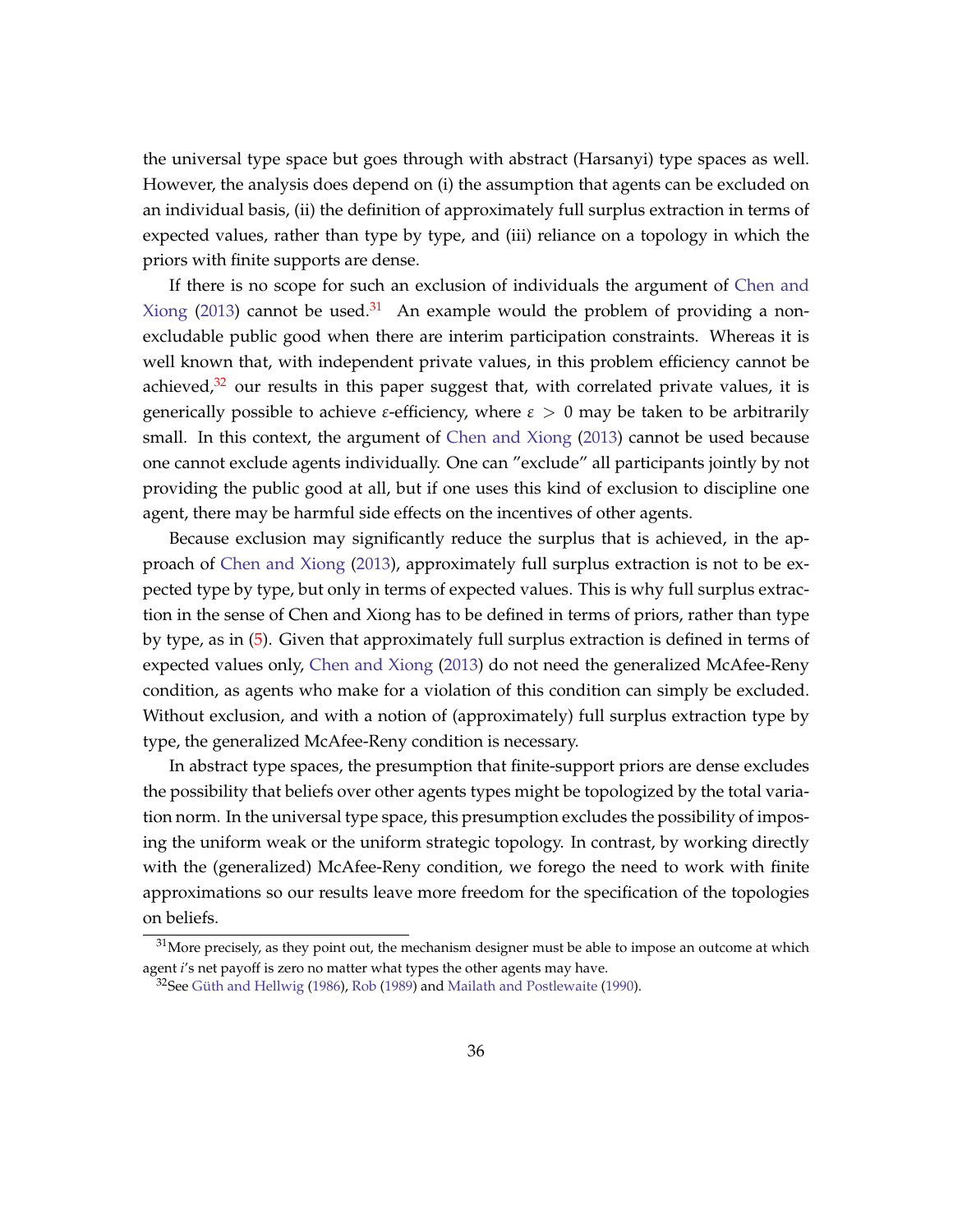# <span id="page-38-0"></span>**5 Concluding Remarks**

Our paper greatly extends the domain of Crémer and McLean [\(1988\)](#page-45-0) finding that in models with correlated types, it is generically possible to design incentive mechanisms so as to extract all the available surplus. Whereas Crémer and McLean [\(1988\)](#page-45-0) established this finding for models with finite type sets, we allow agents' type sets to be arbitrary, e.g. infinite-dimensional, compact spaces.

The key to our analysis is a new mathematical result showing that the condition that [McAfee and Reny](#page-46-0) [\(1992\)](#page-46-0) established as being necessary and sufficient for approximately full surplus extraction in naive type spaces is satisfied by a residual set of belief functions, i.e. of continuous functions mapping an agent's types to his beliefs about the possible constellations of other agents' types. In arbitrary abstract type types, the McAfee-Reny condition may be stronger than necessary but then its genericity implies that the generalized McAfee-Reny condition, which is necessary and sufficient for approximately full surplus extraction, is also satisfied generically.

In the universal type space, we study the possibility of surplus extraction as a property of subsets of the universal type space that is obtained if the restriction of the Kolmorogov mapping to the subset in question satisfies the McAfee-Reny condition. Relying on our results for abstract type spaces, we find that the set of subsets of the universal type space that admit full surplus extraction is residual in the class of compact subsets of the universal type space.

Our genericity results do not rely on any particular topology. We only require that the set of an agent's types be a compact metric space and that the topology on the space of an agent's beliefs be metrizable in a certain way.

Our separate analyses of the genericity of full surplus extraction in abstract and universal type spaces raise the question whether the two sets of results can be linked. The universal type space takes its name from the proposition, proved by [Mertens and Zamir](#page-46-4) [\(1985\)](#page-46-4), that every abstract type space can be embedded in it. It seems natural to suppose that the image of this embedding in the universal type space is a set admitting full surplus extraction if and only the abstract-type-space model does. However, except for the case where the universal type space has the product topology and all beliefs have the relevant topology of weak convergence, it is not clear how the topologies on the different spaces are matched. In the abstract-type-space model, one might impose a topology so that, the mapping to the universal type space is continuous, but then the question is whether this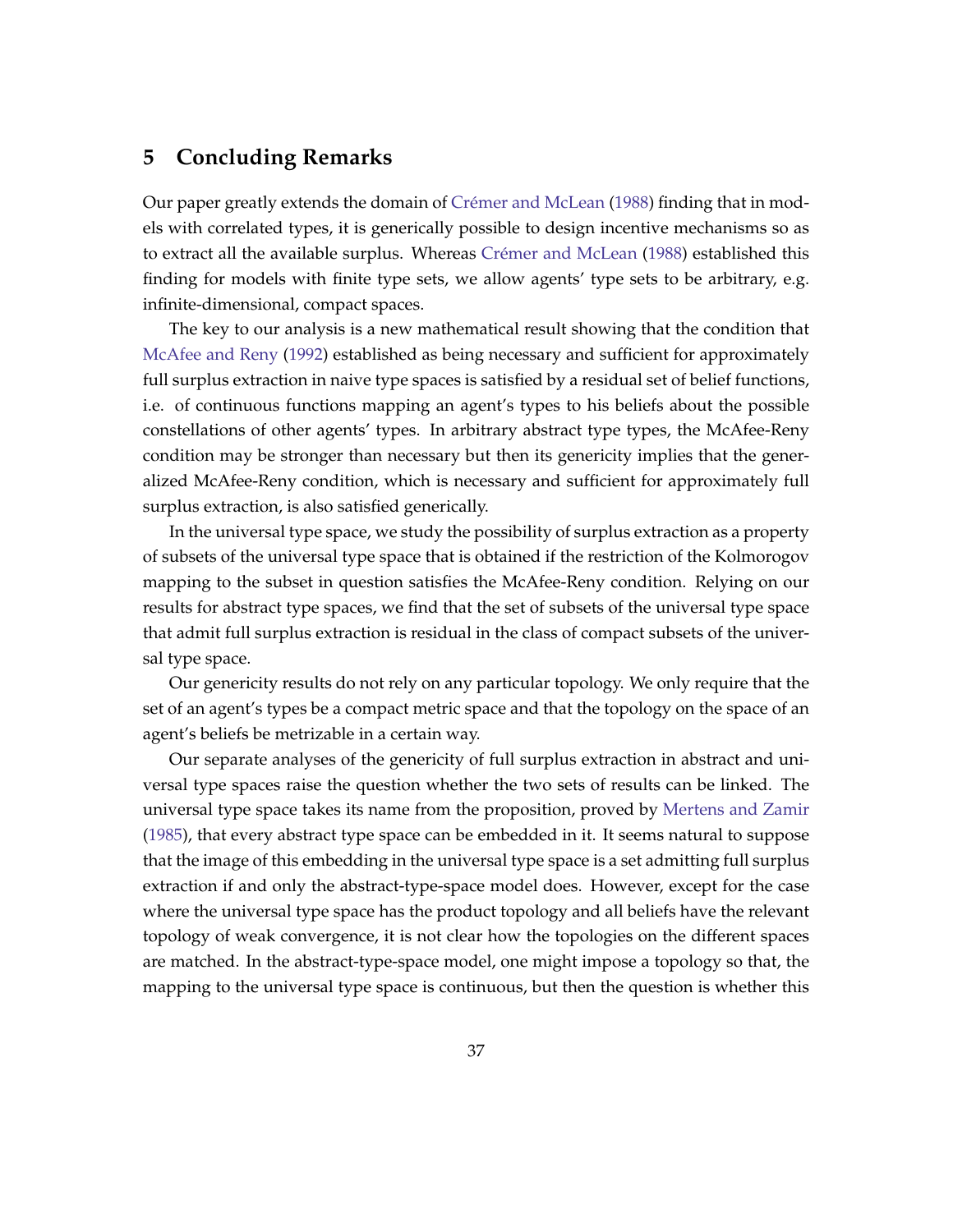topology has an interpretation of its own in the abstract-type-space model itself. Obtaining a better understanding of the relation between the different topologies on the different spaces and, by implication, of the relation between different genericity results is a problem for future research.

# **Appendix A Generalizing the McAfee-Reny Result: Proof Sketch for Theorem [2.1](#page-8-1)**

The proof of Theorem [2.1](#page-8-1) is by and large the same as the proof of Theorem 2 in [McAfee](#page-46-0) [and Reny](#page-46-0) [\(1992\)](#page-46-0), with due changes to account for the fact that *T<sup>i</sup>* is an arbitrary compact metric space, rather than the unit interval, and for the fact that beliefs need not have densities. Therefore we will not go into all the details but merely indicate where and how the argument of McAfee and Reny must be adapted.

In the analysis of [McAfee and Reny](#page-46-0) [\(1992\)](#page-46-0), a special role is played by what they call the set of " $(\varepsilon, \delta)$ -u-shaped functions at  $t_{i0}$ ". In the present, more general setting, an  $(\varepsilon, \delta)$ u-shaped function at  $t_{i0}$  is a function  $u \in C(T_i)$  such that

- (i)  $u(t_i) \geq 0$  for all  $t_i \in T_i$ ,
- (ii)  $u(t_{i0}) \leq \varepsilon$ , and

(iii)  $u(t_i) \geq 1$  for all  $t_i \in T_i \backslash B^{\delta}(t_{i0})$ , where  $B^{\delta}(t_{i0})$  is the closed  $\delta$ -ball around  $t_{i0}$ .

The set of such  $(\varepsilon, \delta)$ -u-shaped function at  $t_{i0}$  is denoted as  $U(\varepsilon, \delta, t_{i0})$ . This set plays a key role in the following auxiliary result, which extends Theorem 1 of McAfee and Reny (1992).

<span id="page-39-0"></span>PROPOSITION A.1 *Suppose that a set*  $A \subset C(T_i)$  *satisfies:* 

*(i) A is closed under addition and under multiplication by a positive scalar.*

*(ii)* For any N,  $x_1, ..., x_N \in A$  implies  $y \in A$ , where y is defined by setting  $y(t_i) = \min(x_1(t_i), ..., x_N(t_i))$ *for any*  $t_i \in T_i$ .

 $(iii)$  1, −1 ∈ *A (iv)* For all  $\varepsilon > 0$ ,  $\delta > 0$ , and every  $t_{i0} \in T_i$ ,  $U(\varepsilon, \delta, t_{i0}) \cap \overline{A} \neq \emptyset$ . *Then*  $\overline{A} = C(T_i)$ .

The proof of Proposition [A.1](#page-39-0) is step by step the same as the proof of Theorem 1 in [McAfee and Reny](#page-46-0) [\(1992\)](#page-46-0), except that the unit interval as the domain of functions must be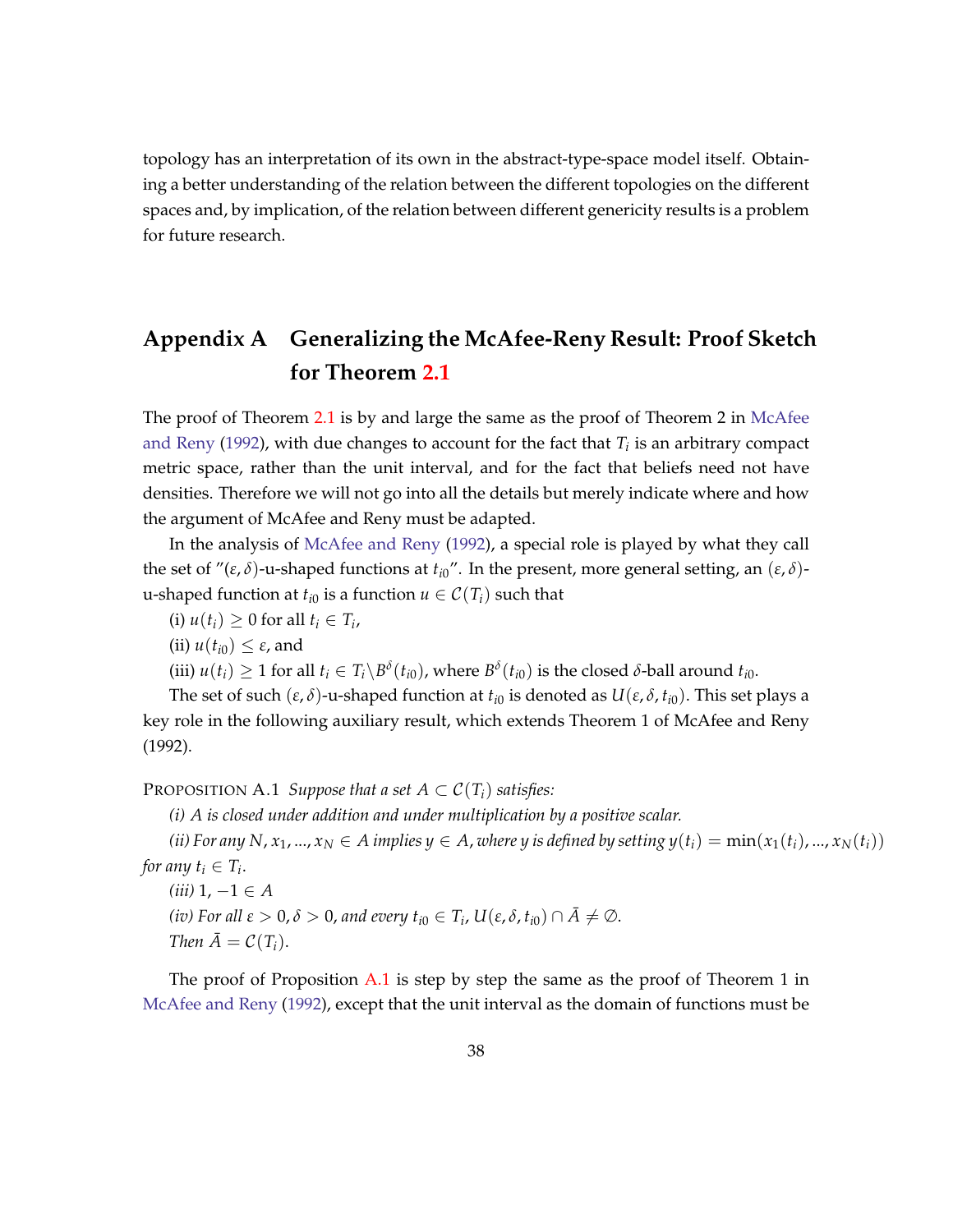replaced by  $T_i$  and intervals of the form  $[t_{i0} - \delta, t_{i0} + \delta]$  must be replaced by the closed *δ*-balls *B δ* (*ti*0) around *ti*0.

Similarly, the proof of the necessity of condition [\(\\*\)](#page-8-2) for full surplus extraction is step by step the same as the proof of the necessity statement in Theorem 2 of McAfee and Reny, again with the proviso that the interval  $[0, 1]$  be replaced by  $T_i$  and intervals of the form  $[t_{i0} - \delta, t_{i0} + \delta]$  be replaced by the closed  $\delta$ -balls  $B^{\delta}(t_{i0})$  around  $t_{i0}$ .

Before turning to the proof of sufficiency of condition [\(\\*\)](#page-8-2) for full surplus extraction, we recall the following notation from McAfee and Reny. Given a belief function *b<sup>i</sup>* , we set

$$
R(b_i) := \{y : T_i \to \mathbb{R} | y(t_i) = \int z(t_{-i}) b_i(dt_{-i}|t_i) \text{ for all } t_i, \text{ for some } z \in C(T_{-i})\}
$$

and

 $r(b_i) := \{x: T_i \to \mathbb{R} | x(t_i) = \min\{y_1(t_i), ..., y_N(t_i)\}\}$  for all  $t_i$ , for some N and  $y_1, ..., y_N$  in  $R(b_i)$ .

Under the given assumptions on  $b_i$ ,  $T_i$ , and  $T_{-i}$ , with a topology on  $\mathcal{M}(T_{-i})$  that is at least as fine as the weak\* topology, we have

$$
R(b_i) \subset C(T_i) \text{ and } r(b_i) \subset C(T_i).
$$

#### **Proof of the sufficiency statement in Theorem [2.1.](#page-8-1)**

As in [McAfee and Reny](#page-46-0) [\(1992\)](#page-46-0), the proof is indirect. Suppose condition [\(\\*\)](#page-8-2) is not sufficient for full surplus extraction. Then there exists  $b_i \in C(T_i, \mathcal{M}(T_{-i}))$  such that [\(\\*\)](#page-8-2) holds for all  $\bar{t}_i \in T_i$  and all  $\mu \in \mathcal{M}(T_i)$  and  $\mathcal{C}(T_i)\backslash \bar{r}(b_i) \neq \emptyset$ , where  $\bar{r}(b_i)$  is the closure of  $r(b_i)$ . By Proposition [A.1,](#page-39-0)  $C(T_i)\setminus \overline{r}(b_i) \neq \emptyset$  implies that the set  $r(b_i)$  violates one of the conditions in that proposition; the only candidate is condition (iv). Thus there exist  $\varepsilon_0 > 0$ ,  $\delta_0 > 0$ , and  $t_{i0} \in T_i$  such that  $U(\varepsilon_0, \delta_0, t_{i0}) \cap \overline{r}(b_i) = \emptyset$ . Since  $R(b_i) \subset r(b_i)$ , it follows that  $U(\varepsilon_0, \delta_0, t_{i0}) \cap \overline{R}(b_i) = \emptyset$ , where  $\overline{R}(b_i)$  is the closure of  $R(b_i)$ .

As discussed by [McAfee and Reny](#page-46-0) [\(1992\)](#page-46-0), one can now use the separating hyperplane theorem and the Riesz representation theorem to assert the existence of a constant *c* and a regular, countably additive, signed measure  $\mu \neq 0$  on  $T_i$  such that

$$
\int_{T_i} x(t_i) d\mu(t_i) \le c \quad \text{for all} \ \ x \in \bar{R}(b_i), \ \text{and} \tag{50}
$$

<span id="page-40-0"></span>
$$
\int_{T_i} x(t_i) d\mu(t_i) \ge c \quad \text{for all} \ \ x \in U(\varepsilon_0, \delta_0, t_{i0}). \tag{51}
$$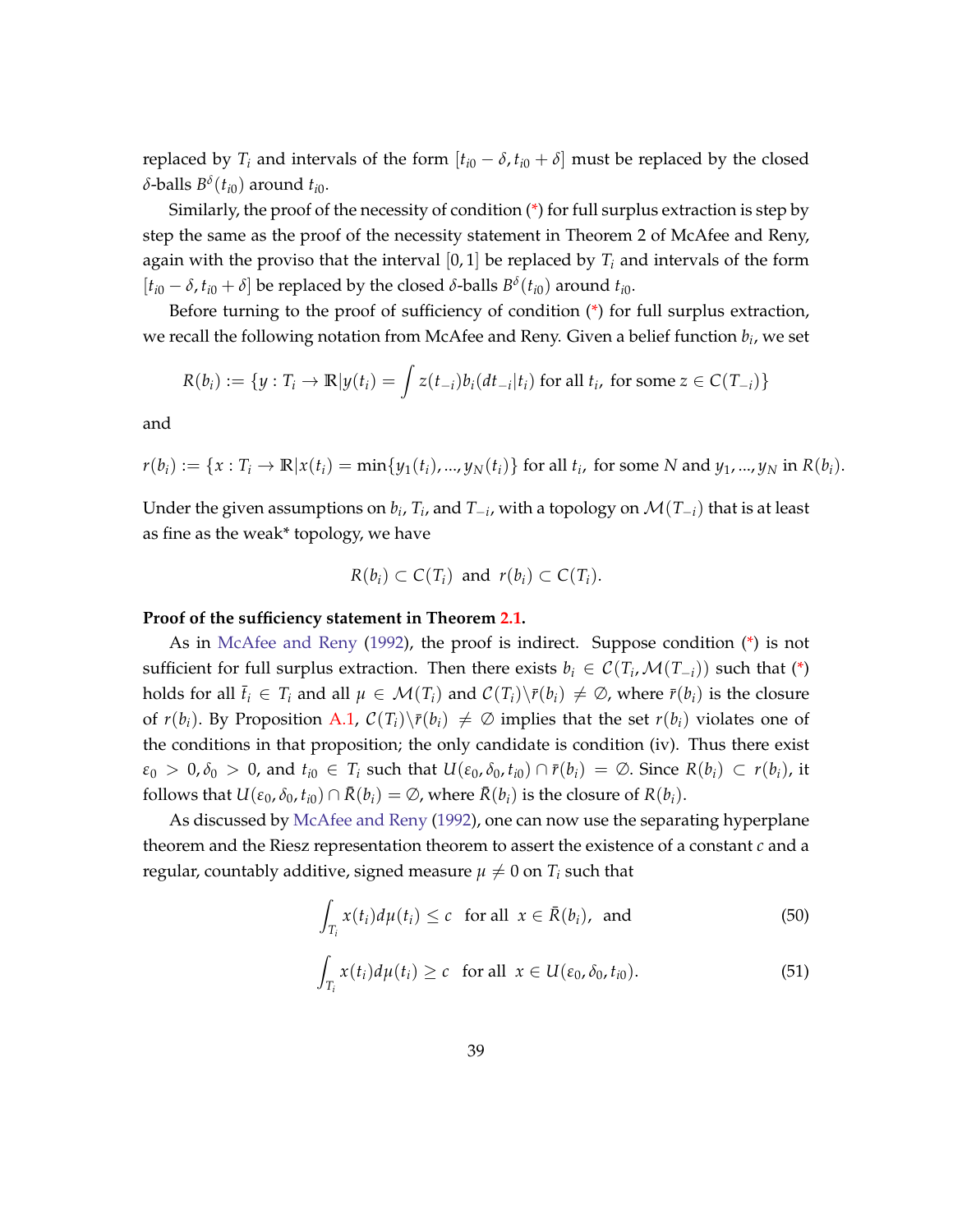Since  $\bar{R}(b_i)$  is a linear subspace of  $C(T_i)$ , the constant *c* must actually be zero and we must have

$$
\int_{T_i} x(t_i) d\mu(t_i) = 0 \text{ for all } x \in \bar{R}(b_i),
$$
\n(52)

By the definition of  $R(b_i)$ , it follows that

<span id="page-41-0"></span>
$$
\int_{T_i} \int_{T_{-i}} z(t_{-i}) db_i(t_{-i}|t_i) d\mu(t_i) = 0
$$
\n(53)

for all  $z \in \mathcal{C}(T_{-i})$ .

By the Jordan decomposition theorem, we may write  $\mu$  as the difference between two positive measures  $\mu^+$  and  $\mu^-$ , at least one of which is finite. Thus, [\(53\)](#page-41-0) can be rewritten in the form

<span id="page-41-1"></span>
$$
\int_{T_i} \int_{T_{-i}} z(t_{-i}) db_i(t_{-i}|t_i) d\mu^+(t_i) = \int_{T_i} \int_{T_{-i}} z(t_{-i}) db_i(t_{-i}|t_i) d\mu^-(t_i).
$$
 (54)

If  $z \in \mathcal{C}(T_{-i})$  is the constant function with value one, [\(54\)](#page-41-1) specializes to the equation

$$
\mu^+(T_i)=\mu^-(T_i),
$$

so  $\mu^+$  and  $\mu^-$  are both finite. Moreover, there is no loss of generality in setting  $\mu^+(T_i) =$  $\mu^-(T_i) = 1$ , so both  $\mu^+$  and  $\mu^-$  belong to  $\mathcal{M}(T_i)$ . [\(54\)](#page-41-1) can therefore be rewritten in the form

<span id="page-41-2"></span>
$$
\int_{T_{-i}} z(t_{-i}) d\varphi_{b_i}(t_{-i}|\mu^+) = \int_{T_{-i}} z(t_{-i}) d\varphi_{b_i}(t_{-i}|\mu^-). \tag{55}
$$

If [\(55\)](#page-41-2) is to hold for all *z* ∈  $C(T_{-i})$ , it must be the case that

<span id="page-41-3"></span>
$$
\varphi_{b_i}(\mu^+) = \varphi_{b_i}(\mu^-). \tag{56}
$$

By [\(\\*\)](#page-8-2), it follows that neither  $\mu^+$  nor  $\mu^-$  can be the point measure  $\delta_{t_{i0}}$  at  $t_{i0}$ . For suppose that  $\mu^+ = \delta_{t_{i0}}$ . Then [\(56\)](#page-41-3) implies  $\varphi_{b_i}(\mu^-) = \varphi_{b_i}(\delta_{t_{i0}})$  and, by [\(\\*\)](#page-8-2),  $\mu^- = \delta_{t_{i0}}$ , which is incompatible with  $\mu = \mu^+ - \mu^- \neq 0$ . By a precisely symmetric argument,  $\mu^- = \delta_{t_{i0}}$  is also impossible.

Since  $\mu^-$  is regular, it follows that there exists a closed set  $A \subset T_i$ , such that  $\mu^-(A) > 0$  $0, μ<sup>+</sup>(A) = 0$ , and for some  $\delta \in (0, \delta_0]$ , the intersection of A with the  $\delta$ -ball  $B<sup>\delta</sup>(t_{i0})$  around  $t_{i0}$  is empty. Fixing  $K > 1/\mu^-(A)$ , we can define a step function  $x^K$  by setting

$$
x^{K}(t_{i}) = 0 \text{ if } t_{i} \in B^{\delta}(t_{i0}),
$$
  
\n
$$
x^{K}(t_{i}) = K \text{ if } t_{i} \in A,
$$
  
\n
$$
x^{K}(t_{i}) = 1 \text{ otherwise.}
$$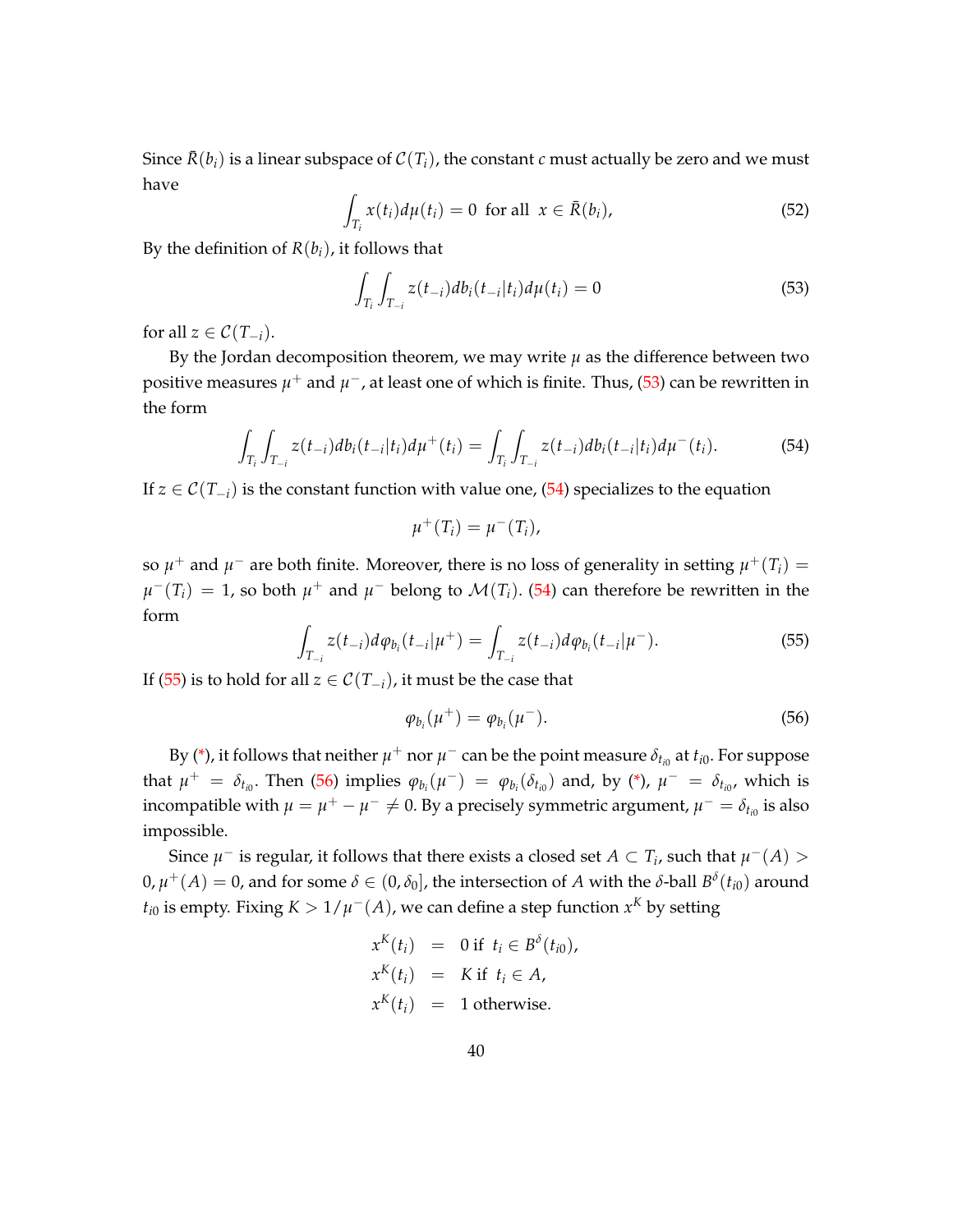For this step function, we find  $\int x^K(t_i) d\mu(t_i) \leq 1 - K\mu^-(A) < 0$ . Now  $x^K$  itself is not continuous, but can be approximated by a sequence  $\{x_n\}_{n=1}^{\infty}$  of continuous functions so that the integrals  $\int x_n(t_i) d\mu(t_i)$  converge to  $\int x^K(t_i) d\mu(t_i)$  as *n* becomes large. For any sufficiently large *n*, therefore,  $\int x_n(t_i) d\mu(t_i) < 0$ .

However, as discussed by [McAfee and Reny](#page-46-0) [\(1992\)](#page-46-0), the sequence  $\{x_n\}_{n=1}^{\infty}$  can be chosen so that  $x_n \in U(\varepsilon_0, \delta_0, t_{i0})$ . By [\(51\)](#page-40-0) and the fact that  $c = 0$ , it follows that  $\int x_n(t_i) d\mu(t_i) \ge$ 0 for all *n*. The assumption that condition [\(\\*\)](#page-8-2) is not sufficient for full surplus extraction has thus led to a contradiction and must be false.  $\blacksquare$ 

# <span id="page-42-0"></span>**Appendix B Necessity of infinite-dimensionality of the range in Theorem [2.4](#page-15-2)**

In more abstract terms, Theorem [2.4](#page-15-2) can be restated as follows:

THEOREM B.1 *Let X and Y be nonempty compact metric spaces. Assume that the topology on*  $\mathcal{M}(Y)$  *is induced by a metric that is a convex function on*  $\mathcal{M}(Y) \times \mathcal{M}(Y)$ *. Let*  $\mathcal{E}^*(X_i, \mathcal{M}(Y))$  *be the set of continuous functions b from X to* M(*Y*) *that satisfy condition (\*), i.e., the requirement that, for any*  $x \in X$  *and any*  $\mu \in \mathcal{M}(X)$ *,* 

$$
\varphi_b(\mu) = \varphi_b(\delta_x) \text{ implies } \mu = \delta_x,
$$

 $\omega$ here  $\delta_x$  is the degenerate measure that assigns all mass to the singleton  $\{x\}$  and  $\varphi_b: \mathcal{M}(X) \to \mathcal{M}(X)$  $\mathcal{M}(Y)$  *is defined so that, for any*  $\mu \in \mathcal{M}(X)$ 

$$
\varphi_b(B|\mu) = \int b(B|x)\mu(dx)
$$

for all measurable  $B\subset Y$ . If  $Y$  has more than finitely many elements, then  $\mathcal{E}^*(X_i,\mathcal{M}(Y))$  is a residual subset of the space  $\mathcal{C}(X,\mathcal{M}(Y))$ , i.e.,  $\mathcal{E}^*(X,\mathcal{M}(Y))$  contains a countable intersection of *open and dense subsets of*  $C(X, \mathcal{M}(Y))$ .

<span id="page-42-1"></span>In Section [2.5,](#page-19-0) we asserted that the genericity claim made in this theorem would be false if the functions under considerations have a finite-dimensional range. This contrasts with the genericity of embeddings, which by the classical embedding theorem holds whenever the dimension of the range is more than twice the dimension of the domain of the functions under consideration. The following result provides a formal statement.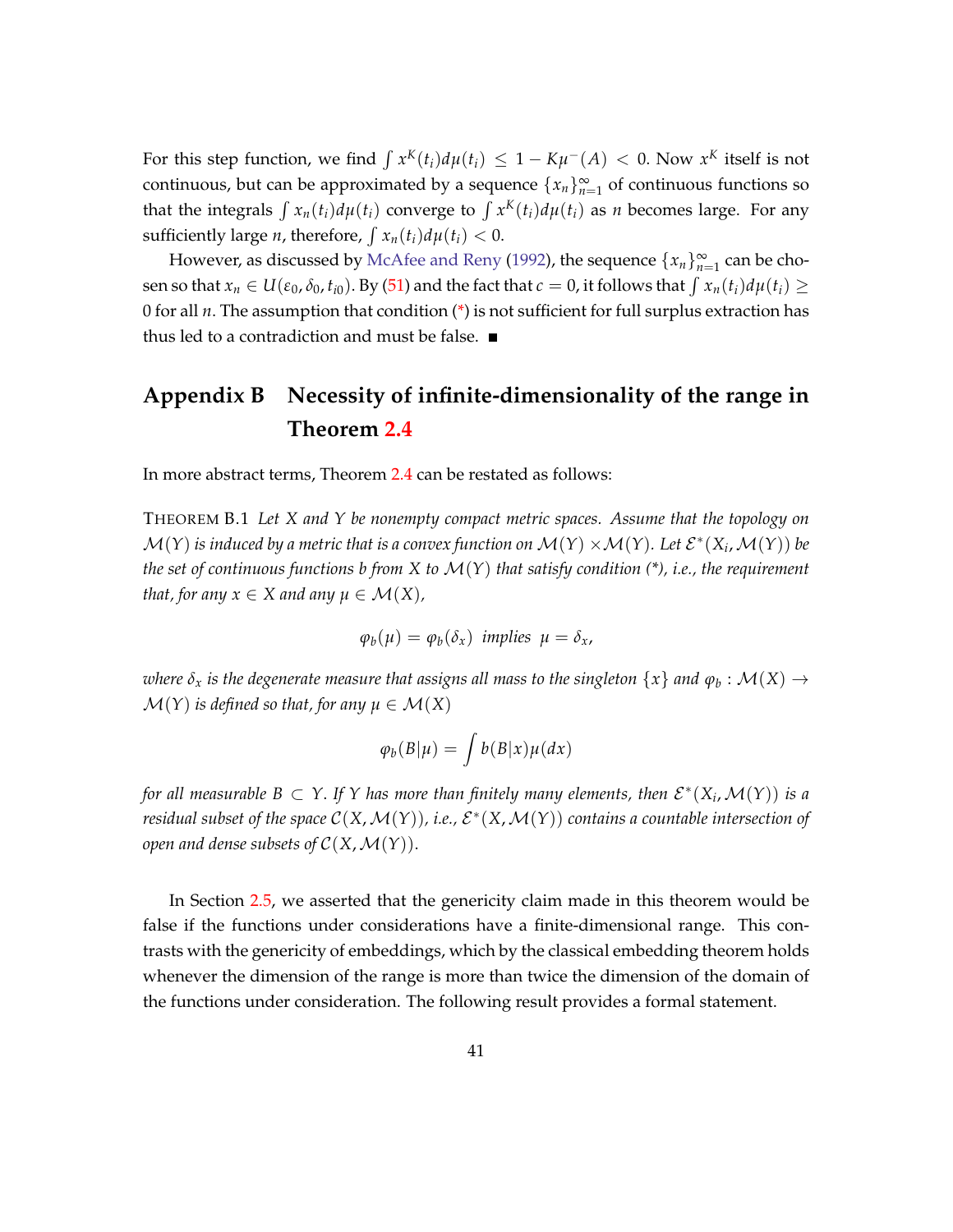PROPOSITION B.2 *Let X be a metric space with more then N elements. Let C*(*X*, [0, 1] *<sup>N</sup>*) *be the space of continuous functions from X to* [0, 1] *<sup>N</sup>, endowed with the uniform topology. There exists* an open subset U of  $\mathcal{C}(X,[0,1]^N)$  such that, for every  $f\in\mathcal{U}$ , there exists  $x\in X$  such that

<span id="page-43-0"></span>
$$
f(x) \in co\{f(X \setminus \{x\})\},\tag{57}
$$

*i.e., the value of the function at x belongs to the convex hull of its values at points other than x.*

COROLLARY B.3 For X as specified in Proposition [B.2,](#page-42-1) let  $\mathcal{E}^*(X,[0,1]^N)$  be the subset of those *functions*  $f \in \mathcal{C}(X,[0,1]^N)$  *for which there exists no*  $x \in X$  *for which [\(57\)](#page-43-0) holds. Then the set*  $\mathcal{E}^*(X,[0,1]^N)$  is not dense in  $\mathcal{C}(X,[0,1]^N)$ .

**Proof of Proposition [B.2.](#page-42-1)** Choose  $p_1, ..., p_{N+2}$  in  $[0, 1]^N$  so that  $p_1, ..., p_{N+1}$  are in general position<sup>[33](#page-43-1)</sup> and

$$
p_{N+2} = \sum_{i=1}^{N+1} \alpha_i p_i,
$$
\n(58)

where  $\sum_{i=1}^{N+1}$  $a_{i=1}^{N+1}$   $\alpha_i = 1$  and  $\alpha_i > 0$  for all *i*.

Fix a function  $g \in C(X, [0, 1]^N)$  such that, for  $i = 1, ..., N + 2$ ,

$$
g(x_i) = p_i. \tag{59}
$$

Then, obviously,

$$
g(x_{N+2}) \in co\{g(x_1),...,g(x_{N+1})\};\tag{60}
$$

In fact, since  $\alpha_i > 0$  for all  $i$ ,  $g(x_{N+2}) = p_{N+2}$  belongs to the interior of  $co\{g(x_1), ..., g(x_{N+1})\}$ , i.e., there exists  $\varepsilon > 0$  such that the  $\varepsilon$ -ball  $B^{\varepsilon}(p_{N+2})$  around  $g(x_{N+2}) = p_{N+2}$  is fully contained in the convex hull of  $g(x_1) = p_1, ..., g(x_{N+1}) = p_{N+1}$ .

Now, fix  $\eta = \frac{\varepsilon}{2}$  and let  $\mathcal U$  be the open  $\eta$ -neighbourhood of *g*, i.e. the set of all functions *f* such that  $d(f(x), g(x)) < \eta$  for all  $x \in X$ , where  $d$  is the metric on  $[0, 1]^N$ . We claim that, for any  $f \in \mathcal{U}$ ,

<span id="page-43-3"></span>
$$
f(x_{N+2}) \in co\{f(x_1),...,f(x_{N+1})\}.
$$
\n(61)

To prove this claim, we will show that the  $\frac{\varepsilon}{2}$ -ball  $B^{\frac{\varepsilon}{2}}(p_{N+2})$  around  $g(x_{N+2}) = p_{N+2}$  is a subset of the convex hull of  $f(x_1)$ , ...,  $f(x_{N+1})$ , i.e., that

<span id="page-43-2"></span>
$$
B^{\frac{\epsilon}{2}}(p_{N+2}) \subset co\{f(x_1),...,f(x_{N+1})\}.
$$
\n(62)

<span id="page-43-1"></span> $^{33}r$  distinct vertices are in general position in  $[0,1]^N$ , if there are no  $m+2$  vertices ( $m=1,...,N-1$ ) among them that lie in an *m*-dimensional linear subspace of  $[0,1]^N$ .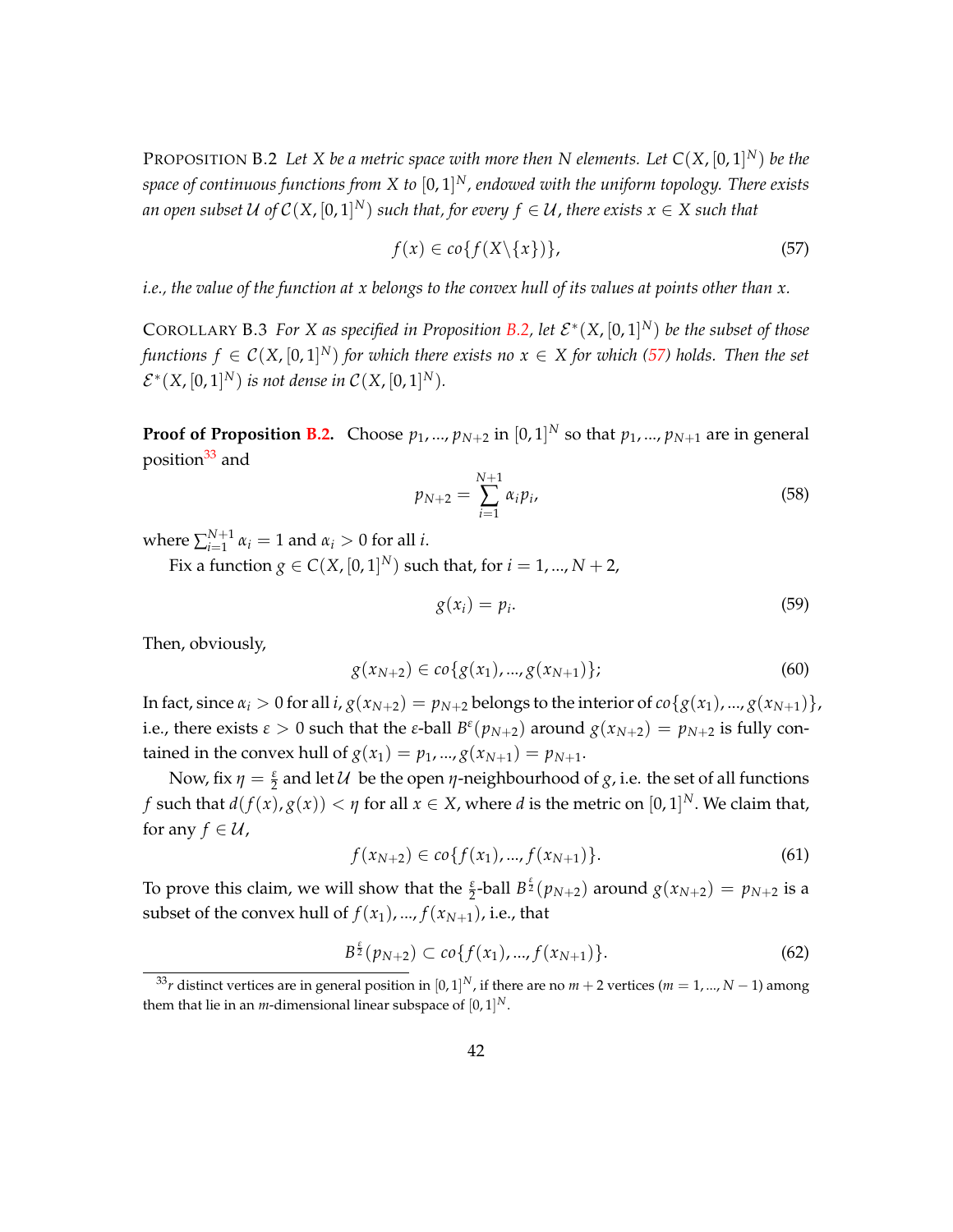[\(62\)](#page-43-2) implies [\(61\)](#page-43-3) because, for  $f \in \mathcal{U}$ ,  $d(f(x_{N+2}), g(x_{N+2})) < \eta = \frac{\varepsilon}{2}$ , and therefore,  $f(x_{N+2}) \in B^{\frac{\varepsilon}{2}}(p_{N+2}).$ 

To prove  $(62)$ , we first note that

$$
co\{p_1, ..., p_{N+1}\} \subset B^{\eta}(co\{f(x_1), ..., f(x_{N+1})\}).
$$
\n(63)

To see this, observe that, for any  $q \in co\{p_1, ..., p_{N+1}\}$ , there exist  $\alpha_i^q$  $a_i^q$ ,  $i = 1, ..., N + 1$ , such that

$$
q = \sum_{i=1}^{N+1} \alpha_i^q p_i.
$$

For  $f \in \mathcal{U}$ , the distance between  $q$  and the element  $\sum_{i=1}^{N+1}$  $\sum_{i=1}^{N+1} \alpha_i^q$  $f(x_i)$  of  $co\{f(x_1),..., f(x_{N+1})\}$ is less than  $\eta$ , i.e.  $q \in B^{\eta}(\{co\{f(x_1),...,f(x_{N+1})\}).$ 

 ${\rm Since}\ B^\varepsilon(p_{N+2})\subset co\{p_1,...,p_{N+1}\},$  it follows that

<span id="page-44-0"></span>
$$
B^{\varepsilon}(p_{N+2}) \subset B^{\eta}(co\{f(x_1),...,f(x_{N+1})\}). \tag{64}
$$

Now [\(62\)](#page-43-2) follows because  $\eta = \frac{\varepsilon}{2}$ . For suppose that (62) fails so that there exists some  $v\in B^{\frac{\varepsilon}{2}}(p_{N+2})\backslash co\{f(x_1),...,f(x_{N+1})\}.$  Let *y* be the element of  $co\{f(x_1),...,f(x_{N+1})\}$  that is closest to *v*, and let

<span id="page-44-1"></span>
$$
z = v + \delta(v - y) \tag{65}
$$

where  $\delta$  is chosen so that  $d(z, v)$ , the distance between *z* and *v*, is exactly *η*. By the triangle inequality,

$$
d(p_{N+2}, z) \le d(p_{N+2}, v) + d(v, z).
$$
  
By construction,  $d(v, z) = \eta = \frac{\varepsilon}{2}$  and  $d(p_{N+2}, v) \le \frac{\varepsilon}{2}$ . Thus,  $z \in B^{\varepsilon}(p_{N+2})$ . By (64), it follows that there exists  $u \in co\{f(x_1), ..., f(x_{N+1})\}$  such that

<span id="page-44-2"></span>
$$
d(z, u) \leq \eta. \tag{66}
$$

Using [\(65\)](#page-44-1), we obtain

$$
d(z, u) = d(v + \delta(v - y), u) = (1 + \delta)d(v, \lambda u + (1 - \lambda)y),
$$

where  $\lambda := \frac{1}{1+\delta}$ . By the definition of *y* and another application of [\(65\)](#page-44-1), it follows that

<span id="page-44-3"></span>
$$
d(z, u) \ge (1 + \delta)d(v, y) > \delta d(v, y) = d(z, v)
$$
\n(67)

Upon combining [\(66\)](#page-44-2) and [\(67\)](#page-44-3), we find that  $d(z, v) < \eta$ , contrary to the assumption that  $d(z, v) = \eta$ . The assumption that [\(62\)](#page-43-2) fails has thus led to a contradiction and must be false.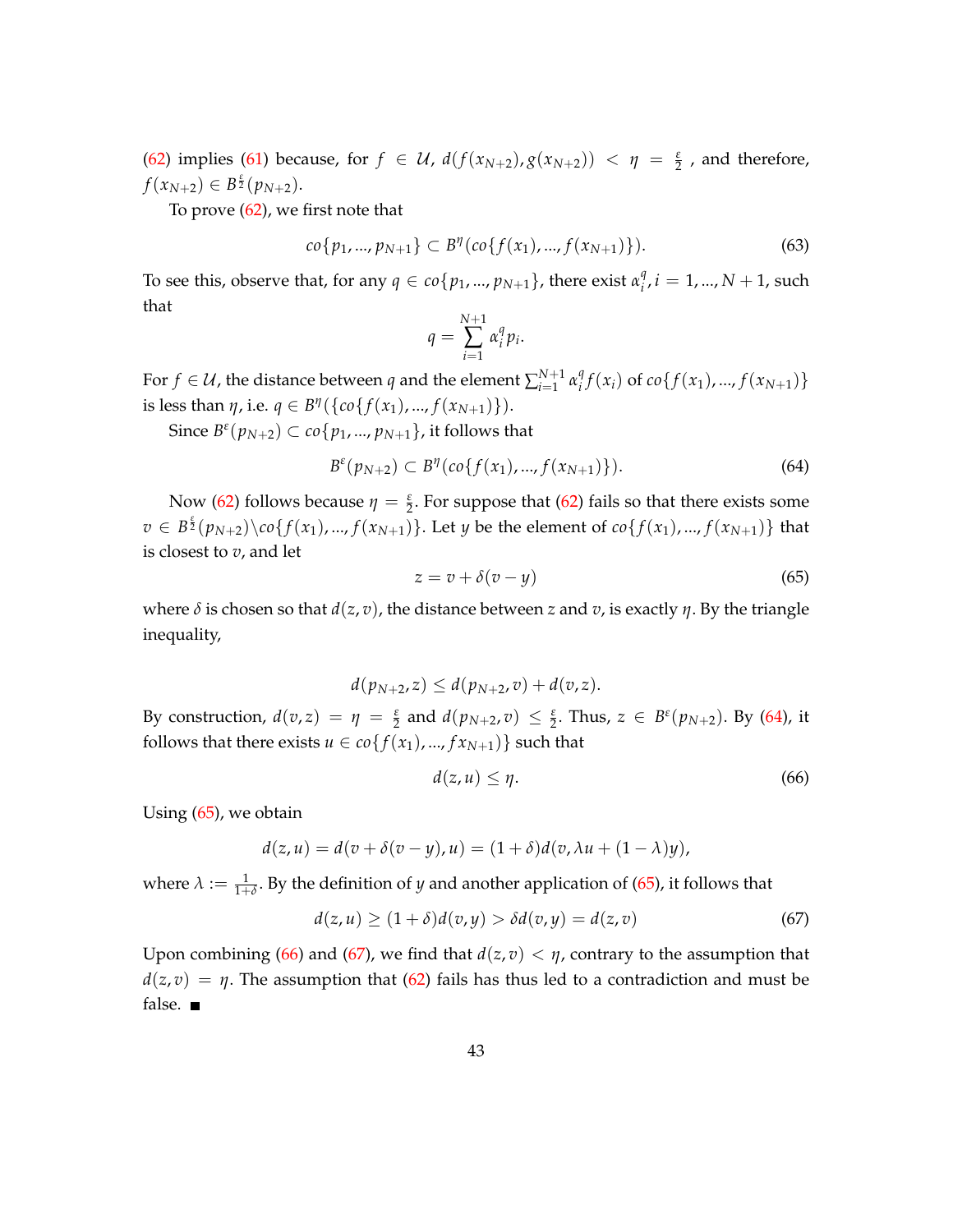# **References**

- <span id="page-45-9"></span>ALIPRANTIS, C. AND K. BORDER (2007): *Infinite-Dimensional Analysis: A Hitchhiker's Guide, 3rd Edition*, Springer.
- <span id="page-45-2"></span>BARELLI, P. (2009): "On the genericity of full surplus extraction in mechanism design," *J. of Econ. Theory*, 144, 1320 – 1333.
- <span id="page-45-5"></span>BERGEMANN, D. AND S. MORRIS (2005): "Robust mechanism design," *Econometrica*, 73, 1521–1534.
- <span id="page-45-7"></span>CHEN, Y., A. DITILLIO, E. FAINGOLD, AND S. XIONG (2010): "Uniform Topologies on Types," *Theoretical Economics*, 5, 445 – 478.
- <span id="page-45-3"></span>CHEN, Y. AND S. XIONG (2011): "The Genericity of Beliefs-Determine-Preferences Models Revisited," *Journal of Economic Theory*, 146, 751– 761.
- <span id="page-45-1"></span>——— (2013): "Genericity and Robustness of Full Surplus Extraction," *Econometrica*, 81, 825–847.
- <span id="page-45-12"></span>CHEN, Y.-C., A. DITILLIO, E. FAINGOLD, AND S. XIONG (2016): "Corrigendum: Uniform Topologies on Types," Working paper, Yale University.
- <span id="page-45-0"></span>CRÉMER, J. AND R. MCLEAN (1988): "Full extraction of the surplus in Bayesian and dominant strategy auctions," *Econometrica*, 56, 1247–1257.
- <span id="page-45-4"></span>DEKEL, E., D. FUDENBERG, AND S. MORRIS (2006): "Topologies on Types," *Theoretical Economics*, 1, 275 – 309.
- <span id="page-45-11"></span>DEKEL, E. AND M. SINISCALCHI (2015): *Epistemic Game Theory, Chapter in Handbook of Game Theory with Economic Applications, Volume 4*, Young, H. P. and Zamir, S.
- <span id="page-45-8"></span>DUDLEY, R. (2002): *Real Analysis and Probability*, Cambridge: Cambridge University Press.
- <span id="page-45-10"></span>DUNFORD, N. AND J. SCHWARTZ (1988): *Linear Operators, General Theory*, Wiley Interscience.
- <span id="page-45-13"></span>ENGELKING, R. (1989): *General Topology*, Berlin: Springer-Verlag.
- <span id="page-45-6"></span>ENGL, G. (1995): "Lower Hemicontinuity of the Nash Equilibirum Correspondence," *Games and Economic Behaviour*, 9, 151–160.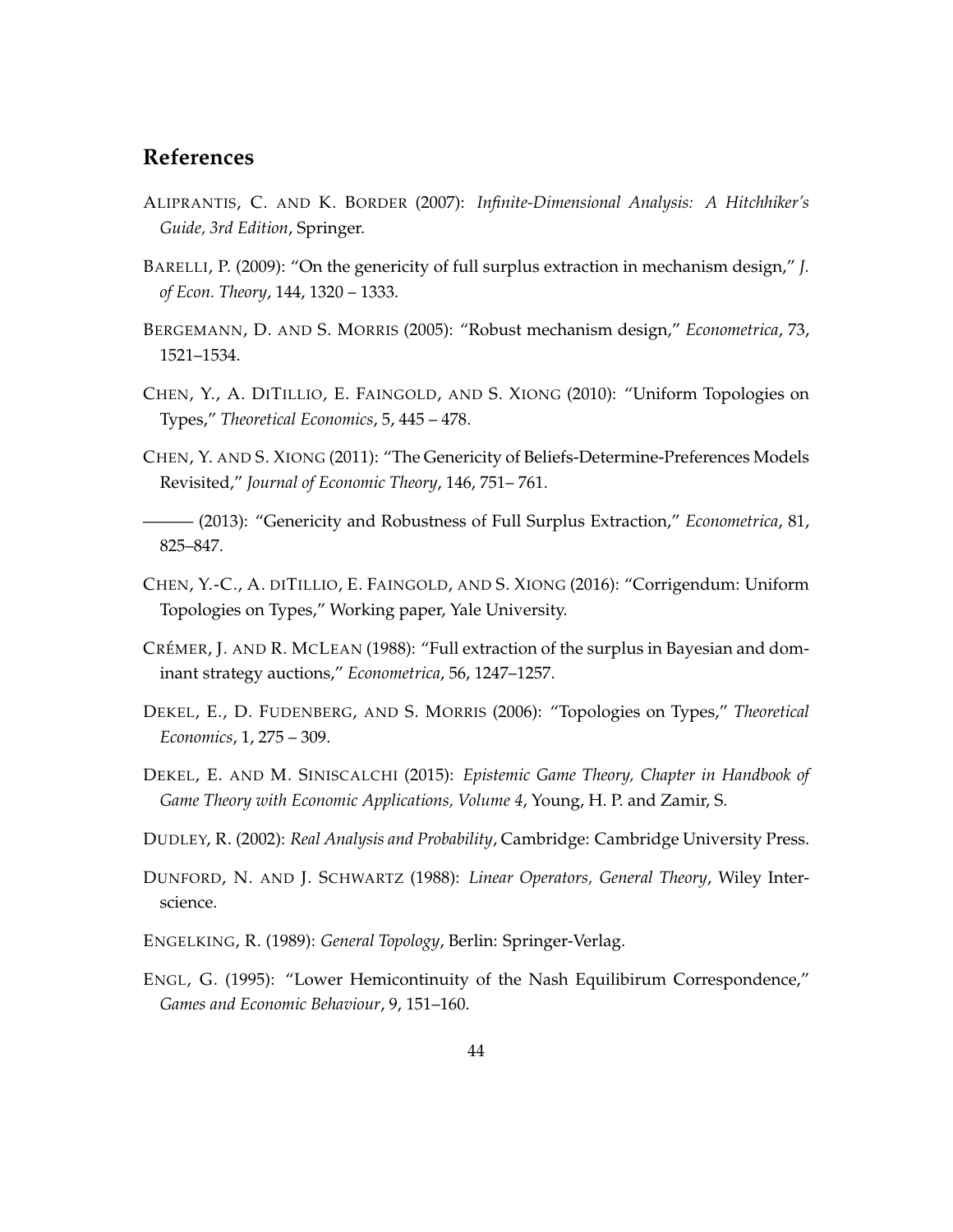- <span id="page-46-7"></span>GIZATULINA, A. (2015): "Betting On Others' Bets: The Generalized Surplus Extraction Mechanism," Working paper, University of St. Gallen.
- <span id="page-46-10"></span>GIZATULINA, A. AND M. HELLWIG (2013): "On the Designer Uncertainty and the Robustness of Full Surplus Extraction in Families of Incomplete-Information Models," Working paper, Max Planck Institute for Research on Collective Goods.

<span id="page-46-2"></span>– (2014): "Beliefs, Payoffs, Information: On the Robustness of the BDP Property in Models with Endogenous Beliefs," *Journal of Mathematical Economics*, 51, 136–153.

- <span id="page-46-11"></span>GÜTH, W. AND M. HELLWIG (1986): "The private supply of a public good," *Journal of Economics*, 5, 121–159.
- <span id="page-46-1"></span>HEIFETZ, A. AND Z. NEEMAN (2006): "On the generic (im)possibility of full surplus extraction in mechanism design," *Econometrica*, 117, 213–233.
- <span id="page-46-6"></span>HELLWIG, M. (2017a): "A Homeomorphism Theorem for the Universal Type Space with the Uniform Weak Topology," Preprint 17/2016, revised, Max-Planck Institute for Research on Collective Goods.

<span id="page-46-8"></span>——— (2017b): "Probability Measures on Product Spaces with a Uniform Metric," Preprint 06/2017, Max-Planck Institute for Research on Collective Goods.

- <span id="page-46-5"></span>HUREWICZ, W. AND H. WALLMAN (1941): *Dimension Theory*, Princeton, NJ: Princeton Mathematical Series, no. 4.
- <span id="page-46-12"></span>MAILATH, G. AND A. POSTLEWAITE (1990): "Asymmetric information bargaining problems with many agents," *Rev. Econ. Stud.*, 57, 351–367.
- <span id="page-46-0"></span>MCAFEE, P. AND P. RENY (1992): "Correlated information and mechanism design," *Econometrica*, 60, 395–421.
- <span id="page-46-4"></span>MERTENS, J. AND S. ZAMIR (1985): "Formulation of Bayesian analysis for games with incomplete information," *International Journal of Game Theory*, 10, 619–632.
- <span id="page-46-9"></span>NAIMPALLY, S. (1966): "Graph topology for function spaces," *Trans. Amer. Math. Soc.*, 123, 267–272.
- <span id="page-46-3"></span>NEEMAN, Z. (2004): "The relevance of private information in mechanism design," *J. Econ. Theory*, 117, 55–77.